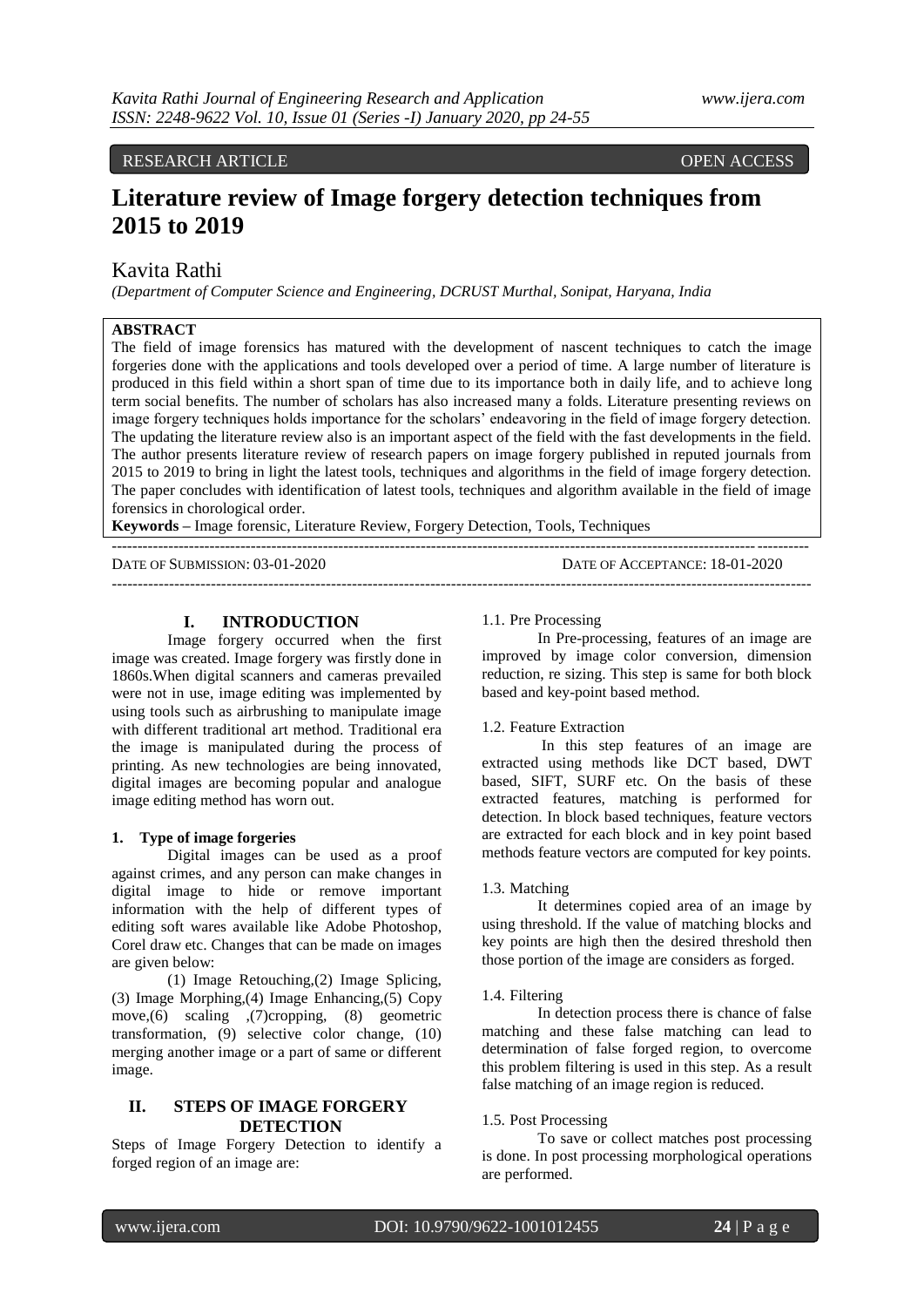# **III. LITERATURE REVIEW**

Intense literature review has been done in the paper from year 2015 to 2019 to bring in light

different techniques, algorithms and tools used by different authors.

| Year | <b>Author</b><br><b>Name</b>                                           | Paper                                                                                                                                        | <b>Journal</b>                                                                                                                                                                  | <b>Methods</b>                                                                                                                                                                              | Conclusion                                                                                                                                                                                                                                                                                                                                                               | Para<br>meter                            |
|------|------------------------------------------------------------------------|----------------------------------------------------------------------------------------------------------------------------------------------|---------------------------------------------------------------------------------------------------------------------------------------------------------------------------------|---------------------------------------------------------------------------------------------------------------------------------------------------------------------------------------------|--------------------------------------------------------------------------------------------------------------------------------------------------------------------------------------------------------------------------------------------------------------------------------------------------------------------------------------------------------------------------|------------------------------------------|
| 2015 | Reshma<br>P.D<br>Arunvinod<br>hC                                       | "Image<br>Forgery<br>Detection<br>Using<br><b>SVM</b><br>Classifier<br>,                                                                     | <b>IEEE</b><br>Sponsored<br>2nd<br>International<br>Conference<br>$_{\rm on}$<br>Innovations<br>in<br>Information<br>Embedded<br>and<br>Communicat<br>ion Systems<br>ICIIECS'15 | detecting<br>digital<br>image<br>forgery<br>using<br>"illuminan<br>t color"                                                                                                                 | improved<br>An<br>forgery<br>detection method that makes<br>use of machine learning<br>classifiers.<br>A semi-automatic forgery<br>detection method based on<br>illuminant color is used.<br>In this method there is no<br>interference of human when<br>data is trained as machine<br>train<br>data<br>can<br>more<br>efficiently than humans.                          | ${\bf S}$                                |
| 2015 | Yan,<br>Qi<br>Rui Yang,<br>Jiwu<br>Huang                               | "Copy-<br>Move<br>Detection<br>of Audio<br>Recording<br>With<br>Pitch<br>Similarity                                                          | <b>ICASSP</b><br>2015                                                                                                                                                           | Method<br>based<br>on<br>$\lq\lq$ pitch<br>similarity<br>" to detect<br>copy-move<br>forgeries.                                                                                             | detection<br>Copy-move<br>method of<br>digital audio<br>recording is proposed. Based<br>on comparison of pitch<br>duplicated<br>sequences,<br>segments in the audio can be<br>detected and located.                                                                                                                                                                      | TRP,<br><b>FPR</b><br>and<br>Cost        |
| 2015 | Qing<br>Wang,<br>Rong<br>Zhang, Ke<br>Qing                             | "Passive<br>Detection<br>of<br>Tampered<br><b>JPEG</b><br>Image<br>Based on<br>First Digit<br>Statistics"                                    | 2015<br>International<br>Conference<br>on<br>Intelligent<br>Information<br>Hiding and<br>Multimedia<br>Signal<br>Processing                                                     | "novel<br>probabilit<br>y model"<br>based<br>on<br>first<br>the<br>digit<br>statistics of<br><b>DCT</b><br>coefficient<br>And<br>$\mathbf{s}$<br>"combine<br><b>Bayes</b><br>d<br>theorem". | a new forensic algorithm for<br>detecting<br>double<br><b>JPEG</b><br>compressed images has been<br>proposed.<br>The<br>statistical<br>features of the first digits of<br>the AC coefficients are<br>applied to detect and locate<br>the tampered region using<br>Bayes' approach. In future<br>machine learning is used to<br>improve the efficiency of<br>this method. | Accur<br>acy,<br>compr<br>ession         |
| 2015 | Guangchen<br>Cao,<br>g<br>Ying<br>Chen,<br>Gaigai<br>Zong Ying<br>Chen | "Detectio<br>of<br>$\mathbf n$<br>Copy-<br>move<br>Forgery in<br>Digital<br>Image<br>Using<br>Locality<br>Preservin<br>g<br>Projection<br>s" | 2015<br>8th<br>International<br>Congress on<br>Image<br>and<br>Signal<br>Processing<br>(CISP 2015)                                                                              | Locality<br>preserving<br>projection<br>(LPP)                                                                                                                                               | The sub block image based<br>locality<br>preserving<br>on<br>algorithm<br>projection<br>to<br>replace the image block gray<br>information<br>copy-move<br>passive forensics method is<br>used.                                                                                                                                                                           | Compl<br>exity<br>and<br>testing<br>time |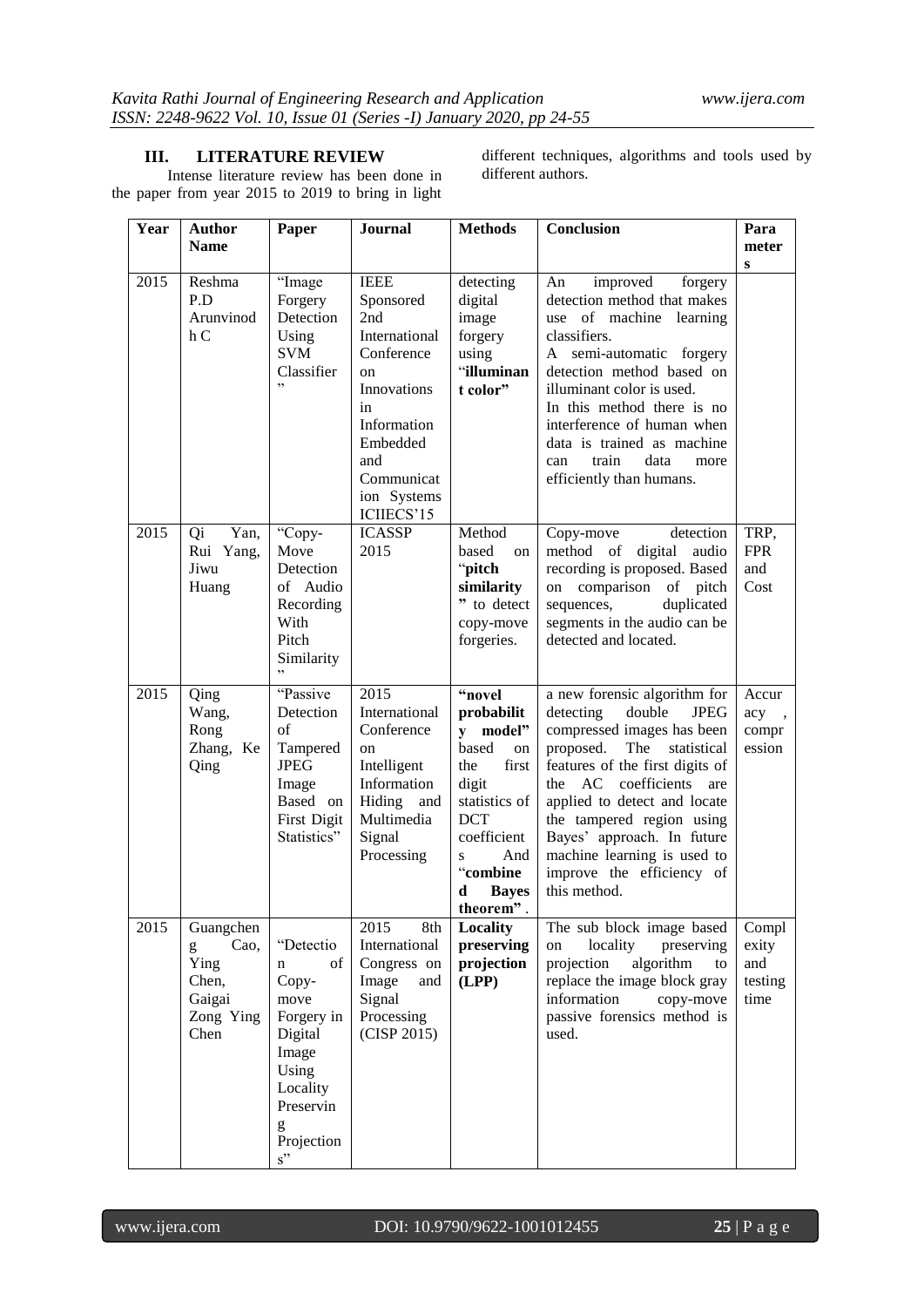| 2015 | Ms.                 | "Revealin              | Proceedings                         | The                          | Author presented a contrast-                                     | Robus                |
|------|---------------------|------------------------|-------------------------------------|------------------------------|------------------------------------------------------------------|----------------------|
|      | Jayshri<br>Charpe   | Image<br>g<br>Forgery  | of<br>2015<br>Global                | proposed<br>technique        | enhanced image based on<br>contrast calculation because          | t<br>agains          |
|      |                     | through<br>Image       | Conference<br><sub>on</sub>         | for<br>the<br>detection      | is<br>robust<br>against<br>it<br>a<br>compression as compare to  | t low<br>mediu       |
|      |                     | Manipulat              | Communicat                          | of                           | other methods.                                                   | m and                |
|      |                     | ion                    | ion                                 | contrast-                    |                                                                  | high                 |
|      |                     | Detection<br>,         | Technologie<br>s(GCCT)              | enhanced<br>image<br>is      |                                                                  | <b>JPEG</b><br>compr |
|      |                     |                        | 2015)                               | based<br><sub>on</sub>       |                                                                  | ession.              |
|      |                     |                        |                                     | "contrast                    |                                                                  |                      |
|      |                     |                        |                                     | calculatio<br>$n$ ".         |                                                                  |                      |
| 2015 | Chi-Man             | "Image                 | 10.1109/TIF                         | "Adaptive                    | Author<br>presented<br>an                                        | geome                |
|      | Pun, Xiao-          | Forgery                | S.2015.2423                         | Over-                        | <b>Adaptive Over Segmentation</b>                                | tric                 |
|      | Chen<br>Yuan,Xiu-   | Detection              | 261,<br><b>IEEE</b><br>Transactions | Segmentat                    | features<br>that<br>is<br>more<br>efficient<br>than              | transf               |
|      | Li Bi               | Using<br>Adaptive      | $_{\rm on}$                         | ion<br>and<br><b>Feature</b> | existing<br>methods.                                             | orms.<br><b>JPEG</b> |
|      |                     | Over-                  | Information                         | <b>Point</b>                 | Future work could focus on                                       | compr                |
|      |                     | Segmentat              | Forensics                           | <b>Matching</b><br>,,        | applying<br>the<br>proposed                                      | ession,              |
|      |                     | ion<br>and<br>Feature  | and Security                        |                              | forgery detection scheme<br>based on adaptive over-              | and<br>down-         |
|      |                     | Point                  |                                     |                              | segmentation and feature-                                        | sampli               |
|      |                     | Matching               |                                     |                              | point matching on other                                          | ng                   |
|      |                     |                        |                                     |                              | types of forgeries such as                                       |                      |
|      |                     |                        |                                     |                              | splicing or other types of<br>media, for example, video          |                      |
|      |                     |                        |                                     |                              | and audio.                                                       |                      |
| 2015 | Jiansheng           | "Median                | <b>IEEE</b>                         | "Convolut                    | proposed<br>This<br>paper<br>a                                   | Accur                |
|      | Chen,<br>Xiangui    | Filtering<br>Forensics | <b>SIGNAL</b><br><b>PROCESSI</b>    | ional<br><b>Neural</b>       | filtering<br>forensic<br>median<br>based<br>on<br>method<br>deep | acy                  |
|      | Kang,<br>Ye         | Based on               | NG                                  | <b>Networks</b>              | learning. The contributions                                      |                      |
|      | Liu, and Z.         | Convoluti              | <b>LETTERS</b>                      | ,,                           | outlined<br>as follows:<br>are                                   |                      |
|      | Jane Wang           | onal<br>Neural         |                                     |                              | Different<br>from<br>exiting<br>conventional<br>median           |                      |
|      |                     | <b>Networks</b>        |                                     |                              | forensics<br>techniques,<br>the                                  |                      |
|      |                     | , ,                    |                                     |                              | feature<br>extraction<br>and                                     |                      |
|      |                     |                        |                                     |                              | classification<br>steps<br>are                                   |                      |
|      |                     |                        |                                     |                              | unified in a modified CNN-<br>based model with adding a          |                      |
|      |                     |                        |                                     |                              | filter layer, and hierarchical                                   |                      |
|      |                     |                        |                                     |                              | feature representations are                                      |                      |
|      |                     |                        |                                     |                              | learned.<br>This purposed technique is                           |                      |
|      |                     |                        |                                     |                              | better<br>than<br>existing                                       |                      |
|      |                     |                        |                                     |                              | techniques<br>achieve<br>to                                      |                      |
|      |                     |                        |                                     |                              | accuracy.                                                        |                      |
| 2015 | Amir<br>Bidokhti, S | "Detectio<br>of<br>n   | International<br>Symposium          | "Optical<br>Flow"<br>in      | In<br>this<br>authors<br>paper,<br>propose a passive method      | $\overline{a}$       |
|      | hahrokh             | Regional               | on Artificial                       | <b>MPEG</b>                  | for video forgery detection                                      |                      |
|      | Ghaemma             | Copy/Mo                | Intelligence                        | videos<br>is                 | which<br>relies<br>on                                            |                      |
|      | ghami               | ve<br>Forgery in       | and<br>Signal<br>Processing         | proposed.                    | inconsistencies in<br>optical<br>flow coefficients.              |                      |
|      |                     | <b>MPEG</b>            |                                     |                              | Secondary periodic trends                                        |                      |
|      |                     | Videos                 |                                     |                              | of copy/move<br>signs<br>are                                     |                      |
|      |                     | using                  |                                     |                              | forgery.                                                         |                      |
|      |                     | Optical<br>Flow"       |                                     |                              |                                                                  |                      |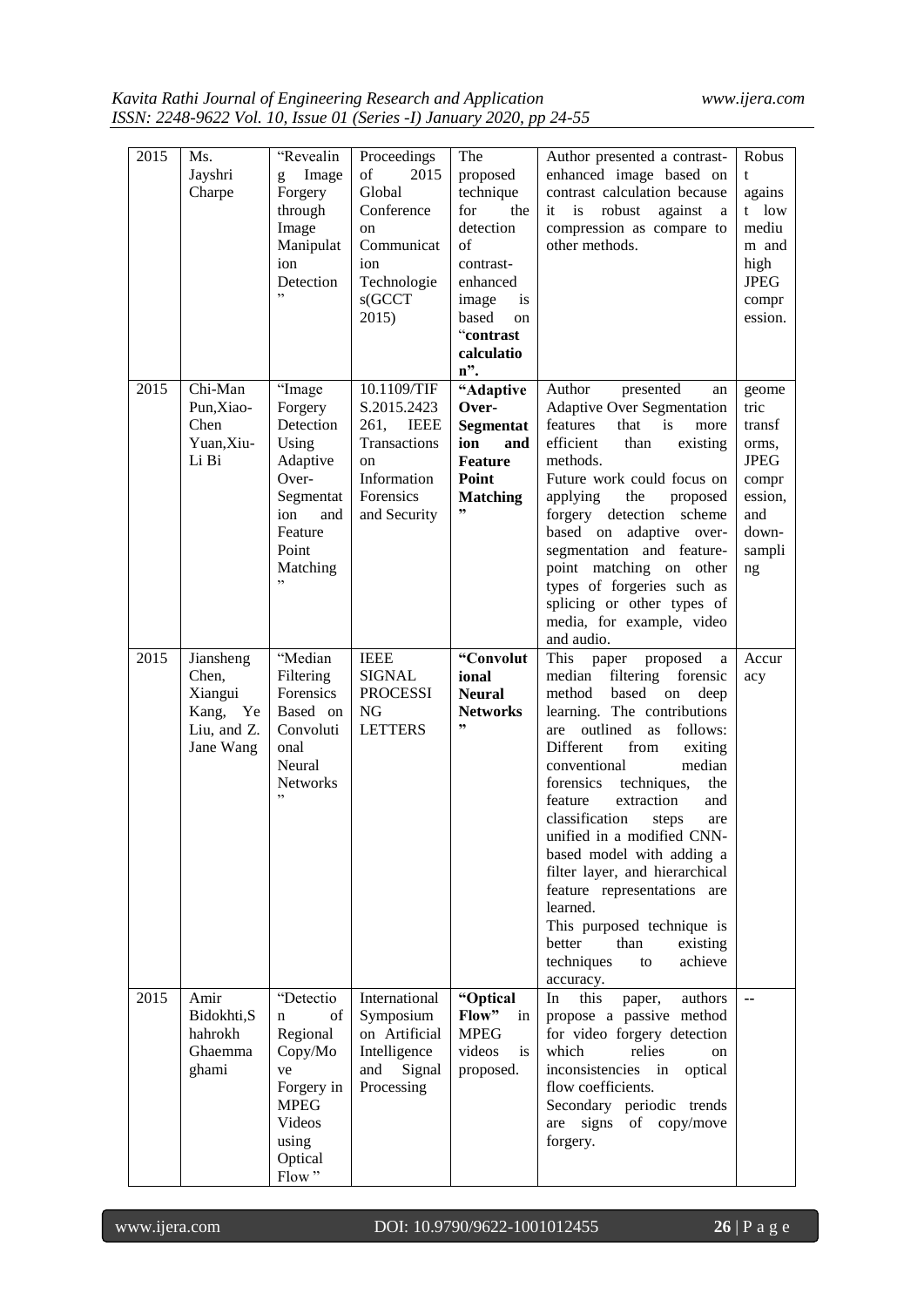*Kavita Rathi Journal of Engineering Research and Application www.ijera.com ISSN: 2248-9622 Vol. 10, Issue 01 (Series -I) January 2020, pp 24-55*

| 2015 | Chen-<br>Ming Hsua<br>, Jen-Chun<br>Leeb, and<br>Wei-Kuei<br>Chena | $A_n$<br>Efficient<br>detection<br>algorithm<br>for Copy-<br>Move<br>Forgery"                               | 2015<br>10 <sub>th</sub><br>Joint<br>Asia<br>Conference<br><sub>on</sub><br>Information<br>Security                             | "Gabor<br>filter"<br>applied on<br>each block.                                                             | This<br>paper<br>proposes<br>an<br>effective<br>method<br>for<br>detecting duplicated regions<br>based on the histogram of<br>Gabor magnitude which is<br>efficient to<br>more<br>work<br>against many parameters.                                                                                                                                                                                                                                                                                                                                   | distort<br>ed by<br>transla<br>tion,<br>rotatio<br>n,<br><b>JPEG</b><br>compr<br>ession,<br>blurrin<br>g,<br>bright<br>ness<br>adjust<br>ment |
|------|--------------------------------------------------------------------|-------------------------------------------------------------------------------------------------------------|---------------------------------------------------------------------------------------------------------------------------------|------------------------------------------------------------------------------------------------------------|------------------------------------------------------------------------------------------------------------------------------------------------------------------------------------------------------------------------------------------------------------------------------------------------------------------------------------------------------------------------------------------------------------------------------------------------------------------------------------------------------------------------------------------------------|-----------------------------------------------------------------------------------------------------------------------------------------------|
| 2015 | M.<br>F.<br>Fahmy*<br>and O. M.<br>Fahmy                           | $\overline{A}$<br>Natural<br>Preservin<br>g<br>Transform<br><b>Based</b><br>Forgery<br>Detection<br>Scheme" | 2015<br><b>IEEE</b><br>International<br>Symposium<br>Signal<br>on<br>Processing<br>and<br>Information<br>Technology<br>(ISSPIT) | "PRNU<br>and NPT"                                                                                          | This<br>describes<br>paper<br>a<br>computationally simple and<br>efficient forgery detection<br>technique.<br>It<br>doesn't<br>require<br>the<br>computational<br>burden<br>of<br>evaluating a threshold for<br>every forged image to check<br>whether it is forged or not.<br>The proposed scheme makes<br>of<br>morphological<br>use<br>operations to identify forged<br>locations whether copy-paste<br>Cases of<br>or copy-move.<br>weakly<br>correlated<br>fingerprints have also been<br>dealt with using Natural<br>Preserving Transform NPT. | Accur<br>acy,<br>Perfor<br>mance                                                                                                              |
| 2015 | Shunquan<br>$Tan*$<br>and<br>Shengda<br>Chen† and<br>Bin Li        | "GOP<br><b>Based</b><br>Automatic<br>Detection<br>of Object-<br>based<br>Forgery in<br>Advanced<br>Video"   | Proceedings<br><b>APSIPA</b><br>of<br>Annual<br>Summit and<br>Conference<br>2015                                                | "GOP<br>structure"                                                                                         | This<br>paper purposed<br>an<br>approach<br>for<br>automatic<br>identification<br>of<br>object-<br>based forged video which<br>encoded<br>with<br>advanced<br>frameworks based on its<br>GOP.<br>They regard the object based<br>forgery in video frames as<br>image<br>tampering in<br>the<br>motion<br>residuals,<br>and<br>the<br>feature<br>employ<br>extractors<br>which<br>are<br>originally built for frequency<br>domain image steg-analysis<br>to extract forensic features<br>from the motion residuals.                                   | Accur<br>acy<br>and<br>Perfor<br>mance                                                                                                        |
| 2015 | Fahime<br>Hakimi,<br>Mahdi<br>Hariri,<br>farhad<br>GharehBag<br>hi | "Image<br>Splicing<br>Forgery<br>Detection<br>Using<br>Local<br><b>Binary</b><br>Pattern                    | International<br>Conference<br>on<br>Knowledge<br><b>Based</b><br>Engineering<br>and<br>Innovation                              | "Local<br><b>Binary</b><br><b>Pattern</b><br>and<br><b>Discrete</b><br>Wavelet<br><b>Transfor</b><br>$m$ " | In thus paper author applied<br>method<br>on<br>CASIA<br>a<br>tempered image<br>detection<br>evaluation<br>database<br>and<br>Columbia<br>uncompressed<br>splicing<br>detection<br>image<br>evaluation database and this<br>method shows that it is more                                                                                                                                                                                                                                                                                             | Accur<br>acy                                                                                                                                  |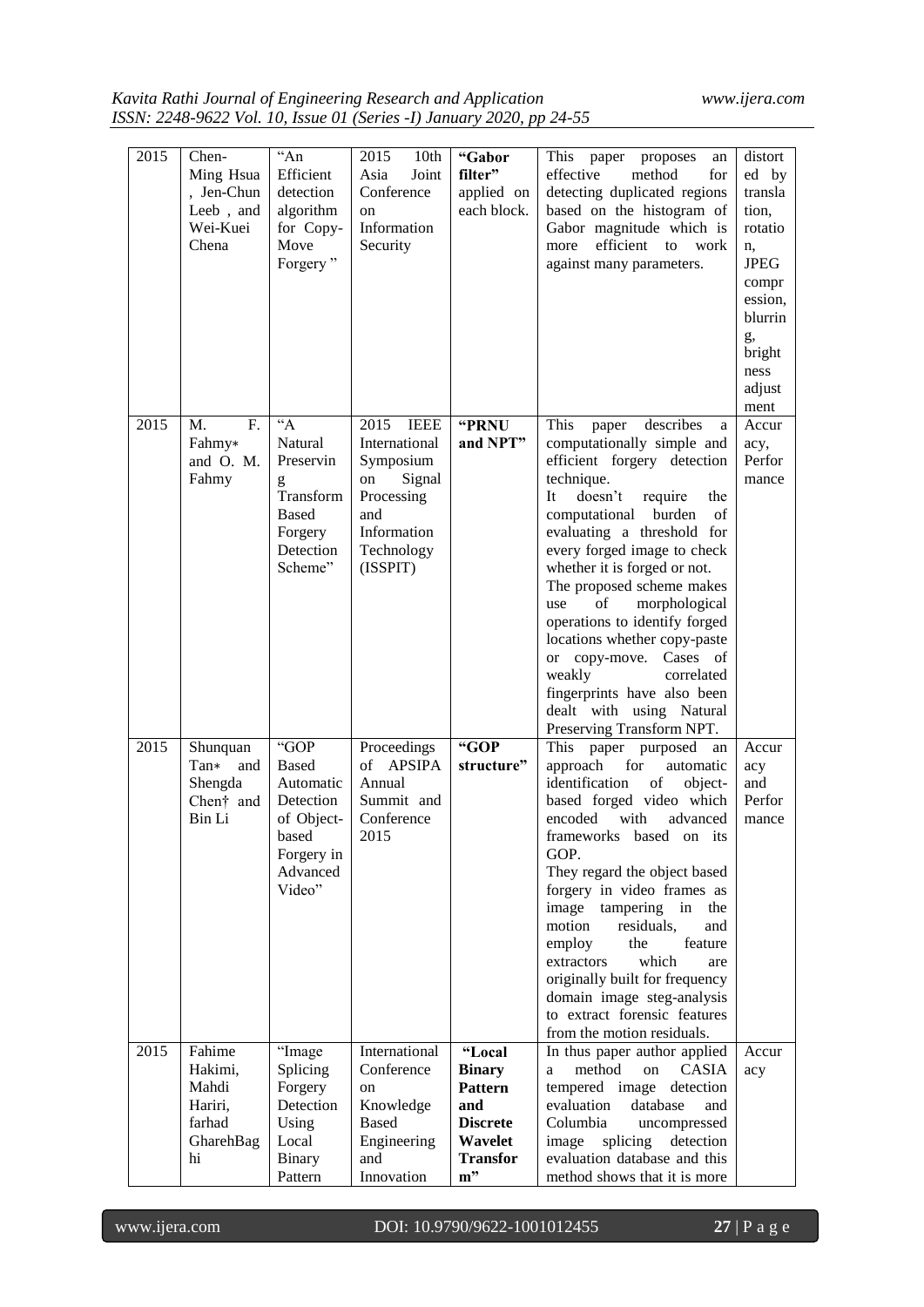|      |                                                                   | and<br>Discrete<br>Wavelet<br>Transform                                                                        |                                                                                                                         |                                                                                                         | efficient and obtain more<br>accuracy than other.                                                                                                                                                                                                                                                                                                                                                                                                                                                                                                                                                                                                                                                                                            |                                                                           |
|------|-------------------------------------------------------------------|----------------------------------------------------------------------------------------------------------------|-------------------------------------------------------------------------------------------------------------------------|---------------------------------------------------------------------------------------------------------|----------------------------------------------------------------------------------------------------------------------------------------------------------------------------------------------------------------------------------------------------------------------------------------------------------------------------------------------------------------------------------------------------------------------------------------------------------------------------------------------------------------------------------------------------------------------------------------------------------------------------------------------------------------------------------------------------------------------------------------------|---------------------------------------------------------------------------|
| 2015 | Ruizhe Li,<br>Chang-<br>Tsun<br>Li,<br>Yu<br>and<br>Guan          | "Incremen<br>tal Update<br>of Feature<br>Extractor<br>for<br>Camera<br>Identificat<br>ion"                     | <b>ICIP</b>                                                                                                             | "extension<br>based<br>on<br>Candid<br>Covarianc<br>e-free<br>Increment<br><b>PCA</b><br>al<br>(CCIPCA) | this<br>In<br>author<br>paper<br>method<br>presented<br>a<br>to<br>overcome the shortcoming<br>of PCA DE noising that was<br>proposed to extract a feature<br>with<br>set<br>much<br>lower<br>dimensionality<br>from<br>the<br>original noise residual.<br>In order to improve the<br>reliability of this estimated<br>feature extractor, in<br>this<br>work, two strategies<br>are<br>applied to<br>optimize<br>the<br>training<br>samples.<br>When<br>facing the real-time online<br>identification, our CCIPCA-<br>based<br>feature<br>extraction<br>method is<br>effective<br>an<br>which<br>extension<br>can<br>significantly<br>reduce<br>the<br>computational<br>complexity<br>while<br>preserving<br>the<br>identification accuracy. | Identif<br>ication<br>accura<br>cy,<br>perfor<br>mance<br>, cost          |
| 2015 | Matthias<br>Carnein, Pa<br>scaSchottle<br>,Rainer<br><b>Bohme</b> | "Forensic<br>s of High-<br>Quality<br><b>JPEG</b><br>Images<br>with<br>Color<br>Subsampli<br>$ng$ <sup>"</sup> | 2015<br><b>IEEE</b><br>International<br>Workshop<br><sub>on</sub><br>Information<br>Forensics<br>and Security<br>(WIFS) | "DCT"                                                                                                   | this<br>In<br>author<br>paper,<br>presented a concept of block<br>convergence and extended it<br>to color images to reliably<br>prior<br>JPEG<br>detect<br>compressions<br>with<br>high<br>factors.<br>This<br>quality<br>is<br>achieved by observing the<br>convergence behavior for<br>macro-blocks<br>and<br>either<br>ignoring<br>preventing<br><b>or</b><br>possible spill-over effects<br>due<br>to<br>chrominance<br>subsampling, this method<br>gives high<br>accuracy to<br>against forgery.<br>Future work should derive a<br>theory<br>for<br>better<br>the<br>convergence path and the<br>distribution of stable block.                                                                                                          | True<br>detecti<br>on<br>rate,<br>Off by<br>two<br>ratio,<br>accura<br>cy |
| 2015 | Mandeep<br>Kauri,<br>Savita<br>Gupta                              | "Evaluati<br>of<br>on<br>Image<br>Forensic<br>Cues for<br>Fusion"                                              | 2015 Third<br>International<br>Conference<br>Image<br>on<br>Infonnation<br>Processing                                   | "Fusion<br>with<br>an<br>additional<br>cue".                                                            | The paper evaluates<br>the<br>performance<br>of<br>a<br>two<br>passive-blind<br>methods<br>on<br>standard<br>tampered image<br>dataset. The fusion of cues is<br>analyzed and is found to<br>increase<br>the<br>detection<br>The experiment<br>accuracy.                                                                                                                                                                                                                                                                                                                                                                                                                                                                                     | Reliab<br>ility,<br>accura<br>cy                                          |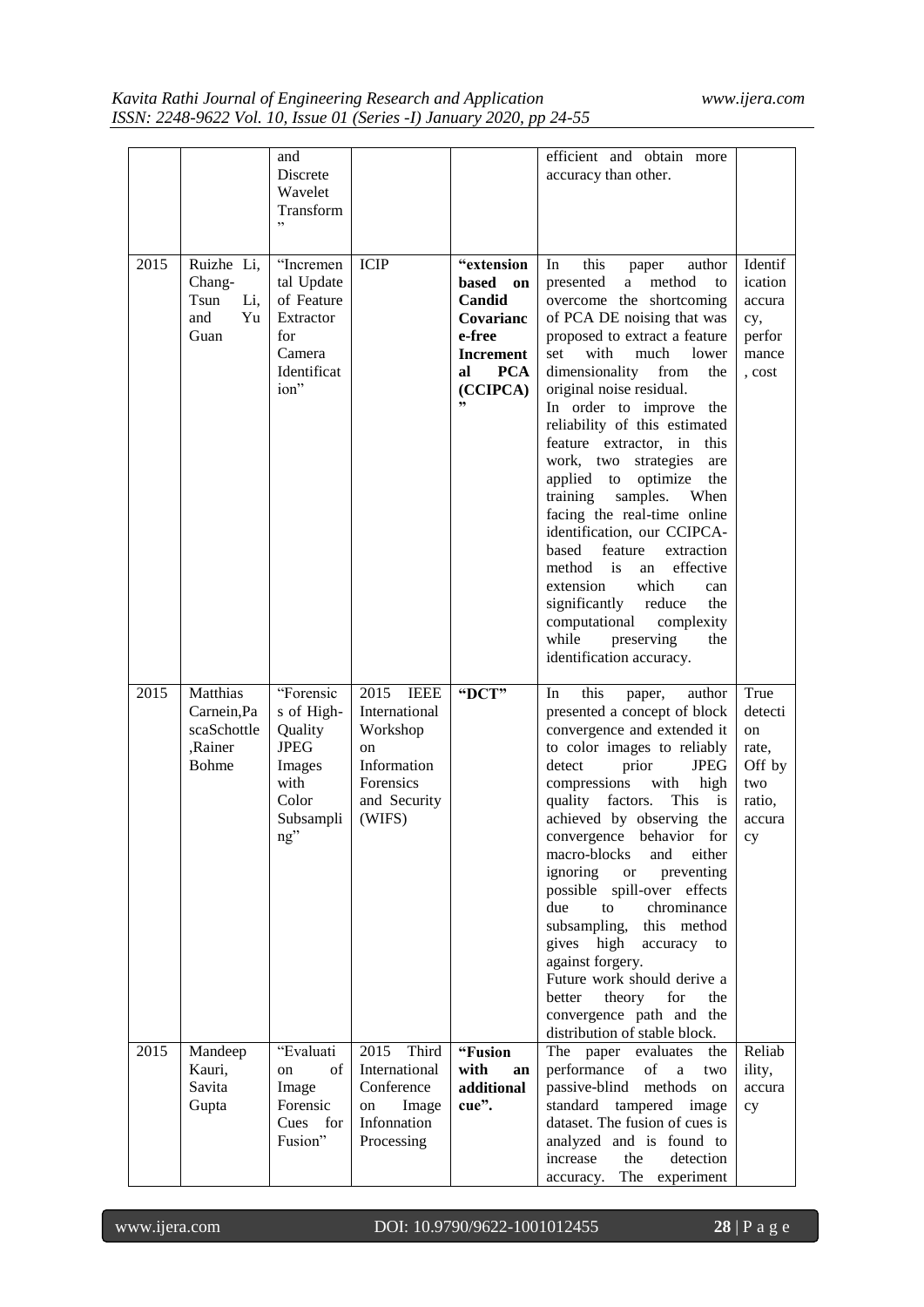| 2015 | Kalyani<br>Khuspe,<br>Vanita<br>Mane                                         | "Robust<br>Image<br>Forgery<br>Localizati<br>and<br>on<br>Recogniti<br>on<br>in<br>Copy-<br>Move<br>Using<br>of<br>Bag<br>Features<br>and<br>SVM" | 2015<br><b>INTERNAT</b><br><b>IONAL</b><br><b>CONFEREN</b><br><b>CE</b><br>ON<br><b>COMMUNI</b><br>CATION,<br><b>INFORMAT</b><br><b>ION</b><br><b>COMPUTIN</b><br>G<br><b>TECHNOL</b><br><b>OGY</b><br>(ICCICT) | "Mirror<br>invariance<br>feature<br>transform<br>(MIFT), a<br>vector<br>quantizati<br>on<br>technique<br>maps<br>histogram<br>vector<br>(bagof-<br>words), SV<br>M". | classifier<br>shows<br>that<br>performance<br>is<br>greatly<br>affected<br>by<br>multiple<br>operations,<br>tampering<br>conflicting<br>of<br>presence<br>traces, image type etc.<br>In future many forensic tools<br>are placed in purposed<br>architecture to improve the<br>reliability.<br>The proposed<br>system<br>1S<br>using effective set of key<br>point-based features, such as<br>MIFT features, which not<br>only acquires the attributes<br>of SIFT features but also is<br>invariable<br>mirror<br>to<br>reflection<br>transformations<br>for discovering copy-move<br>image forgeries that has<br>produced promising results.<br>Subsequently, clustering is<br>carried on the set of images<br>after computing the MIFT<br>features and the centroid of<br>each cluster is chosen to<br>develop the codebook and<br>the security is based on the<br>codebook.<br>This<br>method<br>is<br>more<br>than<br>existing<br>accurate<br>techniques I.e. SIFT. | Accur<br>acy,<br><b>FPR</b><br>and<br><b>TRP</b>  |
|------|------------------------------------------------------------------------------|---------------------------------------------------------------------------------------------------------------------------------------------------|-----------------------------------------------------------------------------------------------------------------------------------------------------------------------------------------------------------------|----------------------------------------------------------------------------------------------------------------------------------------------------------------------|-------------------------------------------------------------------------------------------------------------------------------------------------------------------------------------------------------------------------------------------------------------------------------------------------------------------------------------------------------------------------------------------------------------------------------------------------------------------------------------------------------------------------------------------------------------------------------------------------------------------------------------------------------------------------------------------------------------------------------------------------------------------------------------------------------------------------------------------------------------------------------------------------------------------------------------------------------------------------|---------------------------------------------------|
| 2015 | Cheng-<br>Shian<br>Lin, Chien-<br>Chang<br>Chen,<br>$Y$ i-<br>Cheng<br>Chang | $A_n$<br>Efficiency<br>Enhanced<br>Cluster<br>Expandin<br><b>Block</b><br>g<br>Algorithm<br>for Copy-<br>Move<br>Forgery<br>Detection<br>, ,      | 2015<br>International<br>Conference<br>on<br>Intelligent<br>Networking<br>and<br>Collaborativ<br>e Systems                                                                                                      | "Cluster<br>enhanced<br>method"                                                                                                                                      | IN<br>this<br>author<br>paper,<br>Purposed a Cluster enhanced<br>method which is compared<br>Expanding<br>with<br><b>Block</b><br>algorithm to improve the<br>efficiency of computational<br>time.                                                                                                                                                                                                                                                                                                                                                                                                                                                                                                                                                                                                                                                                                                                                                                      | TPR,<br>FPR,<br>compu<br>tation<br>time           |
| 2015 | Ashwini<br>V.<br>Malviya,<br>Siddharth<br>А.<br>Ladhake                      | "Copy<br>Move<br>forgery<br>detection<br>using low<br>complexit<br>y feature<br>extraction<br>,                                                   | 2015<br><b>IEEE</b><br>UP<br>Section<br>Conference<br>on Electrical<br>Computer<br>and<br>Electronics<br>(UPCON)                                                                                                | "low<br>complexit<br>y feature<br>extraction<br>".                                                                                                                   | this<br>In<br>author<br>paper,<br>emphasizes on the color<br>of the<br>contents<br>forged<br>For<br>image.<br>forgery<br>detection, features based on<br>ACC, HSV<br>and<br>Color<br>Moment are used.<br>These purposed methods are<br>compared with DCT, DWT<br>and SVD and it shows better<br>results<br>than<br>compared<br>techniques.                                                                                                                                                                                                                                                                                                                                                                                                                                                                                                                                                                                                                              | Perfor<br>mance<br>scalin<br>g<br>Transl<br>ation |
| 2015 | Ε.<br>Ardizzone,                                                             | "Copy-<br>Move                                                                                                                                    | <b>IEEE</b><br>Transactions                                                                                                                                                                                     | "novel<br>hybrid                                                                                                                                                     | this<br>In<br>paper,<br>author<br>proposed<br>methods<br>are                                                                                                                                                                                                                                                                                                                                                                                                                                                                                                                                                                                                                                                                                                                                                                                                                                                                                                            | Transl<br>ation,                                  |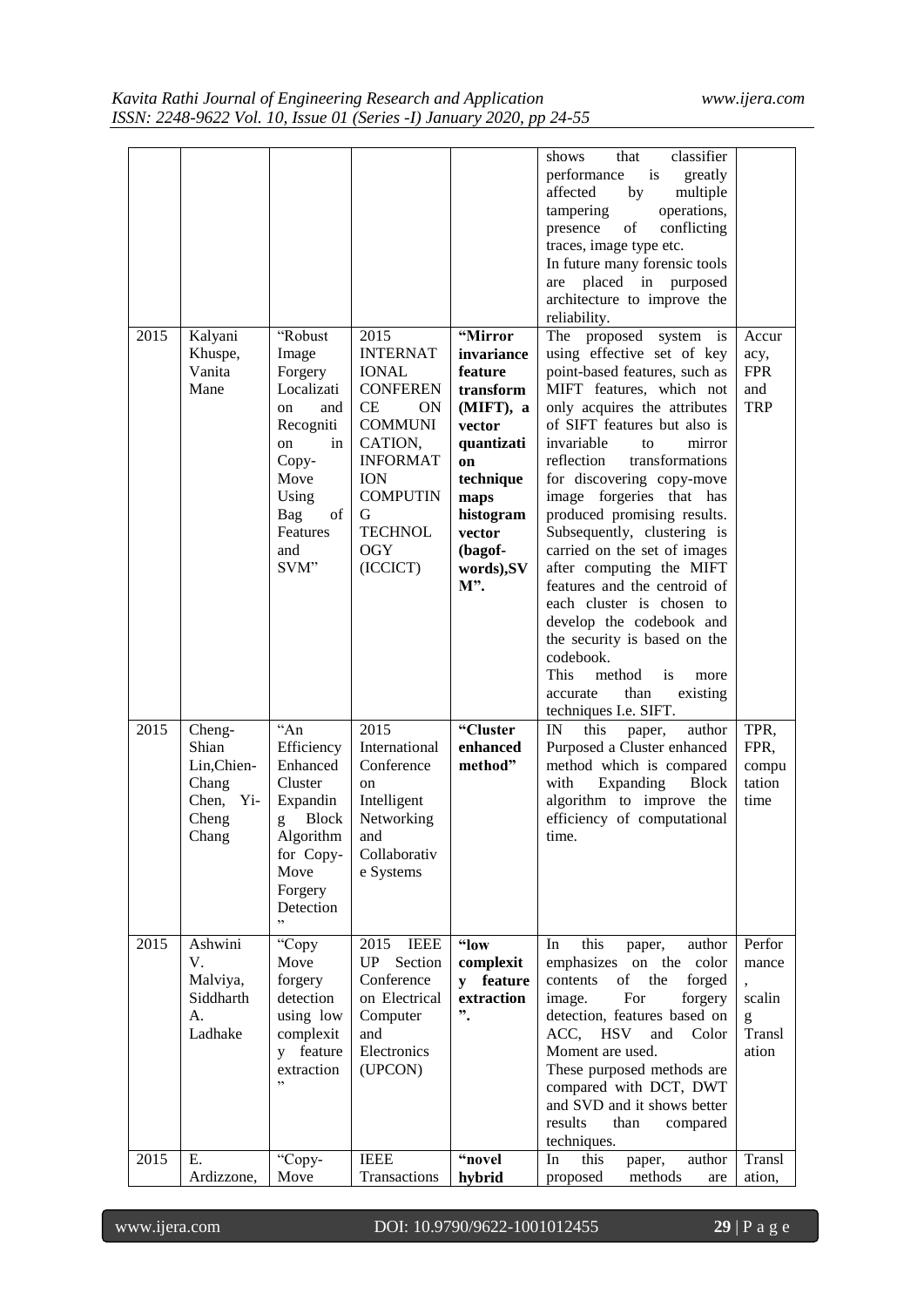| 2015 | A. Bruno,<br>and<br>G.<br>Mazzola<br>Elham<br>Mohebbian                                          | Forgery<br>Detection<br>by<br>Matching<br>Triangles<br>of<br>Keypoints<br>"Increase<br>The                                           | on<br>Information<br>Forensics<br>and Security<br>International<br>Conference                                            | approach"<br>"Discrete<br>cosine              | halfway between block and<br>point based methods, and<br>aim to analyze the structure<br>of the objects in the scene,<br>represented as a mesh of<br>triangles.<br>With respect to block based<br>methods, our methods can<br>find, with a very high<br>precision, the tampered areas<br>of the images, also in case of<br>geometric transformations,<br>but they are able to recover<br>only parts of the pixels of<br>the region, that are in most<br>cases enough to detect the<br>shape of the copied objects.<br>In future this method is use<br>to detect the other type of<br>transformation and also to<br>recover the missing matches.<br>Authors<br>presented<br>DCT<br>method and this shows better | scalin<br>g<br>and<br>Rotati<br>on<br>Comp<br>ressio                          |
|------|--------------------------------------------------------------------------------------------------|--------------------------------------------------------------------------------------------------------------------------------------|--------------------------------------------------------------------------------------------------------------------------|-----------------------------------------------|----------------------------------------------------------------------------------------------------------------------------------------------------------------------------------------------------------------------------------------------------------------------------------------------------------------------------------------------------------------------------------------------------------------------------------------------------------------------------------------------------------------------------------------------------------------------------------------------------------------------------------------------------------------------------------------------------------------|-------------------------------------------------------------------------------|
|      | Mahdi<br>Hariri                                                                                  | Efficiency<br>Of<br><b>DCT</b><br>Method<br>For<br>Detection<br>Of Copy<br>Move<br>Forgery in<br>Complex<br>And<br>Smooth<br>Images" | on<br>Knowledge<br><b>Based</b><br>Engineering<br>and<br>Innovation                                                      | transform<br>$s(DCT)$ .                       | result<br>in<br>pre-processing<br>process.<br>Effectiveness<br>of<br>this<br>purposed method is that it is<br>work<br>smooth<br>on<br>and<br>complex image.                                                                                                                                                                                                                                                                                                                                                                                                                                                                                                                                                    | n,<br>Gaussi<br>an<br>blur,<br>adapti<br>ve<br>white<br>Gaussi<br>an<br>noise |
| 2015 | Pakpoom<br>Mookdarsa<br>nit, Lawank<br>orn<br>Soimart<br>Mahasak<br>Ketcham<br>Narit,<br>Hnoohom | "Detectin<br>Image<br>g<br>Forgery<br>using<br>XOR and<br>Determina<br>of<br>nt<br>Pixels for<br>Image<br>Forensics<br>,,            | 2015<br>11th<br>International<br>Conference<br>Signal-<br>on<br>Image<br>Technology<br>$&$ Internet-<br>Based<br>Systems | "XOR<br>and<br><b>Euclidean</b><br>distance". | this<br>In<br>paper,<br>author<br>presented a XOR to improve<br>the speed and error detecting<br>rate.<br>This method can integrate<br>trigonometry<br>with<br>for<br>solving<br>the<br>geometric<br>correction such as rotated<br>images. Detecting<br>the<br>forgery can use the real<br>image for comparison from<br>the internet.                                                                                                                                                                                                                                                                                                                                                                          | Speed,<br>rotatio<br>$\mathbf n$                                              |
| 2015 | Abdullah<br>M. Moussa                                                                            | $A^{\circ}$<br>Fast<br>and<br>Accurate<br>Algorithm<br>for Copy-<br>Move<br>Forgery<br>Detection<br>,,                               | <b>2015 IEEE</b>                                                                                                         | "KD<br>Tree"                                  | The Purposed algorithm is<br>compared with SURF and<br>result of purposed<br>the<br>algorithm is better<br>than<br>SURF.                                                                                                                                                                                                                                                                                                                                                                                                                                                                                                                                                                                       | Rotati<br>on and<br>scalin<br>g                                               |
| 2015 | Sandeep<br>Kakde                                                                                 | $\overline{A}$<br>Review of                                                                                                          | <b>IEEE</b><br>Sponsored                                                                                                 | "Passive<br>techniques                        | This<br>In<br>author<br>paper,<br>reviews<br>five<br>broad                                                                                                                                                                                                                                                                                                                                                                                                                                                                                                                                                                                                                                                     | $\overline{\phantom{a}}$                                                      |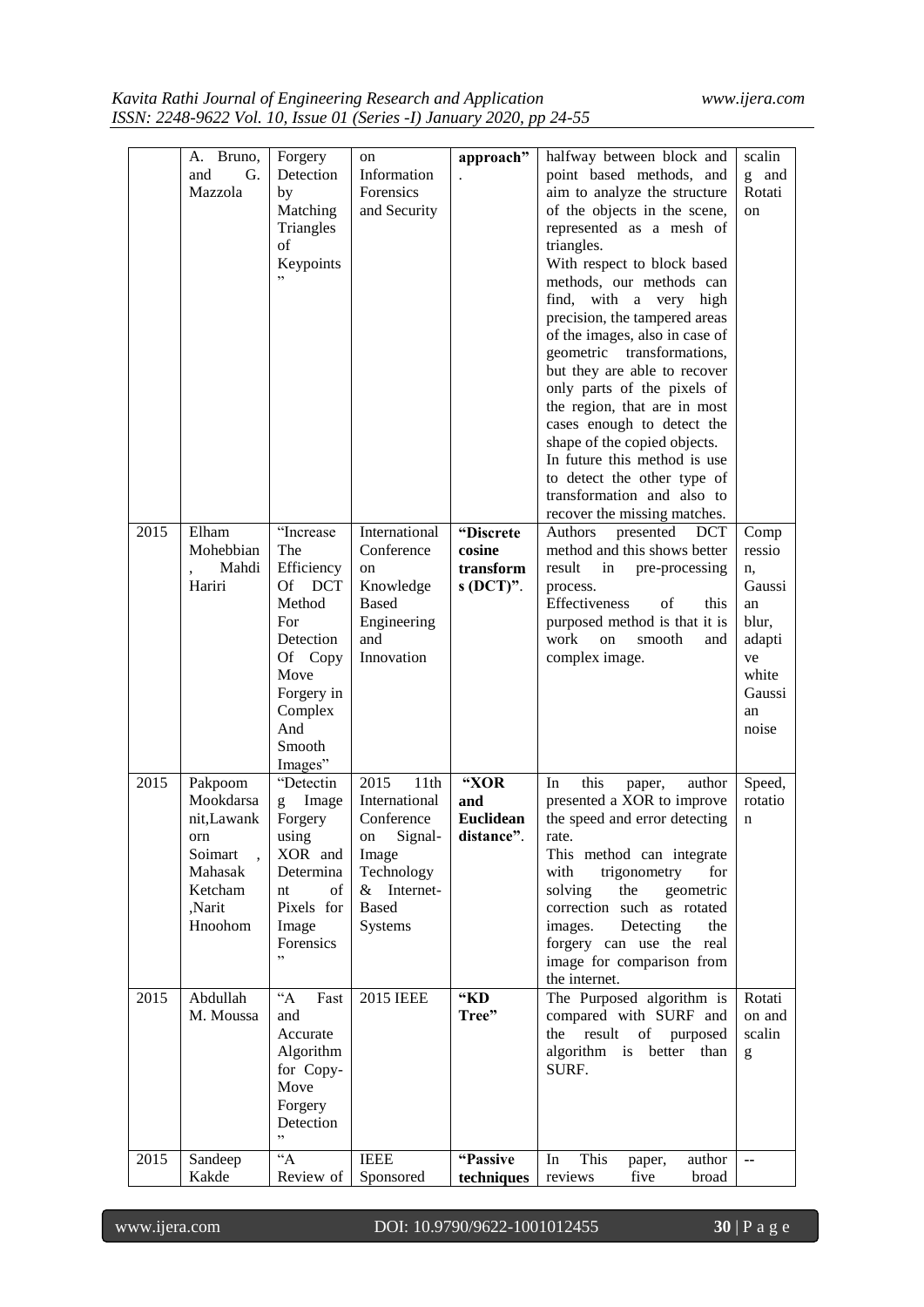|      |                                                                                                                                           | Image<br>Forgery<br>Technique<br>s and their<br>Detection<br>, ,                                                                         | 2nd<br>International<br>Conference<br>on<br>Innovations<br>in<br>Information,<br>Embedded<br>and<br>Communicat<br>ion systems<br>(ICHECS)20<br>15 | $"$ .                                                                          | categories of image forgery<br>techniques i.e. physic based<br>technique,<br>block<br>based<br>technique, cloning, and pixel<br>based technique, geometric<br>based.<br>These techniques are in use<br>today but in future new<br>forgery techniques will be<br>devised due to strong photo<br>editing<br>tools<br>will<br>be<br>available that may take this<br>detection<br>criteria<br>into<br>account. |                                                 |
|------|-------------------------------------------------------------------------------------------------------------------------------------------|------------------------------------------------------------------------------------------------------------------------------------------|---------------------------------------------------------------------------------------------------------------------------------------------------|--------------------------------------------------------------------------------|------------------------------------------------------------------------------------------------------------------------------------------------------------------------------------------------------------------------------------------------------------------------------------------------------------------------------------------------------------------------------------------------------------|-------------------------------------------------|
| 2015 | <b>Beste</b><br>Ustubioglu<br>1<br>$\sim$<br>Gul<br>Muzaffer1<br>Guzin<br>Ulutas1<br>Vasif<br>Nabiyev1<br>and<br>Mustafa<br><b>Ulutas</b> | "A Novel<br>Keypoint<br><b>Based</b><br>Forgery<br>Detection<br>Method<br>Based on<br>Local<br>Phase<br>Quantizati<br>and<br>on<br>SIFT" |                                                                                                                                                   | "Local<br><b>Phase</b><br><b>Ouantizati</b><br>on<br>and<br>SIFT"              | this<br>In<br>author<br>paper,<br>purposed a LPQ with SIFT.<br>Purposed method<br>shows<br>higher accuracy than the<br>SIFT.                                                                                                                                                                                                                                                                               | Blurri<br>ng,<br>white<br>Gaussi<br>an<br>noise |
| 2015 | Reza<br>Moradi<br>Rad<br>and<br>KokSheik<br>Wong                                                                                          | "Digital<br>Image<br>Forgery<br>Detection<br>by Edge<br>Analysis"                                                                        | 2015<br>International<br>Conference<br>on<br>Consumer<br>Electronics-<br>Taiwan<br>$(ICCE-TW)$                                                    | "Edge<br>Analysis"                                                             | this<br>In<br>paper,<br>author<br>purposed an edge analysis<br>method.<br>The<br>purposed<br>analyses<br>object's<br>method<br>outline to see whether there<br>are too sharp, too smooth or<br>too natural.<br>This method is not limited to<br>double compression and it<br>gives better result against<br>splicing.                                                                                      | Bound<br>ary<br>resolut<br>ion,<br>splicin<br>g |
| 2015 | Varsha<br>Karbhari<br>Sanap,<br>Vanita<br>Manikrao<br>Mane                                                                                | "Region<br>Duplicatio<br>n Forgery<br>Detection<br>in Digital<br>Images<br>Using 2D-<br>DWT and<br>SVD"                                  | <b>2015 IEEE</b>                                                                                                                                  | $"2D-DWT$<br>and SVD"                                                          | In<br>this<br>author<br>paper,<br>purposed a 2D- DWT<br>method which is compared<br>with existing methods i.e.<br>SIFT, DCT etc. and hence<br>the accuracy of 2D-DWT is<br>better<br>than<br>Existing<br>methods.                                                                                                                                                                                          | Hit<br>Rate,<br><b>Miss</b><br>rate             |
| 2015 | Meenal<br>Shandilya,<br>Ruchira<br>Naskar                                                                                                 | "Detectio<br>of<br>n<br>Geometric<br>Transform<br>ations<br>in<br>CopyMov<br>e Forgery<br>of Digital<br>Images"                          |                                                                                                                                                   | "Scale<br><b>Invariant</b><br><b>Feature</b><br><b>Transfor</b><br>$m(SIFT)$ " | this<br>author<br>In<br>paper,<br>presented a SIFT method<br>which is capable to detect<br>geometric<br>the<br>transformation.<br>In future this methods is<br>used to other geometric<br>transformation i.e. reflection<br>etc.                                                                                                                                                                           | Rotati<br>on<br>Re<br>scalin<br>g               |
| 2015 | Surbhi<br>Sharma,<br>Umesh                                                                                                                | $\overline{A}$<br>rotationall<br>y                                                                                                       | 2015<br><b>IEEE</b><br>International<br>Conference                                                                                                | "rotationa<br>lly<br>invariant                                                 | this<br>In<br>author<br>paper,<br>presented a RITD.<br>purposed method is<br>A                                                                                                                                                                                                                                                                                                                             | blurrin<br>$\mathbf{g}% _{0}$                   |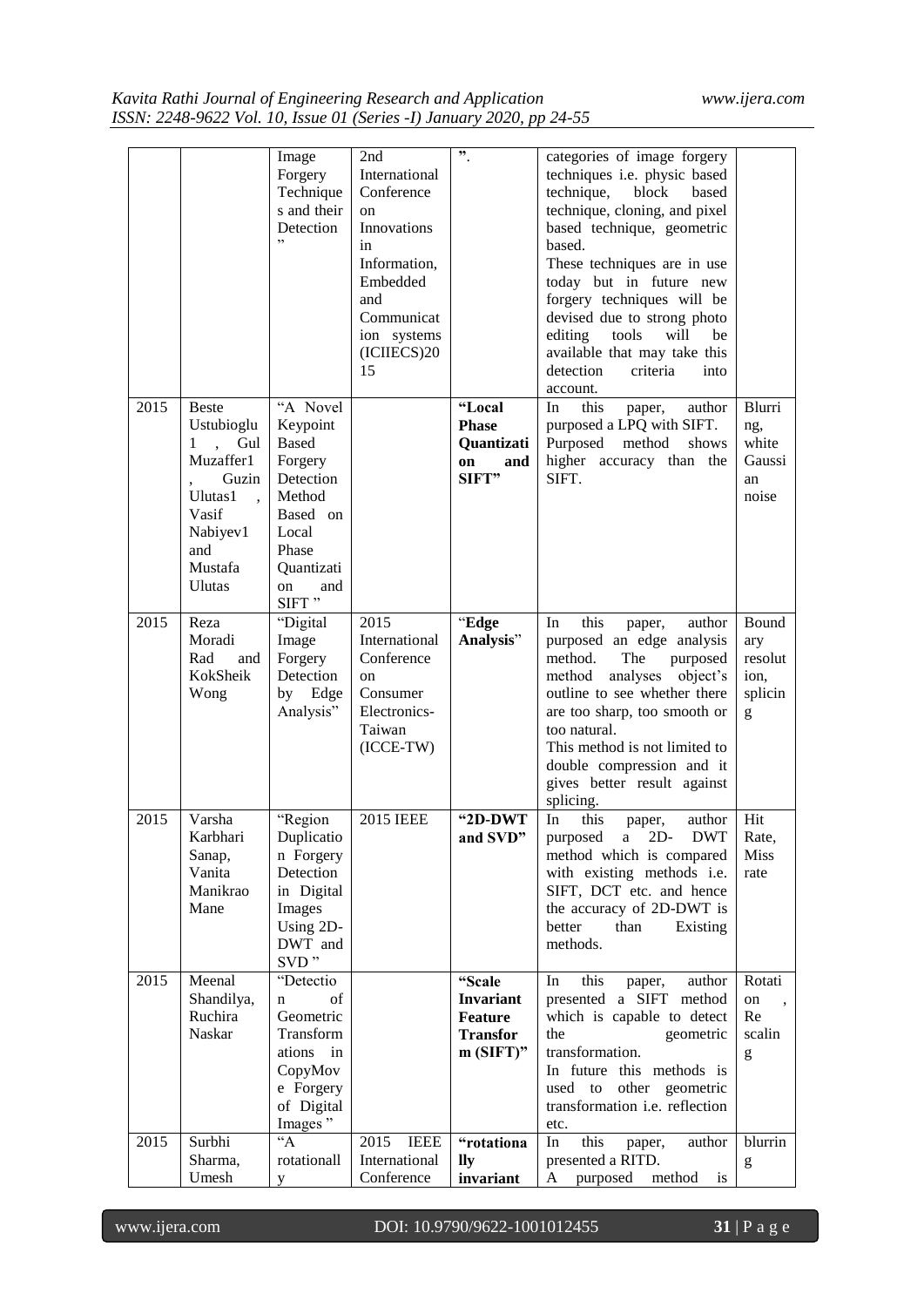|      | Ghanekar     | invariant             | on                    | texture          | compared with DCT+SVD                                           |         |
|------|--------------|-----------------------|-----------------------|------------------|-----------------------------------------------------------------|---------|
|      |              | texture               | Computation           | descriptor<br>,, | and FAST and the efficiency                                     |         |
|      |              | descriptor            | al                    |                  | of Purposed method better.                                      |         |
|      |              | detect<br>to          | Intelligence          |                  |                                                                 |         |
|      |              | copy                  | &<br>Communicat       |                  |                                                                 |         |
|      |              | move                  |                       |                  |                                                                 |         |
|      |              | forgery in<br>medical | ion                   |                  |                                                                 |         |
|      |              | images"               | Technology            |                  |                                                                 |         |
| 2015 | Neetu        | "Analysis             | 2015, IEEE            | "Benford"        | this<br>author<br>In                                            | compr   |
|      | Singh,       | of                    |                       | s Law"           | paper,<br>presented a law which is                              | ession  |
|      | Neetu        | Benford's             |                       |                  | applied<br><b>JPEG</b><br>on<br>and                             |         |
|      | Singh        | Law<br>in             |                       |                  | JPEG2000.                                                       |         |
|      |              | Digital               |                       |                  | In this purposed work author                                    |         |
|      |              | Image                 |                       |                  | analyses JPEG 2000 with                                         |         |
|      |              | Forensics             |                       |                  | <b>DCT</b><br><b>DWT</b><br>and                                 |         |
|      |              | ,                     |                       |                  | independently and then use                                      |         |
|      |              |                       |                       |                  | both to analyses JPEG 2000.                                     |         |
|      |              |                       |                       |                  | DWT gives better result                                         |         |
|      |              |                       |                       |                  | means high mean deviation                                       |         |
|      |              |                       |                       |                  | is obtained from DWT.                                           |         |
| 2015 | Ms.S.T       | "Detectin             | <b>IEEE</b>           | "Parallel        | In this paper, two contrast                                     | splicin |
|      | Suryakanth   | g Contrast            | Sponsored             | Approach         | enhancements<br>based                                           | g       |
|      | $\mathbf{1}$ | Enhancem              | 2'nd                  | , 2              | algorithms<br>have<br>been                                      |         |
|      | Sornalatha,  | ent based             | International         |                  | proposed. These algorithms                                      |         |
|      | Ms.S.Devi    | Image                 | Conference            |                  | based on histogram bins and                                     |         |
|      | Mahalaksh    | forgeries             | <sub>on</sub>         |                  | peaks analysis.                                                 |         |
|      | Ms.<br>mi,   | by                    | Electronics           |                  | Parallel approach used to                                       |         |
|      | Dr.K.Vijay   | Parallel              | and                   |                  | increases the performance of                                    |         |
|      | alakshmi     | Approach<br>,         | Communicat            |                  | the<br>system.<br>Image                                         |         |
|      |              |                       | ion Systems<br>(ICECS |                  | enhancement techniques are<br>applied<br>after<br>the<br>Jpeg   |         |
|      |              |                       | 2015                  |                  | compression strategy. Prior                                     |         |
|      |              |                       |                       |                  | for<br>works<br>composition                                     |         |
|      |              |                       |                       |                  | detection fails to identify                                     |         |
|      |              |                       |                       |                  | which type of manipulation                                      |         |
|      |              |                       |                       |                  | was enforced.                                                   |         |
| 2015 | Songpon      | "Enhancm              | 2015<br><b>IEEE</b>   | "JPEG's          | this<br>In<br>author<br>paper,                                  | Comp    |
|      | Teerakano    | of<br>ent             | 39th Annual           | Quantizati       | developed<br>mechanism                                          | ressio  |
|      | k, Uehara    | Image                 | International         | on<br>and        | compared with two existing                                      | n,      |
|      | Tetsutaro    | Tamperin              | Computers,            | Re-              | techniques:<br>using                                            | accura  |
|      |              | g                     | Software &            | Interpolat       | interpolation<br>and<br>JPEG's                                  | cy      |
|      |              | Detection             | Applications          | ion              | quantization<br>noise                                           |         |
|      |              | using                 | Conference            | Processes"       | techniques.                                                     |         |
|      |              | JPEG's                |                       |                  | Using<br>of<br>JPEG's                                           |         |
|      |              | Quantizati            |                       |                  | quantization<br>noise<br>as<br>a                                |         |
|      |              | and<br>on             |                       |                  | image forgery, the output                                       |         |
|      |              | Re-                   |                       |                  | shows the better re the use of<br>re-interpolation process. The |         |
|      |              | Interpolati<br>on     |                       |                  | result noisy and contain                                        |         |
|      |              | Processes             |                       |                  | some errors, to overcome                                        |         |
|      |              |                       |                       |                  | this problem authors present                                    |         |
|      |              |                       |                       |                  | a new technique with 2-D                                        |         |
|      |              |                       |                       |                  | product.                                                        |         |
|      |              |                       |                       |                  | Future work, they also plan                                     |         |
|      |              |                       |                       |                  | extend<br>our proposed<br>to                                    |         |
|      |              |                       |                       |                  | method<br>3-dimensional<br>to                                   |         |
|      |              |                       |                       |                  | domain, i.e. 3-dimensional                                      |         |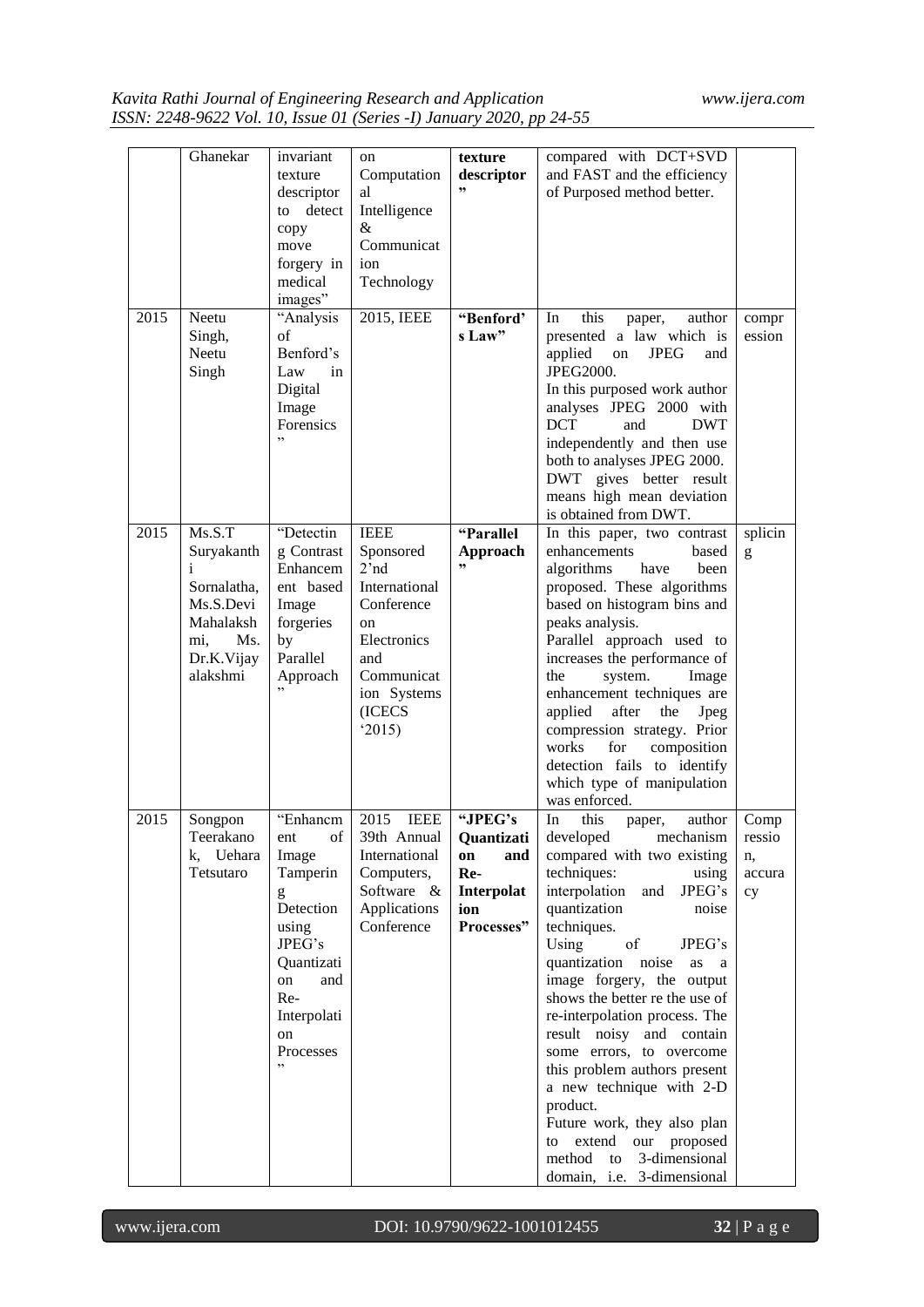|      |                                                                                                   |                                                                                                                                                                                 |                                                                                                                               |                                                                                                                | cross-product<br>which<br>we<br>believe it will result in much<br>higher accuracy in detecting<br>of the tampered images.                                                                                                                                                                                                                                                                                          |                                                |
|------|---------------------------------------------------------------------------------------------------|---------------------------------------------------------------------------------------------------------------------------------------------------------------------------------|-------------------------------------------------------------------------------------------------------------------------------|----------------------------------------------------------------------------------------------------------------|--------------------------------------------------------------------------------------------------------------------------------------------------------------------------------------------------------------------------------------------------------------------------------------------------------------------------------------------------------------------------------------------------------------------|------------------------------------------------|
| 2015 | Nirupama<br>Tiwari,<br>Deepika<br>Dubey<br>$\ddot{\phantom{0}}$<br>Anshi<br>Goyal                 | "Reducin<br>g Forged<br>Features<br>Using<br>Tampered<br>and<br>Inconsiste<br>nt Image<br>Detection<br>Technique<br>In<br>S.<br>Digital<br>Image<br>Processin<br>$\mathrm{g}$ " | 2015<br>Fifth<br>International<br>Conference<br>on<br>Communicat<br>ion Systems<br>and Network<br>Technologie<br>S            | $2-D$ DWT<br>etc                                                                                               | Many techniques, some of<br>which were introduced in<br>this<br>paper,<br>have<br>been<br>proposed for detection but<br>the majority of them could<br>not prove itself as a perfect<br>technique<br>as they have<br>limitations of their own                                                                                                                                                                       | Comp<br>ressio<br>n,<br>rotatio<br>$\mathbf n$ |
| 2015 | Diaa<br>M.<br>Uliyan,<br>Hamid A.<br>Jalab.<br>Ainuddin<br>W. Abdul<br>Wahab                      | "Copy<br>Move<br>Image<br>Forgery<br>Detection<br>Using<br>Hessian<br>and<br>Center<br>Symmetri<br>Local<br>$\mathbf{c}$<br><b>Binary</b><br>Pattern"                           | 2015<br><b>IEEE</b><br>Conference<br>Open<br>on<br>Systems<br>(ICOS),<br>August<br>-24<br>2015,<br>26,<br>Melaka,<br>Malaysia | "Hessian<br>and<br><b>Center</b><br>Symmetri<br>Local<br>$\mathbf{c}$<br><b>Binary</b><br>Pattern <sup>"</sup> | this<br>In<br>author<br>paper,<br>presented<br>The<br>combined<br>Hessian points and CSLBP<br>make the features invariant<br>to translation, scale, and<br>illumination. The best TPR<br>and FPR are observed in<br>proposed method at 92% and<br>8% respectively.<br>Future work will use blur-<br>invariant features to improve<br>the efficient detection of<br>region duplications under<br>blur degradations. | Scalin<br>g<br>transla<br>tion                 |
| 2015 | Huayong.<br>Ge, Shujua<br>n. Fang                                                                 | "Detectin<br>Image<br>$\mathbf{g}$<br>Forgery<br>Using<br>Linear<br>Constraint<br>Based<br>S<br>on<br>Shading<br>and<br>Shadows<br>,                                            | 2015<br>International<br>Conference<br>on<br>Informative<br>and<br>Cybernetic<br>for<br>Computation<br>Social<br>al<br>System | "Lambert<br>illuminati<br>on mode"                                                                             | They combine the brightness<br>of reflect light on the objects<br>in image to optimization<br>their algorithm in the future<br>research work.                                                                                                                                                                                                                                                                      | accura<br>cy                                   |
| 2015 | Abhishek<br>Kashyap,<br>B. Suresh,<br>Megha<br>Agrawal,<br>Hariom<br>Gupta,<br>Shiv Dutt<br>Joshi | "Detectio<br>of<br>n<br>Splicing<br>Forgery<br>Using<br>Wavelet<br>Decompo<br>sition"                                                                                           | International<br>Conference<br>on<br>Computing,<br>Communicat<br>ion<br>and<br>Automation<br>(ICCCA201<br>5)                  | "Wavelet<br><b>Decompos</b><br>ition"                                                                          | Comparison<br>of<br>purposed<br>method<br>with<br>existing<br>methods I.e ng, Zhang Zhen<br>for analyzing accuracy.<br>They can<br>improve<br>the<br>detection<br>accuracy<br>by<br>decreasing block size<br>and<br>increase<br>number<br>οf<br>computations, if we require<br>quicker results.<br>In future this work can be<br>extended to propose a new<br>method which can detect                              | Splici<br>ng                                   |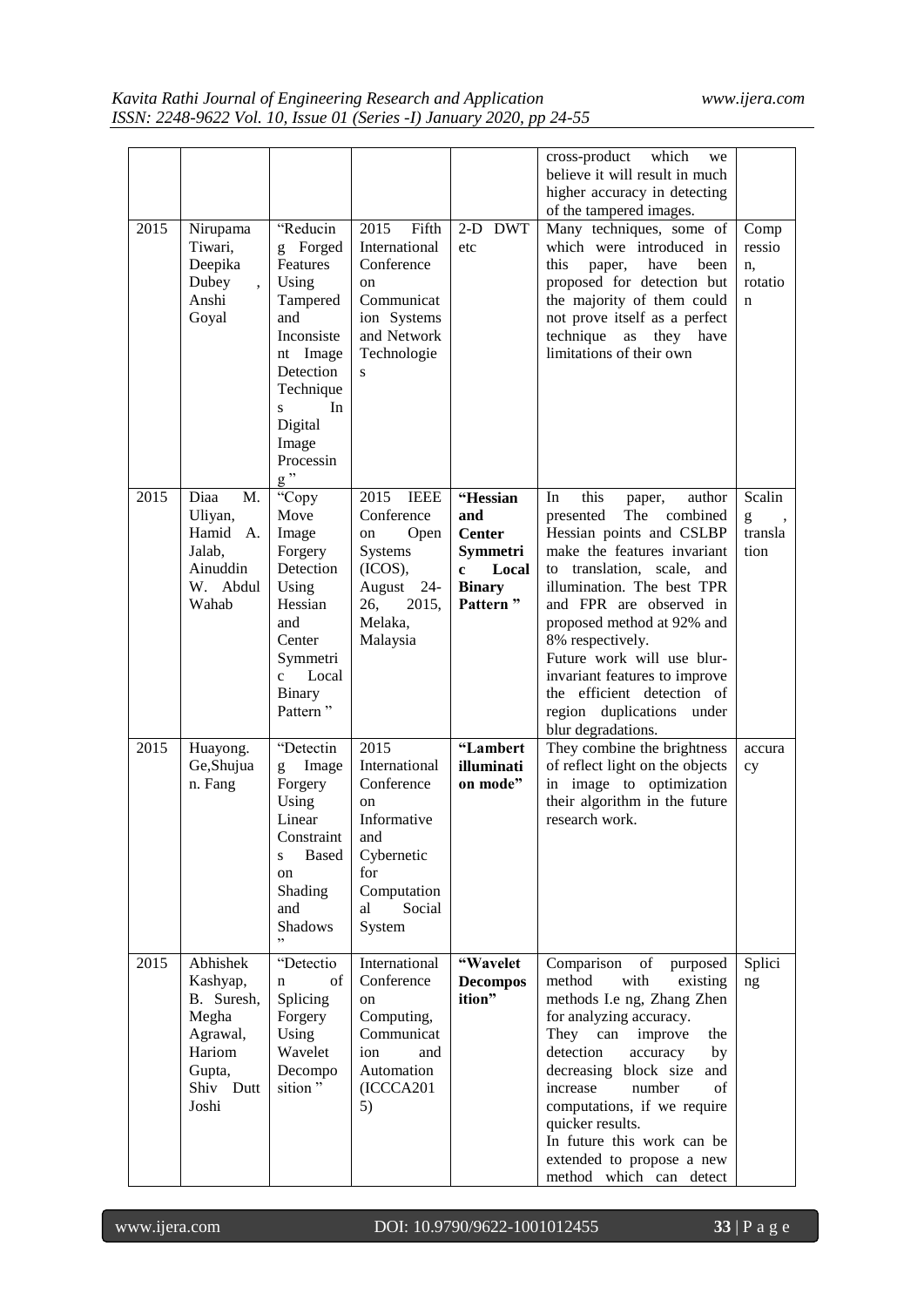|      |                                                                                                      |                                                                                                                                                        |                                                                                                     |                                                  | image forgery in which copy<br>create<br>forgery region is<br>scaled or rotated.                                                                                                                                                                                                                                                                                                                                                                                                                              |                                                     |
|------|------------------------------------------------------------------------------------------------------|--------------------------------------------------------------------------------------------------------------------------------------------------------|-----------------------------------------------------------------------------------------------------|--------------------------------------------------|---------------------------------------------------------------------------------------------------------------------------------------------------------------------------------------------------------------------------------------------------------------------------------------------------------------------------------------------------------------------------------------------------------------------------------------------------------------------------------------------------------------|-----------------------------------------------------|
| 2015 | Hongli<br>Han<br>,Yezhou Li<br>,Shaozhan<br>g<br>Niu, Zhenz<br>hen Gong                              | "Tamper<br>Detection<br>Based on<br>the<br>Consisten<br>of<br>cy<br>Quantizati<br>on Error<br>Caused by<br>Multiple<br><b>JPEG</b><br>Compress<br>ion" | Proceedings<br>of<br><b>ICCT2015</b>                                                                | "DCT"                                            | In<br>this<br>authors<br>paper,<br>the<br>proposed<br>tamper<br>detection method based on<br>consistency<br>of<br>the<br>quantization error to solve<br>the situation that tampered<br>image was compressed with<br>quality factors ranging from<br>low to high and obtain a<br>good result. By having a<br>better combining with the<br>data approximate recovery<br>method.<br>It is not appropriate when<br>block is too small.                                                                            | Comp<br>ressio<br>n                                 |
| 2015 | <b>Beste</b><br>Ustubioglu<br>Vasif<br>Nabiyev,<br>Guzin<br>Ulutas, and<br>Mustafa<br><b>U</b> lutas | "Image<br>Forgery<br>Detection<br>Using<br>Colour<br>Moments"                                                                                          |                                                                                                     | "DCT and<br>SIFT"                                | The method<br>has higher<br>accuracy ratios and<br>the<br>method also achieves<br>to<br>decrease the dimension of<br>feature vector.                                                                                                                                                                                                                                                                                                                                                                          | Comp<br>ressio<br>n                                 |
| 2015 | Neetu<br>Yadav,<br>Rupal<br>Kapdi                                                                    | "Copy<br>Move<br>Forgery<br>Detection<br>using<br>SIFT and<br>GMM"                                                                                     | 5th<br>2015<br>Nirma<br>University<br>International<br>Conference<br>on<br>Engineering<br>(NUiCONE) | "SIFT<br>and<br>GMM"                             | The presented technique can<br>effectiveness<br>show<br>with<br>respect to combined RST<br>modifications<br>to<br>detect<br>copy-move forged region in<br>the<br>image. The cluster<br>formation phase has been<br>extended by using image<br>segmentation method. SIFT<br>based<br>image<br>forgery<br>techniques<br>detection<br>can<br>further<br>extended<br>be<br>to<br>include the<br>detection of<br>other image forgery apart<br>from copy-move.<br>Limitation<br><i>is</i><br>improper<br>detection. | transf<br>ormati<br>on                              |
| 2015 | Fuxing<br>Zhao,<br>Rong<br>Zhang,<br>Haolong<br>Guo,<br>Yanhua<br><b>Zhang</b>                       | "Effective<br>Digital<br>Image<br>Copy-<br>Move<br>Location<br>Algorithm<br>Robust to<br>Geometric<br>Transform<br>ations"                             | ICSPCC201<br>5 IEEE                                                                                 | "SIFT<br>and<br><b>ZNCC</b><br>coefficient<br>s" | proposed<br>The<br>method<br>combines the key point-<br>method<br>with<br>based<br>the<br>block-based method. For a<br>tampered<br>image,<br>the<br>presented algorithm.<br>also<br>It<br>improves<br>the<br>efficiency of the algorithm<br>and makes the algorithm<br>more robust.                                                                                                                                                                                                                           | Rotati<br>on<br>scalin<br>g<br>multip<br>le<br>copy |
| 2016 | Xiuli<br>Bi,<br>Chi-Man<br>Pun, Xiao-<br>Chen Yuan                                                   | "Adaptive<br>Polar<br>based<br>Filtering                                                                                                               | <b>IEEE</b><br><b>TrustCom</b><br>BigDataSE-<br><b>ISPA</b>                                         | "Adaptive<br>Polar<br>based<br><b>Filtering</b>  | The proposed method put<br>efforts on the last step in the<br>common three-step pipeline<br><b>CMFD</b><br>of<br>methods<br>to                                                                                                                                                                                                                                                                                                                                                                                | geome<br>tric<br>distort<br>ion                     |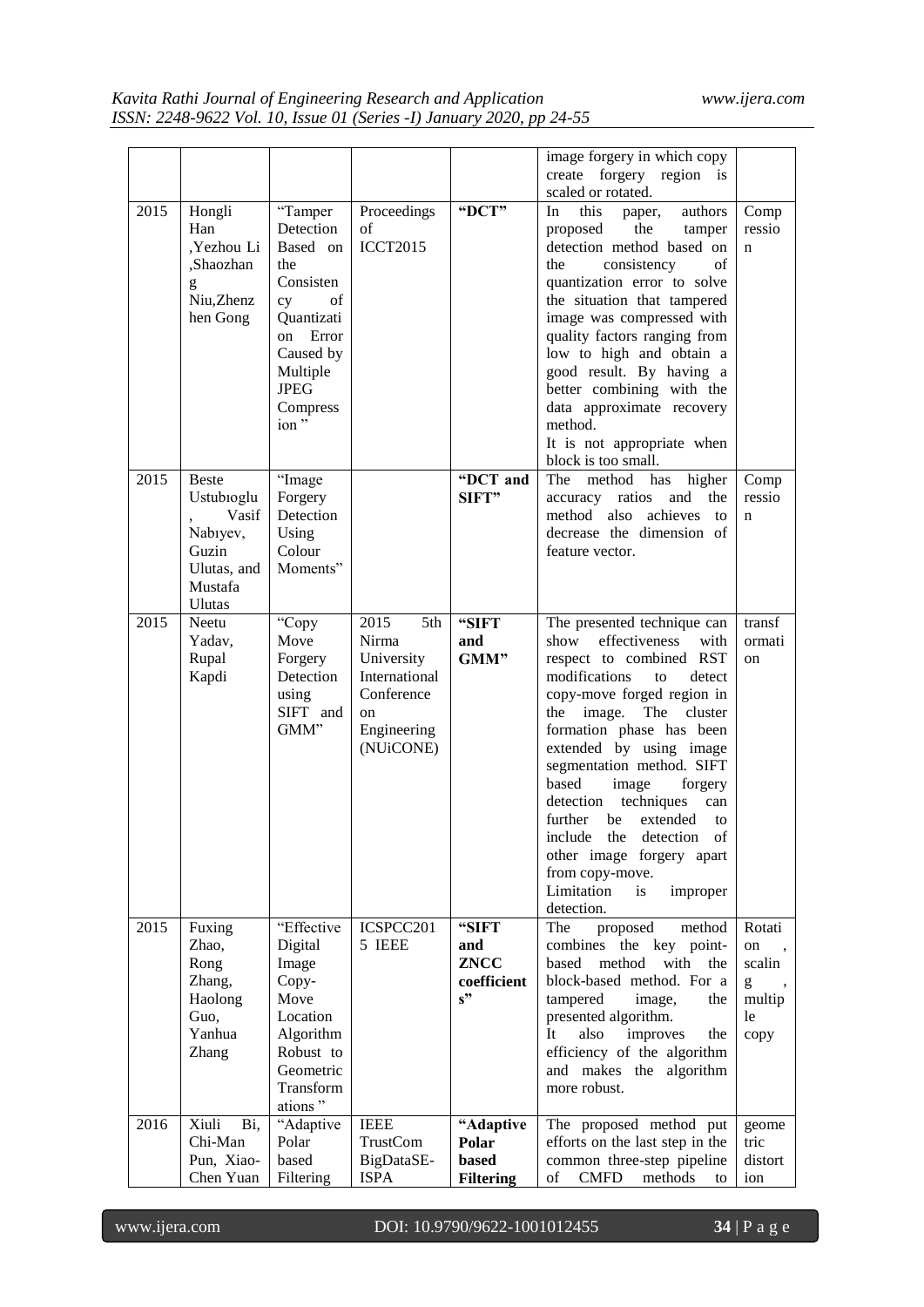|      |                     | Method       |               | Method"  | improve the accuracy of the                                  |        |
|------|---------------------|--------------|---------------|----------|--------------------------------------------------------------|--------|
|      |                     | for Image    |               |          | detection<br>results. In<br>the                              |        |
|      |                     | Copy-        |               |          | adaptive<br>proposed<br>polar                                |        |
|      |                     | Move         |               |          | based filtering method, the                                  |        |
|      |                     | Forgery      |               |          | polar distribution of the                                    |        |
|      |                     | Detection    |               |          | matched pixel pairs<br>are                                   |        |
|      |                     | ,            |               |          | calculated, and the filtering                                |        |
|      |                     |              |               |          | determined<br>threshold<br>is                                |        |
|      |                     |              |               |          | adaptively by analyzing the                                  |        |
|      |                     |              |               |          | polar distribution.                                          |        |
|      |                     |              |               |          | In addition, the performance                                 |        |
|      |                     |              |               |          | of the proposed method is                                    |        |
|      |                     |              |               |          | compared with the existing                                   |        |
|      |                     |              |               |          | state-of-the-art<br><b>CMFD</b><br>methods. The comparison   |        |
|      |                     |              |               |          | results show the superiority                                 |        |
|      |                     |              |               |          | of the proposed method even                                  |        |
|      |                     |              |               |          | under<br>when<br>various                                     |        |
|      |                     |              |               |          | challenge conditions.                                        |        |
| 2016 | Atefeh              | "Copy-       | <b>ICSPIS</b> | "Affine- | Method is robust to some                                     | Rotati |
|      | Shahroudn           | Move         | 2016, 14-15   | SIFT"    | post-processing operations                                   | on,    |
|      | ejad, Moha          | Forgery      | 2016,<br>Dec. |          | such as bluring and Gaussian                                 | scalin |
|      | mmad                | Detection    | Amirkabir     |          | noise addition. Experimental                                 | g      |
|      | Rahmati             | in Digital   | University    |          | results<br>show<br>that<br>the                               | transf |
|      |                     | Images       | of            |          | proposed method detects a                                    | ormati |
|      |                     | Using        | Technology,   |          | large number of matched                                      | on     |
|      |                     | Affine-      | Tehran, Iran. |          | keypoints<br>in<br>duplicated                                |        |
|      |                     | SIFT"        |               |          | regions<br>and<br>finally,<br>estimates                      |        |
|      |                     |              |               |          | the<br>regions                                               |        |
| 2016 | Anselmo             | "Behavior    |               | "SIFT    | correctly.<br>They explored approaches to                    | Accur  |
|      | Ferreira,           | Knowledg     |               | and      | combine methods that take                                    | acy    |
|      | Siovani C.          | Space-<br>e  |               | SURF"    | the best of two worlds in the                                |        |
|      | Felipussi,          | <b>Based</b> |               |          | detection<br>copymove                                        |        |
|      | Carlos              | Fusion for   |               |          | problem: block-based and                                     |        |
|      | Alfaro,             | Copy-        |               |          | points of interest detection                                 |        |
|      | Pablo               | Move         |               |          | methods. We proposed three                                   |        |
|      | Fonseca,            | Forgery      |               |          | for<br>extensions<br>Behavior                                |        |
|      | John<br>Е.          | Detection    |               |          | Knowledge<br>Space                                           |        |
|      | Vargas-             |              |               |          | representation<br>fusion:<br>the                             |        |
|      | Munoz,<br>Jefersson |              |               |          | multi-scale<br><b>BKS</b>                                    |        |
|      | A.<br>dos           |              |               |          | representations,<br>generative<br>models to complete missing |        |
|      | Santos,             |              |               |          | information in the BKS                                       |        |
|      | and                 |              |               |          | representation<br>and multi-                                 |        |
|      | Anderson            |              |               |          | directional<br>neighborhood                                  |        |
|      | Rocha               |              |               |          | analysis to<br>integrate the                                 |        |
|      |                     |              |               |          | neighborhood behavior into                                   |        |
|      |                     |              |               |          | the decision-making process                                  |        |
|      |                     |              |               |          | of a given pixel.                                            |        |
|      |                     |              |               |          | However, the method has                                      |        |
|      |                     |              |               |          | two main drawbacks: the                                      |        |
|      |                     |              |               |          | first one happens when there                                 |        |
|      |                     |              |               |          |                                                              |        |
|      |                     |              |               |          | is no complementarity of the                                 |        |
|      |                     |              |               |          | underlying methods to be                                     |        |
|      |                     |              |               |          | combined.<br>future<br>As<br>work,<br>one                    |        |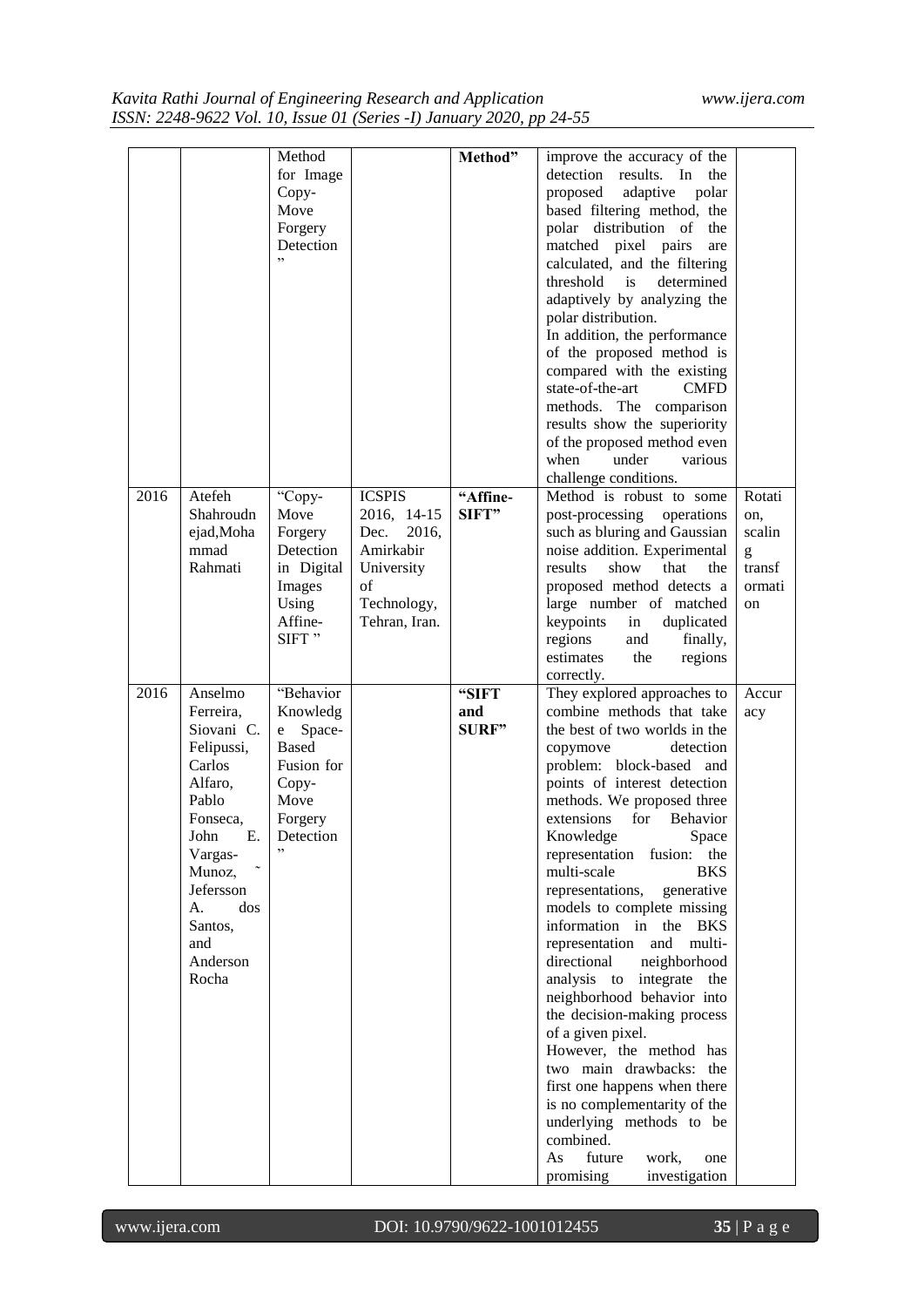| 2016 | Hajar<br>Moradi-<br>Gharghani<br>and Mehdi<br>Nasri                                                          | $A^{\circ}$<br><b>New</b><br>Block-<br>based<br>Copy-<br>Move<br>Forgery<br>Detection<br>Method in<br>Digital<br>Images"                                                                                                                                               | Internationa<br>Conference<br>on<br>Communicat<br>ion<br>and<br>Signal<br>Processing, | "DCT<br>transform<br>and<br>lexicograp<br>hically<br>sorted" | would be improving the<br>detection methods to also<br>consider possible counter-<br>forensic techniques. In an<br>adversarial attack scenario, it<br>is<br>possible<br>that<br>simple<br>methods<br>and<br>also<br>basic<br>fusion approaches will easily<br>break down.<br>The main novelty of this<br>considering<br>paper is<br>a<br>dispersion threshold to find<br>the exact forgery cases, and<br>eliminate<br>regions<br>with<br>similar patterns. The method<br>can effectively find regular,<br>irregular and multiple forged<br>sections. As future works,<br>another feature extraction<br>algorithm such as Zernike<br>moments can be used, and<br>the threshold parameters will<br>be calculated in an adaptive<br>manner. | <b>FPR</b><br>and<br><b>DAR</b>                                                                                                                                                                                                                                                                                                                                                                                                                                           |
|------|--------------------------------------------------------------------------------------------------------------|------------------------------------------------------------------------------------------------------------------------------------------------------------------------------------------------------------------------------------------------------------------------|---------------------------------------------------------------------------------------|--------------------------------------------------------------|------------------------------------------------------------------------------------------------------------------------------------------------------------------------------------------------------------------------------------------------------------------------------------------------------------------------------------------------------------------------------------------------------------------------------------------------------------------------------------------------------------------------------------------------------------------------------------------------------------------------------------------------------------------------------------------------------------------------------------------|---------------------------------------------------------------------------------------------------------------------------------------------------------------------------------------------------------------------------------------------------------------------------------------------------------------------------------------------------------------------------------------------------------------------------------------------------------------------------|
| 2016 | Rahul<br>Dixit<br>Ruchira<br>Naskar<br>Swati<br>Mishra                                                       | "Blur-<br>invariant<br>copy-<br>move<br>forgery<br>detection<br>technique<br>with<br>improved<br>detection<br>accuracy<br>utilising<br>SWT-<br>SVD"                                                                                                                    | <b>IET</b><br>Image<br>Processing                                                     | "Blur-<br>invariant<br>and SWT-<br>SVD"                      | The proposed method<br>is<br>evaluated for two types of<br>forgeries:<br>copy-move<br>forgery (i) without blurring,<br>(ii) with blurring.<br>Future<br>research<br>in<br>this.<br>direction<br>would<br>include<br>investigation of other forms<br>of<br>image<br>region<br>transformations,<br>such<br>as<br>rotation,<br>rescale<br>and<br>reflection,<br>in<br>copy-move<br>forgery.                                                                                                                                                                                                                                                                                                                                                 | Blurri<br>ng                                                                                                                                                                                                                                                                                                                                                                                                                                                              |
| 2016 | Ye Zhu1,<br>Ramanatha<br>n<br>Subramani<br>Tian-<br>an,<br>Tsong Ng,<br>Stefan<br>Winkler,<br>Rama<br>Ratnam | "COMPA<br><b>RISON</b><br><b>OF</b><br><b>HUMAN</b><br><b>AND</b><br><b>MACHIN</b><br>E<br><b>PERFOR</b><br><b>MANCE</b><br><b>FOR</b><br>COPY-<br><b>MOVE</b><br><b>IMAGE</b><br><b>FORGER</b><br>Y<br><b>DETECTI</b><br>ON<br><b>INVOLVI</b><br>NG<br><b>SIMILAR</b> | <b>IEEE</b>                                                                           | "LBP,<br>DCT and<br>SVD"                                     | machines<br>achieve<br>comparable or better CMFD<br>accuracies for scale, rotation<br>naive<br>and<br>CMF-based<br>tampering in both serial and<br>parallel<br>presentation<br>formats. The need to account<br>for SGOs in CMFD is<br>demonstrated by the fact that<br>R-CMFD, which specifically<br>extracts textural descriptors<br>to this end, performs as<br>well/outperforms<br>SIFT-<br>based detection<br>for the<br>above factors.                                                                                                                                                                                                                                                                                              | Rotati<br>on,<br>scalin<br>$\mathbf{g}% _{T}=\mathbf{g}_{T}=\mathbf{g}_{T}=\mathbf{g}_{T}=\mathbf{g}_{T}=\mathbf{g}_{T}=\mathbf{g}_{T}=\mathbf{g}_{T}=\mathbf{g}_{T}=\mathbf{g}_{T}=\mathbf{g}_{T}=\mathbf{g}_{T}=\mathbf{g}_{T}=\mathbf{g}_{T}=\mathbf{g}_{T}=\mathbf{g}_{T}=\mathbf{g}_{T}=\mathbf{g}_{T}=\mathbf{g}_{T}=\mathbf{g}_{T}=\mathbf{g}_{T}=\mathbf{g}_{T}=\mathbf{g}_{T}=\mathbf{g}_{T}=\mathbf{g}_{T}=\mathbf{g}_{T}=\mathbf{g}_{T}=\math$<br>blurrin<br>g |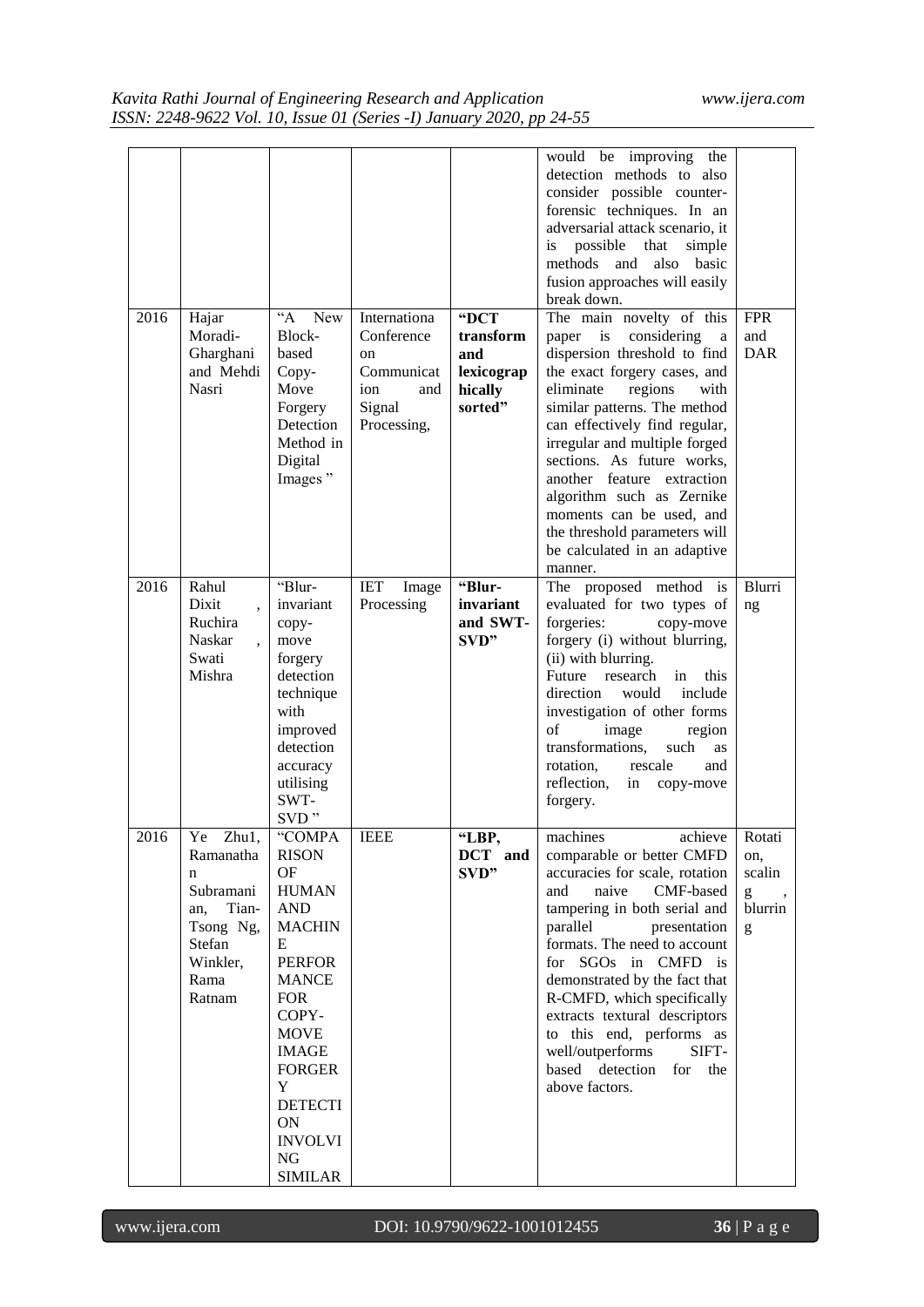|      |                                                                                                                                    | <b>BUT</b><br><b>GENUIN</b><br>Е<br><b>OBJECTS</b><br>,,                                                                                    |                                                                                                                            |                                                                                                                                |                                                                                                                                                                                                                                                                                                                                                                                                                                                                                                      |                                                |
|------|------------------------------------------------------------------------------------------------------------------------------------|---------------------------------------------------------------------------------------------------------------------------------------------|----------------------------------------------------------------------------------------------------------------------------|--------------------------------------------------------------------------------------------------------------------------------|------------------------------------------------------------------------------------------------------------------------------------------------------------------------------------------------------------------------------------------------------------------------------------------------------------------------------------------------------------------------------------------------------------------------------------------------------------------------------------------------------|------------------------------------------------|
| 2016 | Bihan<br>Wen,<br>Ye<br>Zhu3,<br>Ramanatha<br>n<br>Subramani<br>Tian-<br>an,<br>Tsong Ng,<br>Xuanjing<br>Shen,<br>Stefan<br>Winkler | "COVER<br>$AGE - A$<br><b>NOVEL</b><br><b>DATABA</b><br>SE<br>FOR<br>COPY-<br><b>MOVE</b><br><b>FORGER</b><br>Y<br><b>DETECTI</b><br>$ON$ " | <b>ICIP-IEEE</b>                                                                                                           | "Coverage<br>– A Novel<br><b>Database</b><br>and novel<br>sparsity-<br>based<br>metric"                                        | This<br>paper<br>presents<br>COVERAGE,<br>a<br>novel<br><b>CMFD</b><br>database<br>with<br>annotations<br>where<br>the<br>challenge is to distinguish<br>forged region<br>the<br>from<br>SGOs. Several metrics are<br>proposed to estimate forgery<br>quality, as well as CV and<br>VP-based<br><b>CMFD</b><br>performance.<br>Obtained<br>results reveal that (i) the<br>FEA metric correlates well<br>with human performance,<br>and (ii) automated CMFD<br>methods perform poorly on<br>COVERAGE. | Scalin<br>g<br>rotatio<br>n.<br>illumi<br>sion |
| 2016 | Yuan Rao,<br>Jiangqun<br>Ni                                                                                                        | "A Deep<br>Learning<br>Approach<br>to<br>Detection<br>of<br>Splicing<br>and Copy-<br>Move<br>Forgeries<br>in<br>Images"                     | <b>IEEE</b><br>International<br>Workshop<br>on<br>Information<br>Forensics<br>and Security<br>(WIFS)                       | "Convolut<br>ional<br>neural<br>network<br>$(CNN)$ "                                                                           | Extensive<br>expriments<br>on<br>several public datasets have<br>been carried out,<br>which<br>demonstrates the superior<br>performance of the proposed<br>CNN based scheme over<br>other state-of-the-art image<br>forgery detection methods.                                                                                                                                                                                                                                                       | Robus<br>tness                                 |
| 2016 | Rahul<br>Dixit<br>and<br>Ruchira<br>Naskar                                                                                         | "DyWT<br>based<br>Copy-<br>Move<br>Forgery<br>Detection<br>with<br>Improved<br>Detection<br>Accuracy<br>,,                                  | 3rd<br>2016<br>International<br>Conference<br>Signal<br>on<br>Processing<br>and<br>Integrated<br><b>Networks</b><br>(SPIN) | "DyWT"                                                                                                                         | They<br>have proposed<br>a a<br>technique<br>of<br>region-<br>duplication identification in<br>digital<br>The<br>images.<br>performance of the proposed<br>technique<br>has<br>been<br>optimized<br>in<br>terms<br>οf<br>detection accuracy and false<br>positive rate.<br>The<br>shift-invariant<br>properties of DyWT used in<br>the proposed method would<br>exploited to<br>achieve<br>be<br>detection of geometrically<br>transformed image regions.                                            | Accur<br>acy,<br>False<br>positiv<br>e rate    |
| 2016 | Musaed<br>Alhussein                                                                                                                | "Image<br>Tamperin<br>g<br>Detection<br>Based on<br>Local<br>Texture<br>Descriptor<br>and                                                   | 2016<br>UKSim-<br>AMSS 18th<br>International<br>Conference<br>on Computer<br>Modelling<br>and<br>Simulation                | $\textsf{G}\textsf{G}$<br>Local<br><b>Texture</b><br><b>Descriptor</b><br>and<br><b>Extreme</b><br><b>Learning</b><br>Machine" | The proposed method was<br>evaluated<br>CASIA<br>on<br>databases, and compared to<br>two other related methods.<br>The<br>proposed<br>method<br>achieved 95.67% accuracy<br>in CASIA v1.0 database, and<br>97.3%<br>in CASIA<br>v2.0<br>database. These accuracies                                                                                                                                                                                                                                   | Accur<br>acy                                   |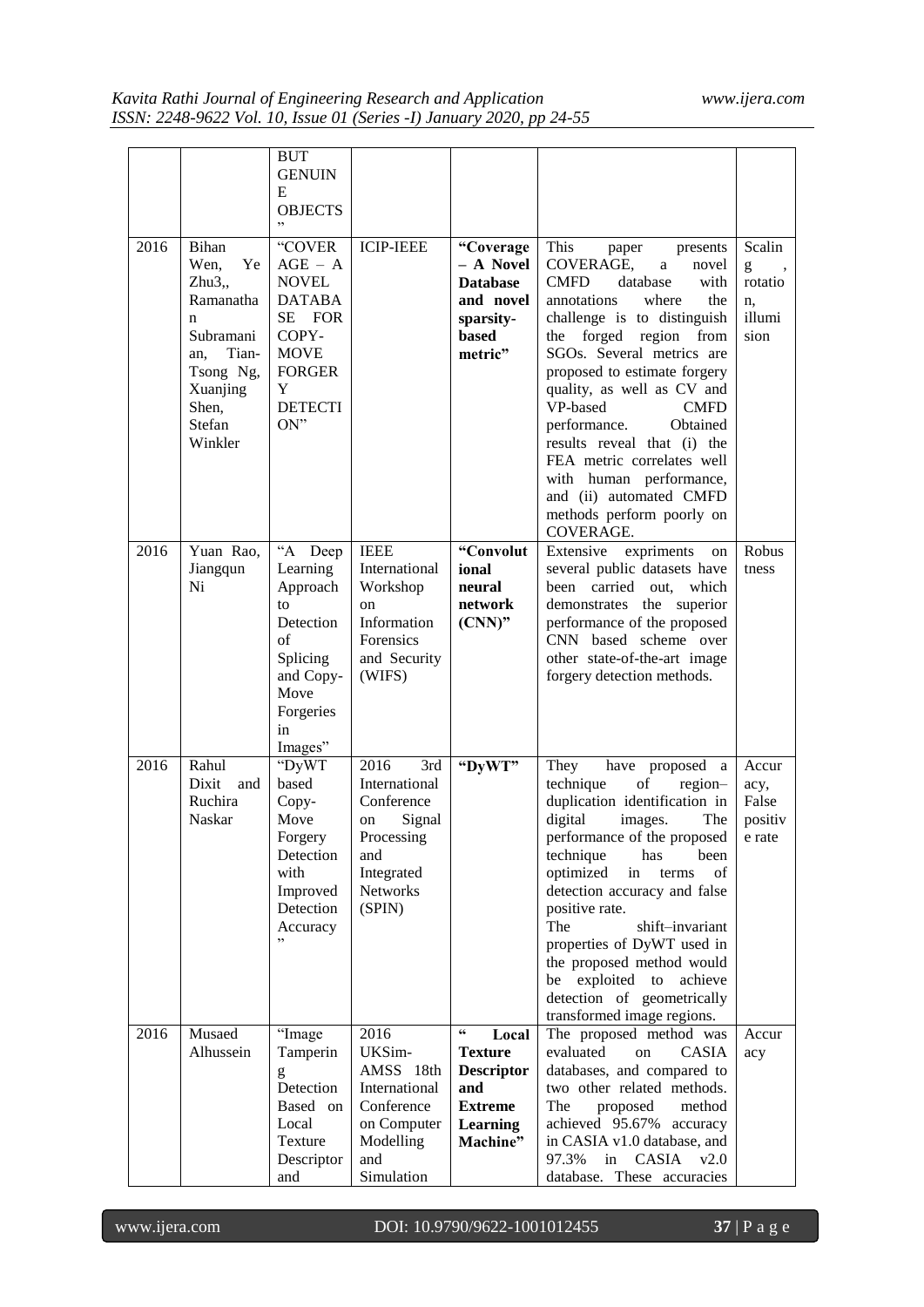|      |                                                                                   | Extreme<br>Learning<br>Machine"                                                                                      |                                                                                                                                                                          |                                                    | are on the high end of the<br>reported results on these two<br>databases.<br>In a future work, we will<br>apply some feature selection<br>algorithms to reduce the<br>number of features. Also, we<br>will investigate the effect of<br>other<br>types<br>of<br>color<br>such<br>components<br>as<br>luminance and Chroma, or<br>hue and saturation, in image<br>forgery detection.                                                                                                                                             |                                                   |
|------|-----------------------------------------------------------------------------------|----------------------------------------------------------------------------------------------------------------------|--------------------------------------------------------------------------------------------------------------------------------------------------------------------------|----------------------------------------------------|---------------------------------------------------------------------------------------------------------------------------------------------------------------------------------------------------------------------------------------------------------------------------------------------------------------------------------------------------------------------------------------------------------------------------------------------------------------------------------------------------------------------------------|---------------------------------------------------|
| 2016 | Raichel<br>Philip<br>Yohannan,<br>Manju<br>Manuel                                 | "Detectio<br>n of copy-<br>move<br>forgery<br>based on<br>Gabor<br>filter"                                           | <b>IEEE</b><br>2nd<br>International<br>Conference<br>on<br>Engineering<br>and<br>Technology<br>(ICETECH),<br>$17th\&$<br>18thMarch<br>2016,<br>Coimbatore,<br>TN, India. | $\textsf{6}\textsf{6}$<br>Gabor<br>filter"         | efficient method<br>is<br>An<br>proposed for<br>copy-move<br>detection.<br>forgery<br>The<br>characteristics<br>of<br>Gabor<br>filters were exploited in<br>order to look for forgery<br>clues. The proposed method<br>is evaluated on a number of<br>original and forged images.                                                                                                                                                                                                                                               | Gaussi<br>an<br>blur,<br>rotatio<br>n             |
| 2016 | Zhao,<br>Fei<br>Wenchang<br>Shi,<br>Bo<br>Qin,<br>Bin<br>Liang                    | "A Copy-<br>Move<br>Forgery<br>Detection<br>Scheme<br>with<br>Improved<br>Clone<br>Region<br>Estimatio<br>$n$ "      | 2016 Third<br>International<br>Conference<br>on<br>Trustworthy<br>Systems and<br>Their<br>Applications                                                                   | "SIFT,<br>SURF,<br><b>Harris</b><br><b>AFFINE"</b> | This paper has the following<br>two contributions: • The true<br>matched keypoints to narrow<br>the scope of the detected<br>regions are searched by<br>PSO,<br>which<br>obviously<br>reduces the false positive<br>rate.<br>$\bullet$<br>The<br>customized<br>calculated<br>thresholds<br>by<br>mean value method for each<br>image can reduce the false<br>negative rate as far as<br>possible.<br>This method reduce the FNR<br>rate and give efficient result.                                                              | <b>FNR</b>                                        |
| 2016 | Mohsen<br>Zandi,<br>Ahmad<br>Mahmoudi<br>-Aznaveh,<br>and<br>Alireza<br>Talebpour | "Iterative<br>Copy-<br>Move<br>Forgery<br>Detection<br>Based on<br><b>New</b><br>a<br>Interest<br>Point<br>Detector" |                                                                                                                                                                          | "Iterative<br>Method"                              | In this paper,<br>authors<br>present<br>new<br>filtering<br>a<br>algorithm is also utilized<br>which separates the correct<br>matches even in presence of<br>high falsely matched pairs.<br>other<br>In.<br>words,<br>the<br>suspicious regions can be<br>investigated more precisely<br>by selecting more keypoints.<br>In future work, they plan to<br>improve<br>the<br>proposed<br>interest point detector by<br>of<br>scale-space<br>means<br>techniques in order to deal<br>with the resizing attack more<br>effectively. | Blurri<br>ng,<br>rotatio<br>n,<br>compr<br>ession |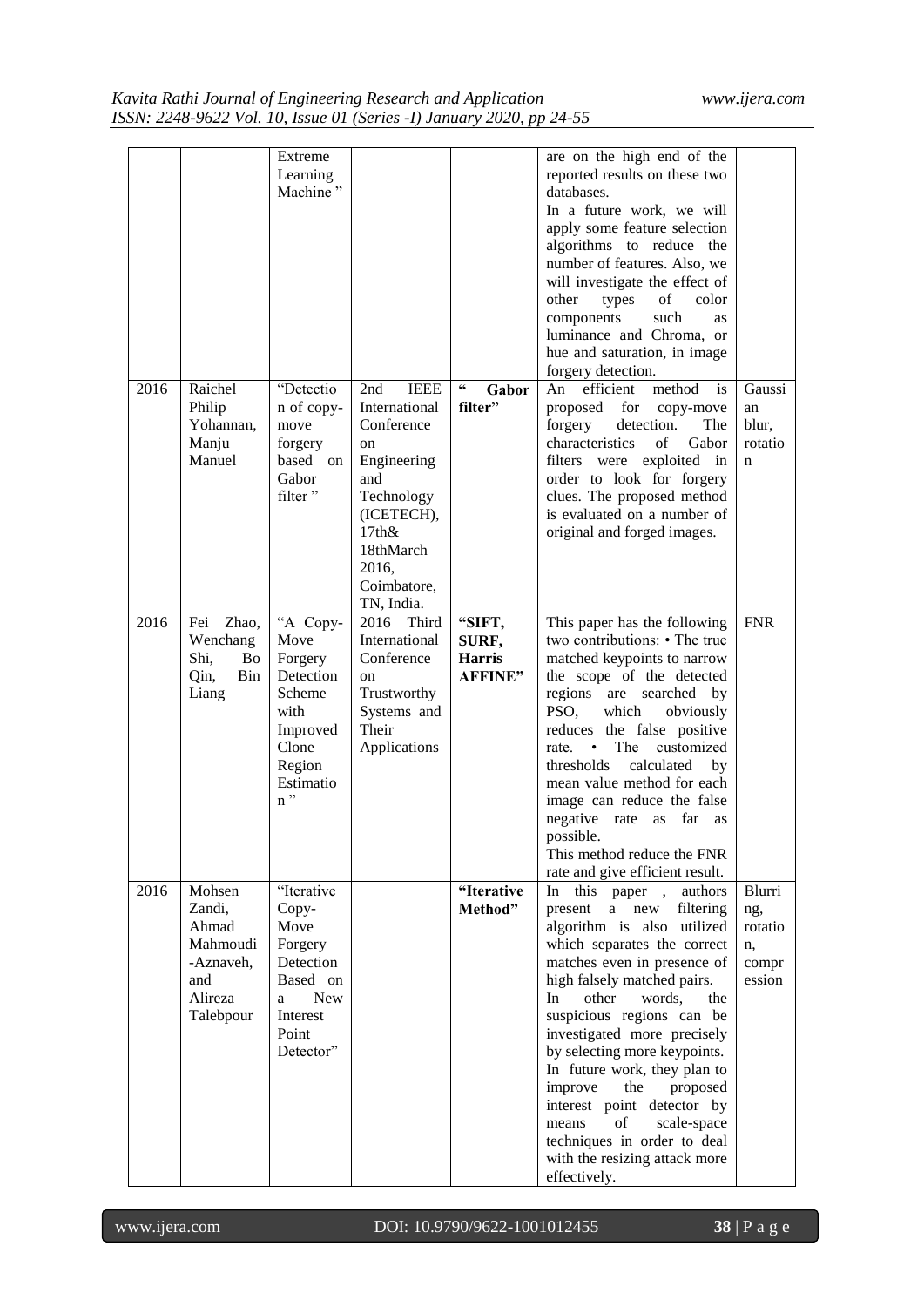| 2016 | Elif<br>Baykal,<br><b>Beste</b><br>Ustubioglu<br>Guzin<br><b>Ulutas</b> | "Image<br>Forgery<br>Detection<br>based on<br>SIFT and<br>k-<br>$means++$<br>, 2, 3                                                                                                                    | <b>IEEE TSP</b>                                                                                                                                        | "SIFT<br>$\mathbf{k}$ -<br>and<br>$means++"$                                             | this<br>In<br>author<br>paper,<br>a sift and K-<br>purposed<br>mean ++ method to decrease<br>time complexity.                                                                                                                                                                                                                                                                                    | Rotati<br>on                                  |
|------|-------------------------------------------------------------------------|--------------------------------------------------------------------------------------------------------------------------------------------------------------------------------------------------------|--------------------------------------------------------------------------------------------------------------------------------------------------------|------------------------------------------------------------------------------------------|--------------------------------------------------------------------------------------------------------------------------------------------------------------------------------------------------------------------------------------------------------------------------------------------------------------------------------------------------------------------------------------------------|-----------------------------------------------|
| 2016 | Nithiya.<br>R, Velucha<br>my.S                                          | "KEY<br><b>POINT</b><br><b>DESCRIP</b><br><b>TOR</b><br><b>BASED</b><br><b>COPY</b><br><b>AND</b><br><b>MOVE</b><br><b>IMAGE</b><br><b>FORGER</b><br>Y<br><b>DETECTI</b><br>ON<br><b>SYSTEM</b><br>, , | 2016 Second<br>International<br>Conference<br>Science<br>on<br>Technology<br>Engineering<br>And<br>Management<br>(<br><b>ICONSTEM</b><br>$\mathcal{E}$ | "adaptive<br>over<br>segmentat<br>ion<br>and<br>key point<br>matching<br>algorithm<br>,, | In this paper author shows<br>that image forger region are<br>accurately<br>detected<br>and<br>computational<br>complexity<br>decremented<br>are<br>dramatically and recall rate<br>of the proposed system is<br>increases up to 97.22%.                                                                                                                                                         | Rotati<br>on,<br>scalin<br>g,<br>blurrin<br>g |
| 2016 | Sawinder<br>Singh<br>Mangat,<br>Harpreet<br>Kaur                        | "Improve<br>d<br>Copy-<br>move<br>Forgery<br>Detection<br>in Image<br>by<br>Feature<br>Extraction<br>with<br><b>KPCA</b><br>and<br>Adaptive<br>Method"                                                 | 2016<br>2nd<br>International<br>Conference<br><b>Next</b><br>on<br>Generation<br>Computing<br>Technologie<br>(NGCT-<br>$\mathbf S$<br>2016)            | "hybrid<br>method<br>with<br><b>KPCA</b><br>and<br><b>Adaptive</b><br>Method"            | this<br>In<br>paper, author<br>compare two method<br>I.e<br>SVM and neural network<br>and they prove that SVM is<br>more efficient than<br>neural<br>network.                                                                                                                                                                                                                                    | Accur<br>acy                                  |
| 2016 | Choudhary<br>Shyam<br>Prakash, Su<br>shila<br>Maheshkar                 | "Copy-<br>Move<br>Forgery<br>Detection<br>using<br>Lexicogra<br>phical<br>sort"                                                                                                                        | International<br>Conference<br>On Parallel,<br>Distributed<br>Grid<br>and<br>Computing(<br>PDGC)                                                       | "DCT"                                                                                    | This method is quicker than<br>method<br>due<br>other<br>to<br>dimension<br>reduction.<br>The<br>detection<br>ability<br>is<br>maintained<br>and<br>false<br>matching ratio is reduced.<br>This method is also tested on<br>which<br>is<br>image<br>post<br>processed<br>by<br>different<br>operations and the matching<br>ratio is satisfactory which<br>shows the robustness of our<br>method. | Blur<br>image                                 |
| 2016 | Saurabh<br>Agarwal,<br>Satish<br>Chand                                  | "Image<br>Forgery<br>Detection<br>Using<br>Markov<br>Features<br>in<br>Undecima                                                                                                                        | <b>IEEE</b>                                                                                                                                            | "Undecim<br>ated<br>Wavelet<br><b>Transfor</b><br>$m$ "                                  | In this paper, author have<br>utilized<br>Undecimated<br>Wavelet<br>Transform<br>to<br>highlight important details<br>and extract features using<br>Markov process. The UWT<br>provides the output of same<br>nature irrespective of the                                                                                                                                                         | Accur<br>acy                                  |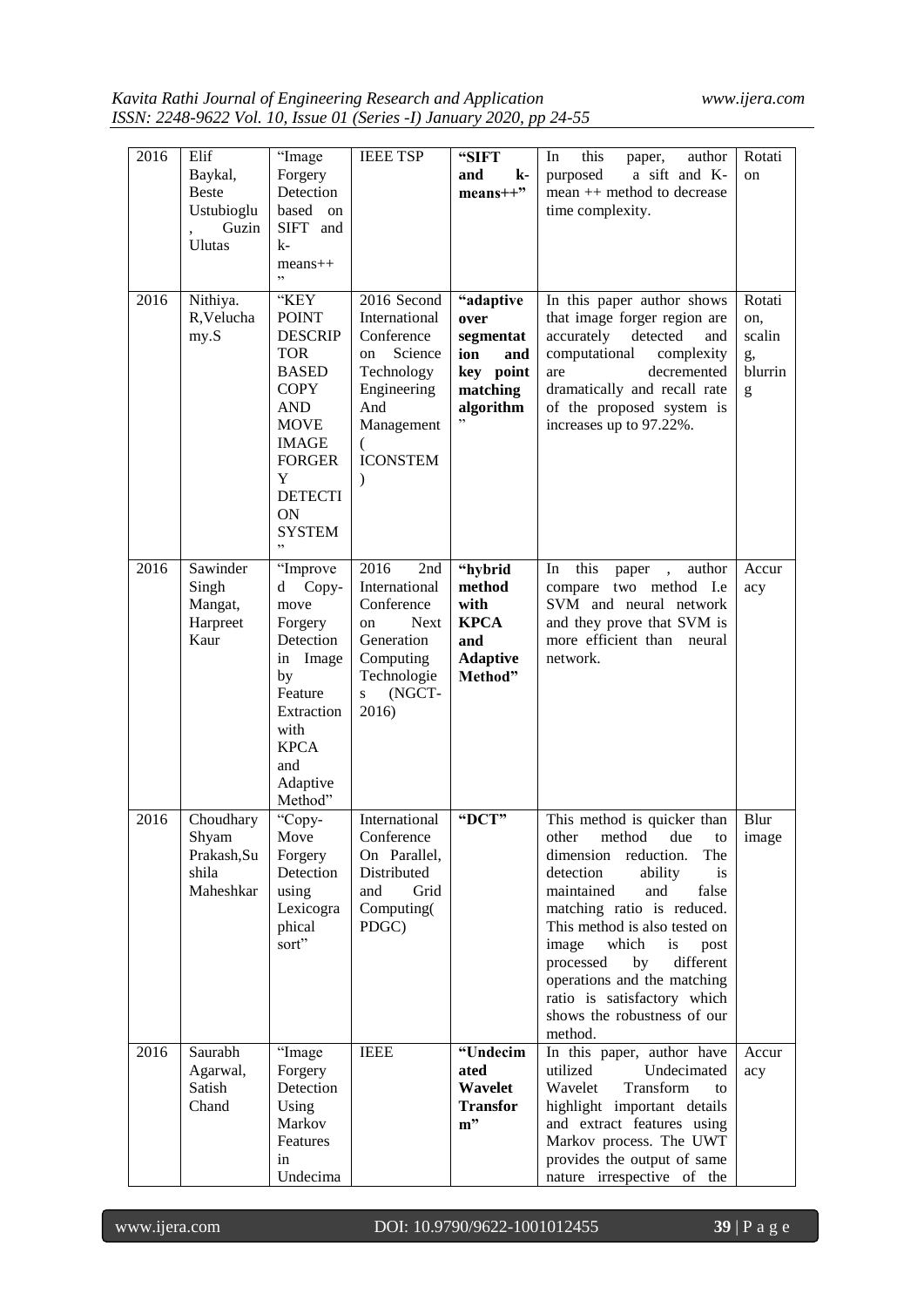| 2016 | Rafsanjany                                                                                    | ted<br>Wavelet<br>Transform<br>,<br>"Copy-                                                                                                        | <b>IEEE</b>                                                                                                                                                                | $\textsf{G}\textsf{G}$<br>Color                                        | location<br>of<br>the<br>signal<br>whereas the DWT doesn't.<br>Due to the shift-invariant<br>of UWT,<br>the<br>property<br>features extracted in this<br>domain<br>better<br>provide<br>results.<br>In this paper, authors depict                                                                                                                                                               | <b>Bright</b>                                |
|------|-----------------------------------------------------------------------------------------------|---------------------------------------------------------------------------------------------------------------------------------------------------|----------------------------------------------------------------------------------------------------------------------------------------------------------------------------|------------------------------------------------------------------------|-------------------------------------------------------------------------------------------------------------------------------------------------------------------------------------------------------------------------------------------------------------------------------------------------------------------------------------------------------------------------------------------------|----------------------------------------------|
|      | Kushol.<br>Md Sirajus<br>Salekin†,<br>Md.<br>Hasanul<br>Kabir and<br>Ashraful<br>Alam<br>Khan | Move<br>Forgery<br><b>Detection</b><br>Using<br>Color<br>Space and<br>Moment<br>Invariants<br>-Based<br>Features"                                 |                                                                                                                                                                            | Space and<br><b>Moment</b><br><b>Invariants</b><br>-Based<br>Features" | a new feature based copy<br>forgery<br>detection<br>move<br>approach where both human<br>vision related information<br>and object information are<br>used to generate the feature<br>vector.<br>The proposed method is<br>robust against different types<br>of post processing methods<br>like<br><b>JPEG</b><br>compression,<br>blurring.                                                      | ness,<br>color<br>chang<br>e                 |
| 2016 | Haoqing<br>Luan and<br>N.F. Law                                                               | "A Novel<br>Dual-<br>Threshold<br>SIFT-<br>based<br>Copy-<br>Move<br>Forgery<br>Detection<br>,                                                    |                                                                                                                                                                            | "SIFT"                                                                 | SIFT based method is not<br>reliable to handle more than<br>three images then authors<br>presented a novel method<br>which<br>overcome<br>the<br>problem of Sift method and<br>it is more accurate than SIFT<br>method.                                                                                                                                                                         | Scalin<br>g and<br>Rotati<br><sub>on</sub>   |
| 2016 | Shiv<br>Prasad, B.<br>Ramkumar                                                                | "Passive<br>Copy-<br>Move<br>Forgery<br>Detection<br>using<br>SIFT,<br>HOG and<br><b>SURF</b><br>Features"                                        | <b>IEEE</b><br>International<br>Conference<br>Recent<br>On.<br>Trends<br>In<br>Electronics<br>Information<br>Communicat<br>ion<br>Technology,<br>May 20-21,<br>2016, India | "SIFT,<br>HOG and<br><b>SURF"</b>                                      | this<br>In<br>author<br>paper,<br>purposed a hybrid method<br>which is more accurate than<br>single technique I.e SIFT,<br>SURF etc.<br>Drawback of this technique<br>is that it is very slow.                                                                                                                                                                                                  | <b>FPR</b><br>and<br>Accur<br>acy            |
| 2016 | Gamal<br>Fahmy,<br>Rolf Wurtz                                                                 | <b>PHASE</b><br><b>BASED</b><br><b>FORGER</b><br>Y<br><b>DETECTI</b><br><b>ON</b><br>OF<br><b>JPEG</b><br><b>ANTI</b><br><b>FORENSI</b><br>$CS$ " | 2016<br><b>IEEE</b><br>International<br>Symposium<br>Signal<br>on<br>Processing<br>and<br>Information<br>Technology<br>(ISSPIT)                                            | "PHASE<br><b>BASED</b> "                                               | In this paper, the proposed<br>approach relied on detecting<br>spatial frequency phase data<br>and is primarily based on the<br>assumption<br>injected<br>that<br>dithered noise is typically<br>out of phase in its embedded<br>region, hence<br>any noise<br>dithering can be detected<br>especially in homogenous<br>regions where any phase<br>discrepancy<br>is<br>easily<br>recognizable. | <b>JPEG</b><br>Comp<br>ressio<br>$\mathbf n$ |
| 2016 | Yuanman<br>Li<br>and                                                                          | "Image<br>Copy-                                                                                                                                   |                                                                                                                                                                            | $\mathbf{G}$<br>Hierarchi                                              | A<br>novel<br>iterative<br>homography<br>estimation                                                                                                                                                                                                                                                                                                                                             | Comp<br>ressio                               |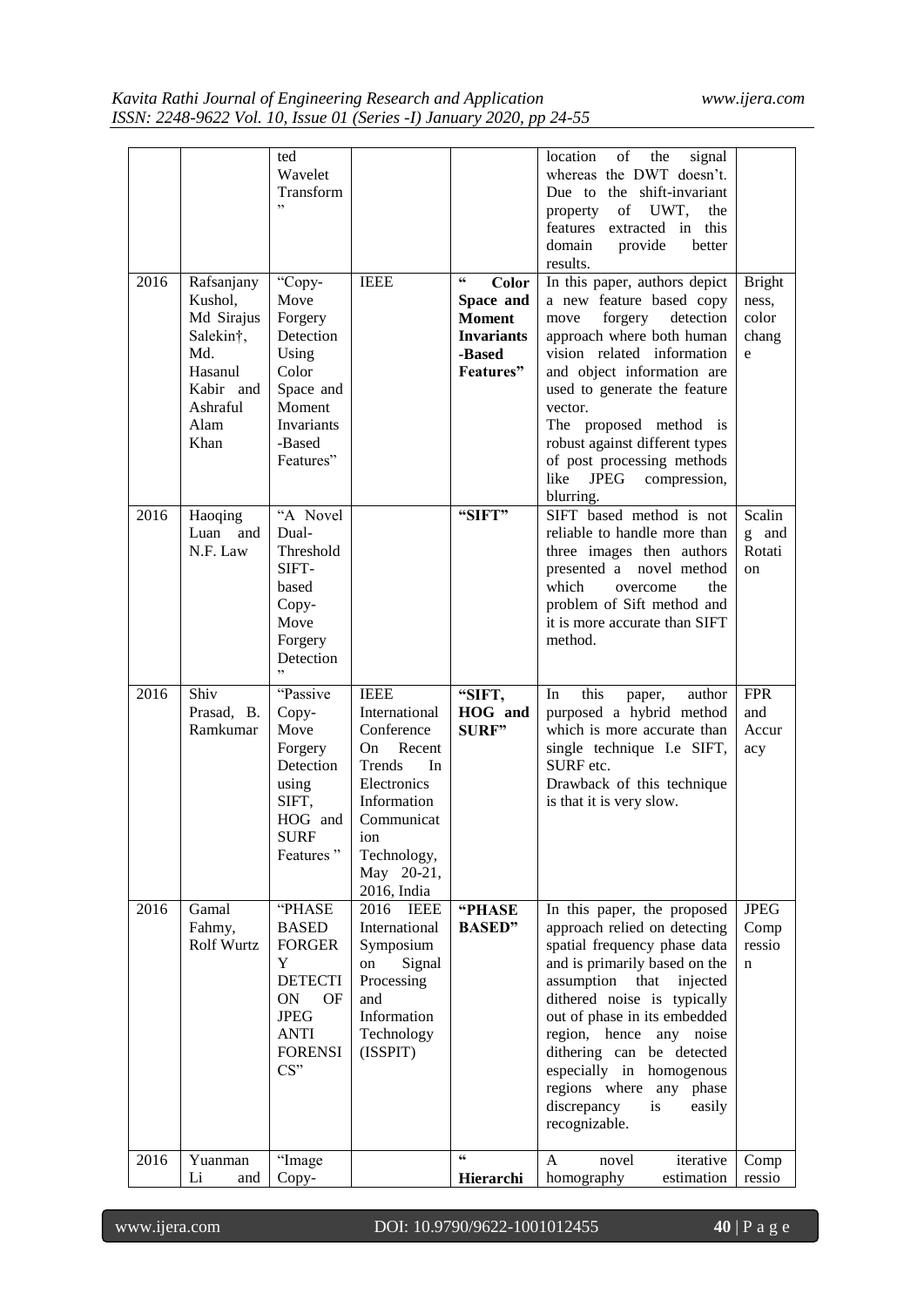|      | Jiantao<br>Zhou                                                                                                     | Move<br>Forgery<br>Detection<br>Using<br>Hierarchic<br>al Feature<br>Point<br>Matching                                    |                                                                                     | cal<br><b>Feature</b><br><b>Point</b><br><b>Matching</b><br>,, | technique is finally proposed<br>by exploiting the dominant<br>orientation information. In<br>this method experimental<br>results<br>demonstrate<br>the<br>superior performance of the<br>proposed scheme.                                                                                                                                                                                     | n,<br>TRP,<br><b>FPR</b>                          |
|------|---------------------------------------------------------------------------------------------------------------------|---------------------------------------------------------------------------------------------------------------------------|-------------------------------------------------------------------------------------|----------------------------------------------------------------|------------------------------------------------------------------------------------------------------------------------------------------------------------------------------------------------------------------------------------------------------------------------------------------------------------------------------------------------------------------------------------------------|---------------------------------------------------|
| 2016 | Sudhakar.<br>Κ.<br>Sandeep V<br>M,<br>Subhash<br>Kulkarni                                                           | "Redunda<br>Sift<br>nt<br>Features<br>Via Level<br>Sets For<br>Fast Copy<br>Move<br>Forgery<br>Detection                  |                                                                                     | "SIFT<br>features<br>and Chan-<br>Vese's<br>approach"          | The proposed method is<br>robust, simple, efficient and<br>cost effective. The major<br>advantage is reduction of<br>number of key-points<br>as<br>compared<br>traditional<br>to<br>approach.                                                                                                                                                                                                  | Rotati<br>on                                      |
| 2016 | Xufeng<br>Lin<br>and<br>Chang-<br>Tsun Li                                                                           | "Refining<br>PRNU-<br><b>Based</b><br>Detection<br>of Image<br>Forgeries                                                  | <b>DMIAF</b>                                                                        | "PRNU"                                                         | this<br>authors<br>In<br>paper,<br>Despite some possible false<br>introduced<br>positives<br>the<br>overall better performance<br>has been verified in the task<br>of detecting three different<br>kinds of realistic image<br>forgeries. We believe that<br>work will<br>facilitate<br>this<br>forensic investigators to get<br>and<br>accurate<br>more<br>a<br>informative detection result. | Scalin<br>g, cut<br>paste                         |
| 2016 | Vanita<br>Agarwal<br>and Vanita<br>Mane                                                                             | "Reflectiv<br>e SIFT for<br>Improving<br>the<br>Detection<br>of<br>CopyMov<br>e<br>Image<br>Forgery"                      | <b>ICRCICN</b>                                                                      | "MIFT<br>and<br>SIFT"                                          | In<br>this<br>author<br>paper,<br>presented a MIFT with SIFT<br>method which is applicable<br>for<br>type<br>every<br>οf<br>transformation.<br>Computational time is also<br>less.                                                                                                                                                                                                             | Image<br>Splici<br>ng,<br>Retou<br>ching          |
| 2016 | Toqeer<br>Mahmood<br>, Tabassam<br>Nawaz,<br>Zahid<br>Mehmood<br>Zakir<br>Khan<br>Mohsin<br>Shah<br>Rehan<br>Ashraf | "Forensic<br>Analysis<br>of Copy-<br>Move<br>Forgery in<br>Digital<br>Images<br>Using the<br>Stationary<br>Wavelets<br>,, | Sixth<br>International<br>Conference<br>on<br>Innovative<br>Computing<br>Technology | "SWT"                                                          | this<br>author<br>In<br>paper<br>presented a SWT method<br>which is<br>applied<br>when<br>information<br>is<br>not<br>embedded.<br>It is also robust to post<br>processing operations.                                                                                                                                                                                                         | Blurri<br>ng<br>Noise<br>Rotati<br>on             |
| 2016 | Mejren<br>Mohamma<br>d<br>$Al-$<br>Hammadi<br>and<br>Sabu                                                           | "Improvin<br><b>SURF</b><br><b>Based</b><br>Copy-<br>Move<br>Forgery                                                      | <b>IEEE</b><br>International<br>Symposium<br>on<br>Multimedia                       | "SISR<br>algorithm<br>and SURF<br>approach"                    | In<br>this<br>paper<br>author<br>purposed<br>Super-SURF<br>a<br>method which<br>uses<br>the<br>power of super resolution<br>algorithm to resolve more<br>details in small size forgeries                                                                                                                                                                                                       | Transl<br>ation,<br>rotatio<br>n,<br>scalin<br>g, |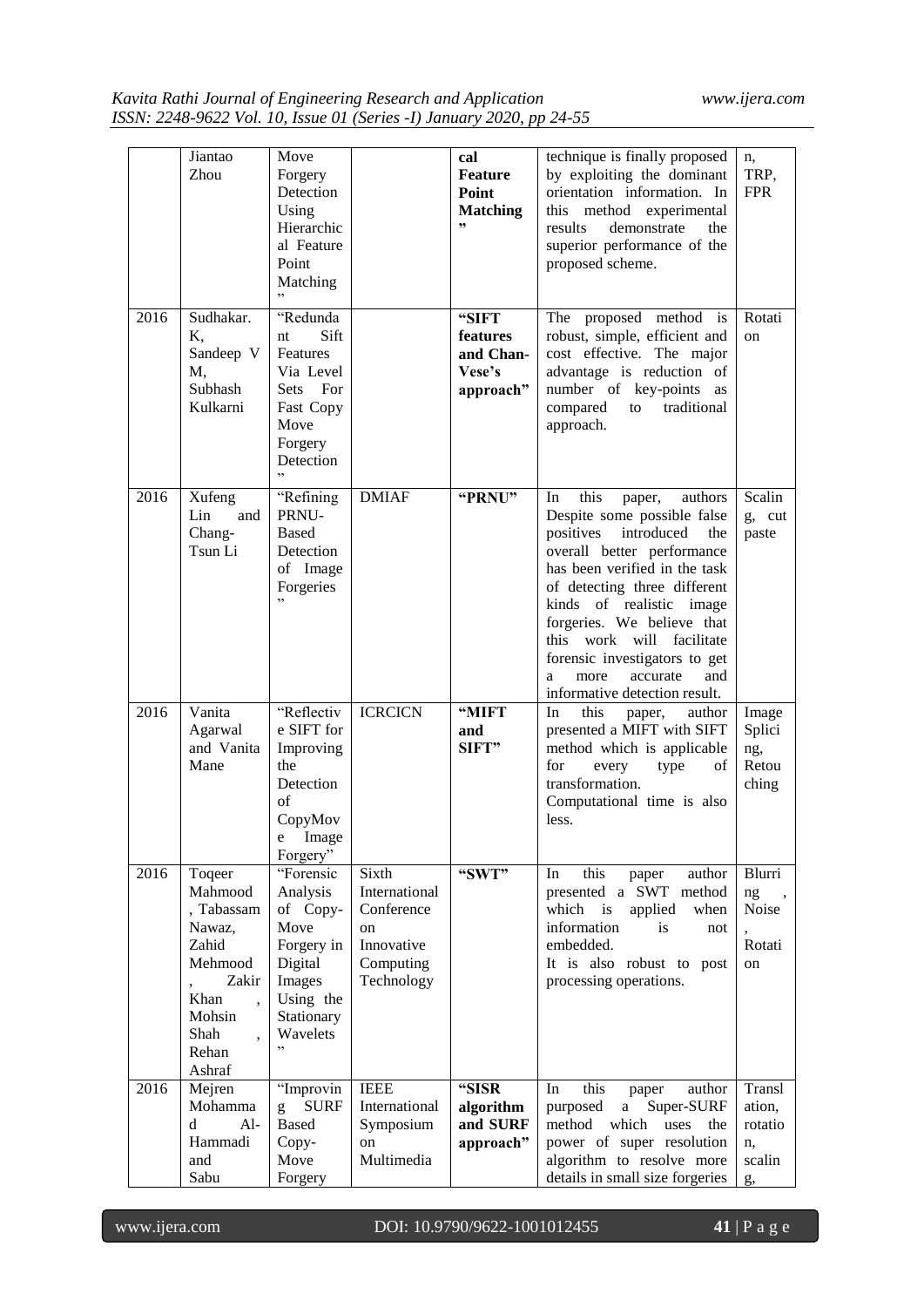| distort<br>which helps in detecting<br>ion<br>Using<br>small size forgeries.<br>Super<br>Resolutio<br>Purposed<br>method<br><i>is</i><br>$n$ "<br>compared with SURF and<br>shows best result<br>than<br>SURF.<br>"Texture<br>2016<br>Saurabh<br>Second<br>In this paper , author<br>"rotation<br>Comp<br>propose Super-SURF, which<br>ressio<br>Agarwal<br>International<br>invariant<br>Operator<br>and Satish<br>based<br>Conference<br>uses the power of super<br>co-<br>n<br>Chand<br>algorithms<br>resolution<br>Image<br>to<br>on<br>occurrenc<br>resolve more details in small<br>Computation<br>Splicing<br>e<br>among<br>Detection<br>al<br>adjacent<br>forgeries<br>size<br>as<br>preprocessing step, which<br>Hybrid<br>Intelligence<br>local<br>binary<br>helps in detecting small size<br>Technique<br>&<br>Communicat<br>pattern"<br>forgeries.<br>This classifier is time and<br>ion<br>efficient<br>Technology<br>space<br>in<br>comparison to other binary<br>classifiers like SVM and<br>shows that it have better<br>performance<br>than<br>other<br>methods.<br>Transf<br>2016<br>Ram<br>"Copy-<br><b>IEEE</b><br>In this paper, author use a<br>"ASIFT"<br>ASIFT method and compare<br>Kumar<br>Move<br>ormati<br><b>SIFT</b><br>Karsh<br>Forgery<br>with<br>method<br>and<br>on<br>$\ddot{\phantom{0}}$<br>Detection<br><b>ASIFT</b><br>shows<br>Anurag<br>is<br>more<br>Das, G.<br>Using<br>reliable.<br>ASIFT"<br>Lavanya<br>Swetha,<br>Abhishek<br>Medhi,<br>Rabu<br>Hussain<br>Laskar<br>"HSV and<br>this<br>2016<br>"Region<br>Rotati<br>Ashwini<br>In<br>authors<br>paper,<br>duplicatio<br><b>COLOR</b><br>purposed color histogram<br>V. Malviya<br>on<br>moment"<br>and moments, color moment<br>and<br>n<br>Siddharth<br>detection<br>is used because it is more<br>A.<br>robust to rotated image and<br>using<br>Ladhake<br>HSV is used for feature<br>color<br>histogram<br>extraction.<br>This method is more reliable<br>and<br>to affine transformation.<br>moments<br>in digital<br>image"<br>$A^{\omega}$<br>2016<br>Meera<br>Key<br>International<br>"HOG"<br>Transl<br>this<br>In<br>authors<br>paper,<br>presented a blind copy move<br>Mary Isaac<br>Conference<br>ation,<br>point<br>forgery detection algorithm,<br>and Dr. M.<br>based<br>Circuit,<br>rotatio<br>on<br>Wilscy<br>Power<br>which robustly detect copy<br>Copy-<br>n and<br>and<br>Move<br>Computing<br>move regions.<br>scalin<br>Technologie<br>Forgery<br>g<br>Detection<br>s [ICCPCT]<br>using<br><b>HOG</b><br>features"<br>Prajwal<br>Fourth<br>this<br>2016<br>"Copy-<br>"SIFT"<br>author<br>Blurri<br>In<br>paper, |          |           |               |                            |     |
|-----------------------------------------------------------------------------------------------------------------------------------------------------------------------------------------------------------------------------------------------------------------------------------------------------------------------------------------------------------------------------------------------------------------------------------------------------------------------------------------------------------------------------------------------------------------------------------------------------------------------------------------------------------------------------------------------------------------------------------------------------------------------------------------------------------------------------------------------------------------------------------------------------------------------------------------------------------------------------------------------------------------------------------------------------------------------------------------------------------------------------------------------------------------------------------------------------------------------------------------------------------------------------------------------------------------------------------------------------------------------------------------------------------------------------------------------------------------------------------------------------------------------------------------------------------------------------------------------------------------------------------------------------------------------------------------------------------------------------------------------------------------------------------------------------------------------------------------------------------------------------------------------------------------------------------------------------------------------------------------------------------------------------------------------------------------------------------------------------------------------------------------------------------------------------------------------------------------------------------------------------------------------------------------------------------------------------------------------------------------------------------------------------------------------------------------------------------------------------------------------------------------------------------------------------------------------------------------------------------------------------------------|----------|-----------|---------------|----------------------------|-----|
|                                                                                                                                                                                                                                                                                                                                                                                                                                                                                                                                                                                                                                                                                                                                                                                                                                                                                                                                                                                                                                                                                                                                                                                                                                                                                                                                                                                                                                                                                                                                                                                                                                                                                                                                                                                                                                                                                                                                                                                                                                                                                                                                                                                                                                                                                                                                                                                                                                                                                                                                                                                                                                         | Emmanuel | Detection |               | as a pre- processing step, |     |
|                                                                                                                                                                                                                                                                                                                                                                                                                                                                                                                                                                                                                                                                                                                                                                                                                                                                                                                                                                                                                                                                                                                                                                                                                                                                                                                                                                                                                                                                                                                                                                                                                                                                                                                                                                                                                                                                                                                                                                                                                                                                                                                                                                                                                                                                                                                                                                                                                                                                                                                                                                                                                                         |          |           |               |                            |     |
|                                                                                                                                                                                                                                                                                                                                                                                                                                                                                                                                                                                                                                                                                                                                                                                                                                                                                                                                                                                                                                                                                                                                                                                                                                                                                                                                                                                                                                                                                                                                                                                                                                                                                                                                                                                                                                                                                                                                                                                                                                                                                                                                                                                                                                                                                                                                                                                                                                                                                                                                                                                                                                         |          |           |               |                            |     |
|                                                                                                                                                                                                                                                                                                                                                                                                                                                                                                                                                                                                                                                                                                                                                                                                                                                                                                                                                                                                                                                                                                                                                                                                                                                                                                                                                                                                                                                                                                                                                                                                                                                                                                                                                                                                                                                                                                                                                                                                                                                                                                                                                                                                                                                                                                                                                                                                                                                                                                                                                                                                                                         |          |           |               |                            |     |
|                                                                                                                                                                                                                                                                                                                                                                                                                                                                                                                                                                                                                                                                                                                                                                                                                                                                                                                                                                                                                                                                                                                                                                                                                                                                                                                                                                                                                                                                                                                                                                                                                                                                                                                                                                                                                                                                                                                                                                                                                                                                                                                                                                                                                                                                                                                                                                                                                                                                                                                                                                                                                                         |          |           |               |                            |     |
|                                                                                                                                                                                                                                                                                                                                                                                                                                                                                                                                                                                                                                                                                                                                                                                                                                                                                                                                                                                                                                                                                                                                                                                                                                                                                                                                                                                                                                                                                                                                                                                                                                                                                                                                                                                                                                                                                                                                                                                                                                                                                                                                                                                                                                                                                                                                                                                                                                                                                                                                                                                                                                         | Pralhad  | Move      | International | purposed SIFT with HSV     | ng, |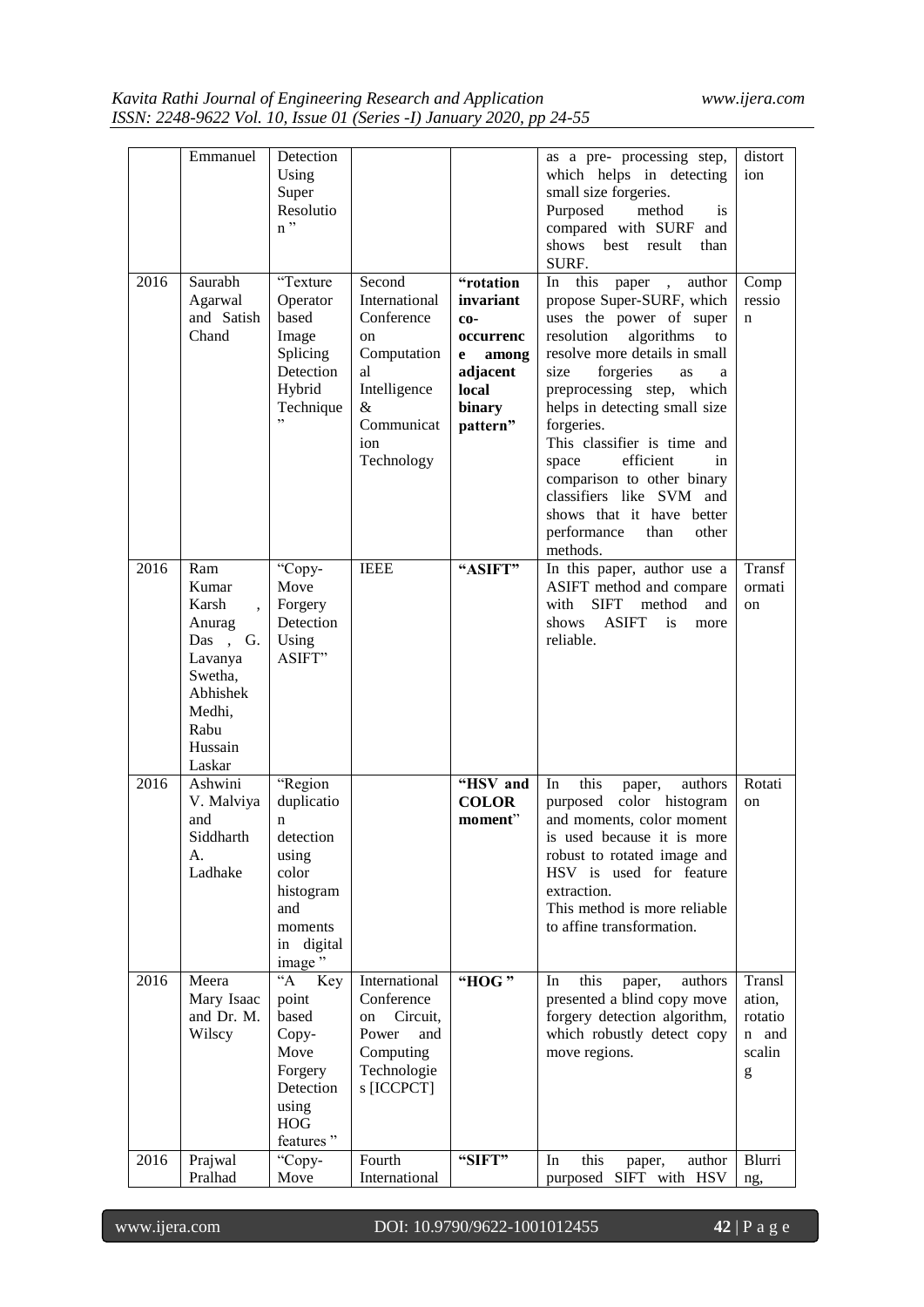|      | Panzade,C<br>houdhary<br>Shyam<br>Prakash,<br>Sushila<br>Mahesh              | Forgery<br>Detection<br>by Using<br><b>HSV</b><br>Preproces<br>sing and<br>Keypoint<br>Extraction<br>,                    | Conference<br>Parallel<br>on<br>,Distributed<br>and<br>Grid<br>Computing                                                                                      |                                                     | and comparing with existing<br>methods.<br>It is also reliable forgery that<br>multiple<br>caused<br>by<br>is<br>cloning of area.                                                                                    | Geom<br>etrical<br>distort<br>ion,<br>noise<br>additi<br>on                      |
|------|------------------------------------------------------------------------------|---------------------------------------------------------------------------------------------------------------------------|---------------------------------------------------------------------------------------------------------------------------------------------------------------|-----------------------------------------------------|----------------------------------------------------------------------------------------------------------------------------------------------------------------------------------------------------------------------|----------------------------------------------------------------------------------|
| 2016 | Yan Wo,<br>Kemin<br>Yang,<br>Guoqiang<br>Han<br>Haichao<br>Chen1<br>Wenbo Wu | "Copy-<br>move<br>forgery<br>detection<br>based on<br>multiradiu<br>s PCET"                                               | <b>IET</b><br>Image<br>Processing                                                                                                                             | "PCET"                                              | The<br>proposed<br>method<br>performs well in computing<br>time based on the multi-<br>thread and GPU acceleration<br>technology, compared with<br>the state-of-the-art methods,<br>it needs more execution<br>time. | Blur,<br>Rotati<br>on,<br>scalin<br>g                                            |
| 2017 | Wing<br>Command<br>Nimit<br>er<br>Kaura and<br>Dr Sunita<br>Dhavale          | "Analysis<br>of<br><b>SIFT</b><br>and SURF<br>features<br>for Copy-<br>Move<br>Image<br>Forgery<br>Detection<br>,,        | International<br>Conference<br><sub>on</sub><br>Innovations<br>in<br>information<br>Embedded<br>and<br>Communicat<br>ion Systems<br>(ICIIECS)                 | "SIFT<br>and SURF<br>,,                             | will<br>Future<br>work<br>be<br>dedicated<br>investigate<br>to<br>those cloned patch images<br>whose key points are not<br>detected by SURF and SIFT<br>algorithm.                                                   | Scalin<br>g,<br>Clutte<br>r,<br>Rotati<br>on                                     |
| 2017 | Daljeet<br>Kaur Kalsi<br>and Preeti<br>Rai                                   | "A Copy-<br>Move<br>Forgery<br>Detection<br>System<br>Using<br>Approxim<br>ation<br>Image<br>Local<br>Binary<br>Pattern " | Proceeding<br>International<br>conference<br>Recent<br>on<br>Innovations<br>Signal<br>is<br>Processing<br>and<br>Embedded<br><b>Systems</b><br>(RISE<br>2017) | "AILBP"                                             | The proposed approach aims<br>to detect the forged region<br>with high accuracy.<br>In future the next step will<br>be the improvement time<br>complexity to detect the<br>forged region                             | Accur<br>acy                                                                     |
| 2017 | Dhanya R1<br>, R Kalai<br>Selvi                                              | $\overline{A}$ State<br>of the Art<br>Review<br>on Copy<br>Move<br>Forgery<br>Detection<br>Technique<br>$s$ "             | Proceedings<br>of<br>2017<br><b>IEEE</b><br>International<br>Conference<br>on Circuits<br>and Systems                                                         | "Different<br><b>CMFD</b><br><b>Technique</b><br>s" | this<br>In<br>author<br>paper,<br>a review<br>presented<br>of<br>different techniques.                                                                                                                               | Retou<br>ching,<br>slicing                                                       |
| 2017 | Gul<br>Muzaffer<br>and Guzin<br><b>Ulutas</b>                                | $\mathbf{A}^*$<br>Fast<br>and<br>Effective<br>Digital<br>Image<br>Copy<br>Move<br>Forgery<br>Detection                    | <b>IEEE TSP</b>                                                                                                                                               | "Binarize<br>d SIFT"                                | purposed method is<br>The<br>compared with SIFT and<br>SURF and this shows that<br>purposed technique reduce<br>running time, pre-processing<br>processing<br>and<br>post<br>techniques.                             | Rotati<br>on,<br>Blurri<br>ng,<br>Noise<br>Additi<br>on,<br><b>JPEG</b><br>compr |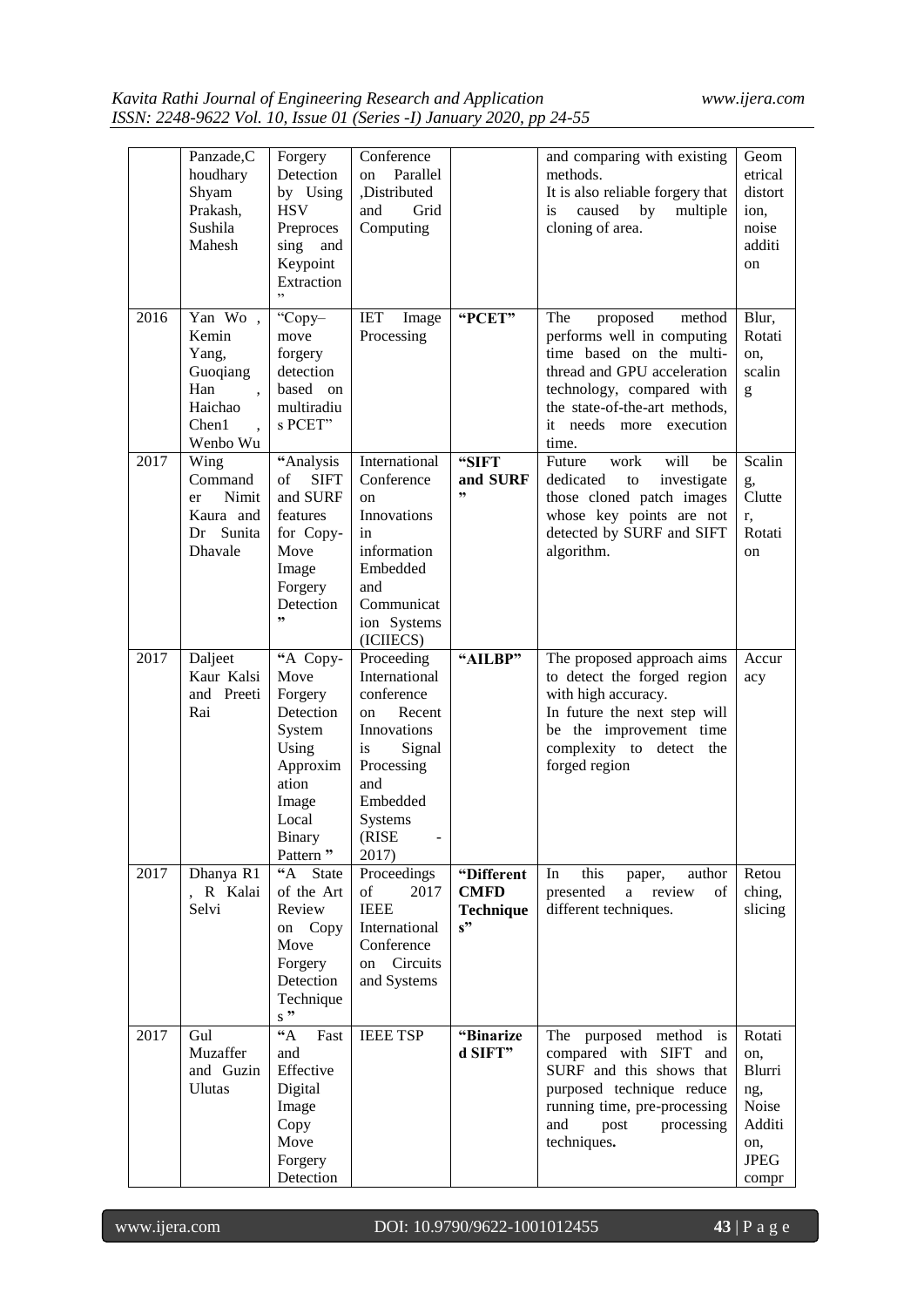|      |                                                                                                                                           | with<br><b>Binarized</b>                                                                                                                                                                  |                                   |                                         |                                                                                                                                                                                                                                                                                                                                                                                                                                                                                                                                              | ession                                                                |
|------|-------------------------------------------------------------------------------------------------------------------------------------------|-------------------------------------------------------------------------------------------------------------------------------------------------------------------------------------------|-----------------------------------|-----------------------------------------|----------------------------------------------------------------------------------------------------------------------------------------------------------------------------------------------------------------------------------------------------------------------------------------------------------------------------------------------------------------------------------------------------------------------------------------------------------------------------------------------------------------------------------------------|-----------------------------------------------------------------------|
|      |                                                                                                                                           | SIFT"                                                                                                                                                                                     |                                   |                                         |                                                                                                                                                                                                                                                                                                                                                                                                                                                                                                                                              |                                                                       |
| 2017 | Mohanad                                                                                                                                   | "Detectio                                                                                                                                                                                 | <b>IEEE</b>                       | "LBP                                    | this<br>In<br>authors<br>paper,                                                                                                                                                                                                                                                                                                                                                                                                                                                                                                              | Transl                                                                |
|      | Fadhil<br>Jwaid and<br>Prof.<br>Trupti<br>N.<br><b>Baraskar</b>                                                                           | n of copy-<br>move<br>image<br>forgery<br>using<br>Local<br><b>Binary</b><br>Pattern<br>with<br><b>Discrete</b><br>wavelet<br>transform<br>and<br>Principle<br>Compone<br>nt<br>Analysis" |                                   | with DWT<br>and PCA"                    | presented the methods<br>to<br>the<br>forgery<br>detect<br>by<br>designing a system based on<br>efficient<br>techniques<br><b>DWT</b><br>including<br>for<br>compression, and LBP for<br>feature extraction then apply<br>PCA for feature matching<br>last<br>one<br>is<br><b>SVM</b><br>and<br>classifier.<br>The<br>result<br>is<br>achieved to 95 %.                                                                                                                                                                                      | ation,<br>Rotati<br>on,<br>Scalin<br>g<br>Distor<br>tion              |
| 2017 | Saleha<br>Safie,<br>Azurah<br>A<br>Samah,<br>Ghazali<br>Sulong,<br>Hairudin<br>Abd<br>Majid,<br>Rafidah<br>Muhamma<br>d, Haswadi<br>Hasan | "Block<br>Matching<br>Algorithm<br>for<br>Moving<br>Object<br>Detection<br>Video<br>in<br>Forensic "                                                                                      | <b>IEEE</b>                       | "BMA"                                   | The purposed method is<br>robust to compression.<br>For future work, ARPS will<br>be integrated in the video<br>copy-move forgery detection<br>scheme to detect moving<br>object region.                                                                                                                                                                                                                                                                                                                                                     | Comp<br>ressio<br>n,<br>Video<br>Qualit<br>y                          |
| 2017 | Badal Soni<br>, Pradip K.<br>Das<br>Dalton<br>Meitei<br>Thounaoja<br>m                                                                    | "CMFD:<br>a detailed<br>review of<br>block<br>based and<br>key<br>feature<br>based<br>technique<br>s in image<br>copymove<br>forgery<br>detection"                                        | <b>IET</b><br>Image<br>Processing | "Different<br>techniques<br>of<br>CMFD" | comparison with<br>the<br>In<br>block-based technique, the<br>key point based technique<br>performance is better in<br>computational<br>complexity<br>and robust against various<br>transformations.<br>In<br>key<br>point-based<br>technique<br>features size is relatively<br>large, but the key points<br>extracted from the features<br>vector are normally small in<br>magnitude in comparison<br>with a block of the image.<br>Generally, key point based<br>techniques are unable to<br>detect forgery<br>in highly<br>uniform areas. | Blurri<br>ng,<br>distort<br>ion,<br>scalin<br>g,<br>rotatio<br>n etc. |
| 2017 | Junlin                                                                                                                                    | "Copy-                                                                                                                                                                                    | 10th                              | "CNN"                                   | In this paper, authors present                                                                                                                                                                                                                                                                                                                                                                                                                                                                                                               | Copy                                                                  |
|      | Ouyang,                                                                                                                                   | Move                                                                                                                                                                                      | International                     |                                         | a CNN method which shows                                                                                                                                                                                                                                                                                                                                                                                                                                                                                                                     | paste                                                                 |
|      | Yizhi Liu,<br>Miao Liao                                                                                                                   | Forgery<br>Detection                                                                                                                                                                      | Congress on<br>Image<br>and       |                                         | good performance.<br>At the end authors said that                                                                                                                                                                                                                                                                                                                                                                                                                                                                                            |                                                                       |
|      |                                                                                                                                           | Based on                                                                                                                                                                                  | Signal                            |                                         | this method is not better                                                                                                                                                                                                                                                                                                                                                                                                                                                                                                                    |                                                                       |
|      |                                                                                                                                           | Deep                                                                                                                                                                                      | Processing,                       |                                         | because firstly you have to                                                                                                                                                                                                                                                                                                                                                                                                                                                                                                                  |                                                                       |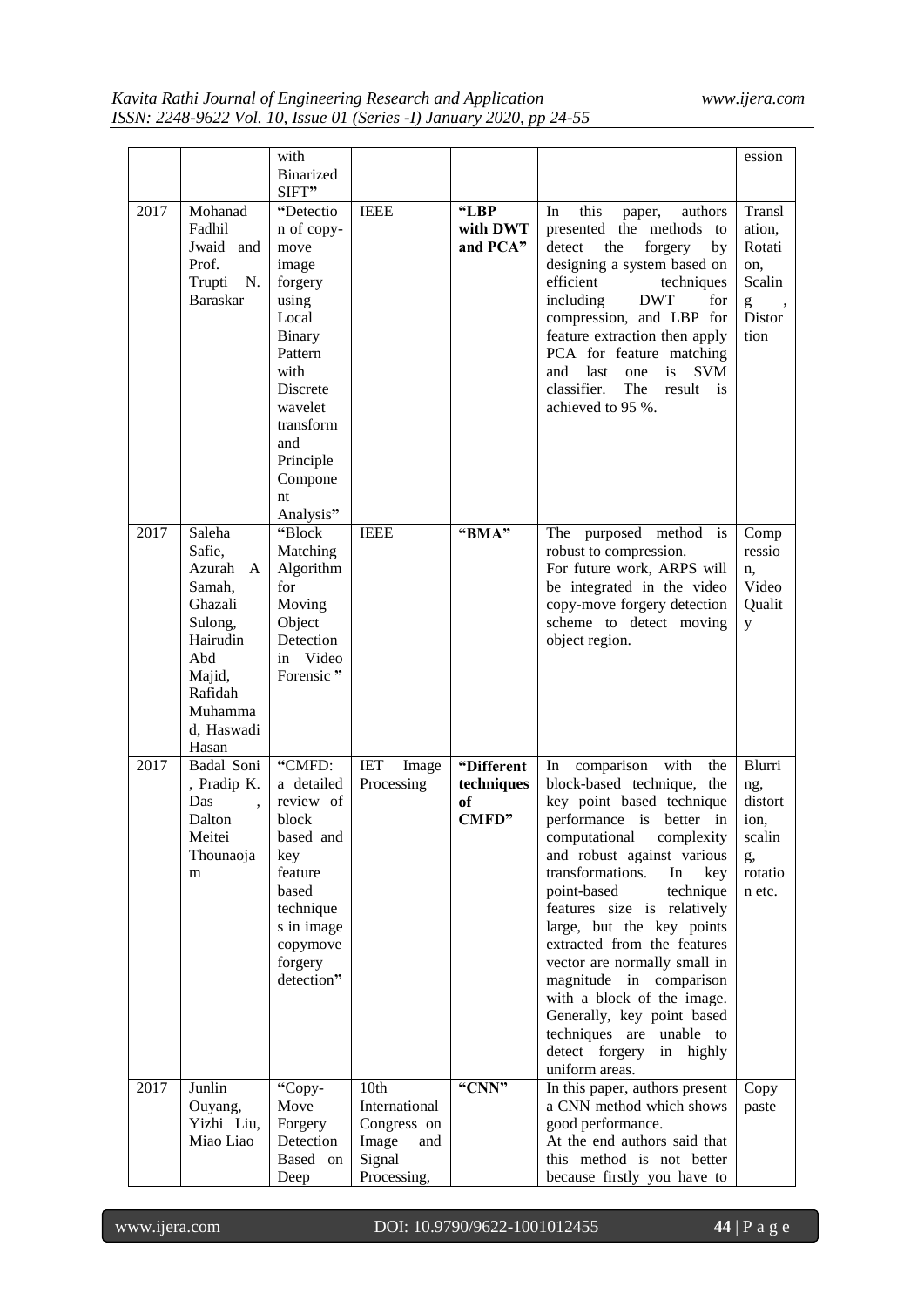|      |                                                                                                                             | Learning<br>,,                                                                                                                          | <b>BioMedical</b><br>Engineering<br>and<br>Informatics                                                                                            |                                         | apply CNN on CMF image.                                                                                                                                                                                                                                                                                                                            |                                                    |
|------|-----------------------------------------------------------------------------------------------------------------------------|-----------------------------------------------------------------------------------------------------------------------------------------|---------------------------------------------------------------------------------------------------------------------------------------------------|-----------------------------------------|----------------------------------------------------------------------------------------------------------------------------------------------------------------------------------------------------------------------------------------------------------------------------------------------------------------------------------------------------|----------------------------------------------------|
| 2017 | Bambang<br>Harjito,<br>and Heri<br>Prasetyo                                                                                 | "Image<br>Forensics<br>Using<br><b>EDBTC</b><br>Feature"                                                                                | <b>IEEE</b><br>International<br>Conference<br>on<br>Consumer<br>Electronics -<br>Taiwan<br>$(ICCE-TW)$                                            | "EDBTC"                                 | this<br>In<br>author<br>paper,<br>purposed a EDBTC which<br>shows<br>best<br>result<br>in<br>compression.<br>And comparison is done<br>with DCT-SVD to show the<br>performance of purposed<br>method.                                                                                                                                              | Comp<br>ressio<br>n                                |
| 2017 | Sajjad<br>Dadkhah,<br>Mario<br>Koppen,<br>Somayeh<br>Sadeghi,<br>Kaori<br>Yoshida, H.<br>A.Jalab, Az<br>izah Abdul<br>Manaf | 44n<br>Efficient<br>Ward-<br><b>Based</b><br>Copy-<br>Move<br>Forgery<br>Detection<br>Method<br>for Digital<br>Image<br>Forensic"       | <b>IEEE</b>                                                                                                                                       | "SIFT"                                  | this<br>In<br>author<br>paper,<br>presented an Efficient ward<br>based method.<br>Experiment results shows<br>97% TRP value with this<br>method.<br>This<br>method<br>$\frac{1}{1}$<br>robust<br>against compression.                                                                                                                              | TPR,<br>FPR,<br>Comp<br>ressio<br>n                |
| 2017 | Rahul<br>Dixit,<br>Ruchira<br>Naskar and<br>Aditi<br>Sahoo                                                                  | "Copy-<br>Move<br>Forgery<br>Detection<br>Exploiting<br>Statistical<br>Image<br>Features"                                               | <b>IEEE</b><br><b>WiSPNET</b><br>2017<br>conference.                                                                                              | "DWT"                                   | Compare the efficiency of<br>the presented method with<br>six different existing copy-<br>forgery<br>detection<br>move<br>techniques, which are based<br>on the following principle<br>operation:<br>PCA,<br>DCT,<br>DWT, DyWT, improved<br>DCT, and DWT with Zenric<br>moment.<br>The performance has been<br>compared in terms of DA<br>and FPR. | Comp<br>ressio<br>n                                |
| 2017 | Huynh<br>Tu1,<br>Kha<br>Le<br>Tien<br>Thuong<br>Viet<br>Ha<br>Uyen Synh<br>Huynh<br>Thanh Son<br>Huynh<br>Van Khoa.         | "Develop<br>an<br>algorithm<br>for image<br>forensics<br>using<br>feature<br>compariso<br>$\mathbf n$<br>and<br>sharpness<br>estimation | International<br>Conference<br>Recent<br>on<br>Advances in<br>Signal<br>Processing,<br>Telecommun<br>$\&$<br>ications<br>Computing<br>(SigTelCom) | "DWT<br>modified<br>Zernike<br>Moments" | The combination of both LL<br>sub-band and HH sub-band<br>improves the exactness of<br>the proposed algorithm and<br>also the novelty of the paper.                                                                                                                                                                                                | Scalin<br>g,<br>Duplic<br>ate<br>region            |
| 2017 | Aniket<br>Roy, Akhil<br>Konda,<br>Rajat<br>Subhra<br>Chakrabort<br>y                                                        | "COPY<br><b>MOVE</b><br><b>FORGER</b><br>Y<br><b>DETECTI</b><br>ON<br><b>WITH</b><br><b>SIMILAR</b><br><b>BUT</b>                       | <b>ICIP</b>                                                                                                                                       | "RLBP<br>and<br>g2NN"                   | Approach performs best for<br>the COVERAGE dataset and<br>also consistently for other<br>databases for CMFD with<br>respect to the state-of-the-<br>The scheme is also<br>art.<br>robust to post-processing of<br>the forgery.                                                                                                                     | Illumi<br>nation<br>chang<br>e,<br>compr<br>ession |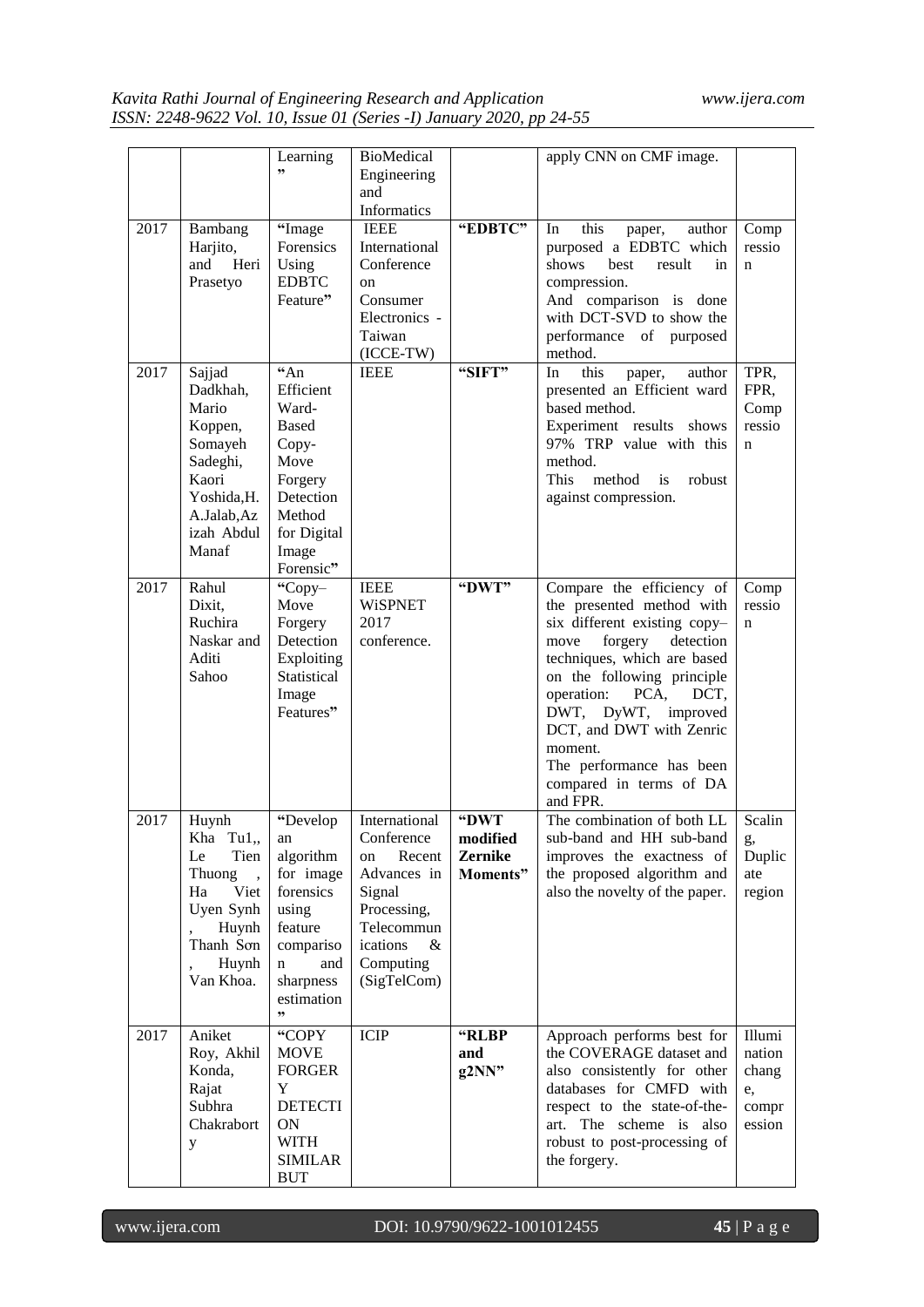|      |                                                                                      | <b>GENUIN</b><br>E                                                                                                             |                                                                                          |               |                                                                                                                                                                                                                                                                                                                                                                                                                                                                                                                      |                                 |
|------|--------------------------------------------------------------------------------------|--------------------------------------------------------------------------------------------------------------------------------|------------------------------------------------------------------------------------------|---------------|----------------------------------------------------------------------------------------------------------------------------------------------------------------------------------------------------------------------------------------------------------------------------------------------------------------------------------------------------------------------------------------------------------------------------------------------------------------------------------------------------------------------|---------------------------------|
|      |                                                                                      | <b>OBJECTS</b>                                                                                                                 |                                                                                          |               |                                                                                                                                                                                                                                                                                                                                                                                                                                                                                                                      |                                 |
|      |                                                                                      | ,,                                                                                                                             |                                                                                          |               |                                                                                                                                                                                                                                                                                                                                                                                                                                                                                                                      |                                 |
| 2017 | Ava<br>Pourkasha<br>ni, Asadolla<br>h<br>Shahbahra<br>mi, Babak<br>Abad<br>Fomani    | "Copy<br>Move<br>Forgery<br>Detection<br>using<br>Histogram<br>Quantizati<br>of<br><sub>on</sub><br>Cross<br>Power<br>Spectrum | International<br>Conference<br>High<br>on<br>Performance<br>Computing<br>&<br>Simulation | "CPS"         | Experimental<br>results<br>on<br>some databases show<br>that<br>performance<br>of<br>the<br>the<br>proposed algorithm in terms<br>of detection rate of forged<br>parts and computational time<br>is better than some other<br>algorithms.<br>Purposed<br>technique<br><i>is</i><br>compared<br>with<br>many<br>different existing technique                                                                                                                                                                          | Comp<br>utatio<br>n time        |
|      |                                                                                      | ,,                                                                                                                             |                                                                                          |               | i.e SURF, SIFT, SVD&                                                                                                                                                                                                                                                                                                                                                                                                                                                                                                 |                                 |
|      |                                                                                      |                                                                                                                                |                                                                                          |               | DCT, Zenrik.                                                                                                                                                                                                                                                                                                                                                                                                                                                                                                         |                                 |
| 2017 | Mahale<br>Vivek<br>Hilal,<br>Pravin<br>Yannawar,<br>Ashok<br>$T_{\rm{L}}$<br>Gaikwad | "Image<br>Inconsiste<br>ncy<br>Detection<br>using<br>Histogram<br>of<br>Orientated<br>Gradient<br>$(HOG)$ "                    | <b>IEEE</b>                                                                              | "HOG"         | This paper has two stages<br>the first which is the training<br>stage and the second which<br>is the testing stage, the both<br>stages is similar in process,<br>different in matching stage<br>The results are based on<br>False Accept Rate (FAR)<br>and False Reject Rate (FRR)<br>with help of threshold value.<br>The future of this work may<br>be extending to compare<br>with other techniques which<br>improve the performance.                                                                             | Retou<br>ching,<br>Splici<br>ng |
| 2017 | Adam<br>Novozams<br>$k'$ y and<br>Michal<br>Sorel                                    | "JPEG<br>Compress<br>ion Model<br>in Copy-<br>move<br>Forgery<br>Detection<br>,,                                               | <b>IEEE</b>                                                                              | "POCS"        | this<br>In<br>paper, authors<br>method<br>propose<br>a<br>to<br>improve<br>reliability<br>of<br>detecting copy-move forgery<br>in JPEG images<br>The<br>proposed<br>approach<br>cannot be directly used with<br>geometrical transforms like<br>scale change or rotation.                                                                                                                                                                                                                                             | Comp<br>ressio<br>$\mathbf n$   |
| 2017 | Yuan<br>Wang,<br>Lihua<br>Tian, Chen<br>Li                                           | "LBP-<br>SVD.<br><b>Based</b><br>Copy<br>Move<br>Forgery<br>Detection<br>Algorithm<br>,,                                       | <b>IEEE</b><br>International<br>Symposium<br>on<br>Multimedia                            | "LBP-<br>SVD" | The method works without<br>any digital watermarks or<br>signature<br>information.<br>Compared with the SVD<br>based methods and LBP-<br>DCT based methods in the<br>literature, the method detects<br>copied<br>the<br>and<br>pasted<br>regions with higher accuracy<br>and has good performance<br>on regular or non-regular<br>copy<br>move<br>forgery<br>operation, also has a good<br>performance on multiple-<br>region copy move forgery as<br>well<br>LBP-DCT<br><b>as</b><br>the<br>method and has a higher | Copy<br>paste                   |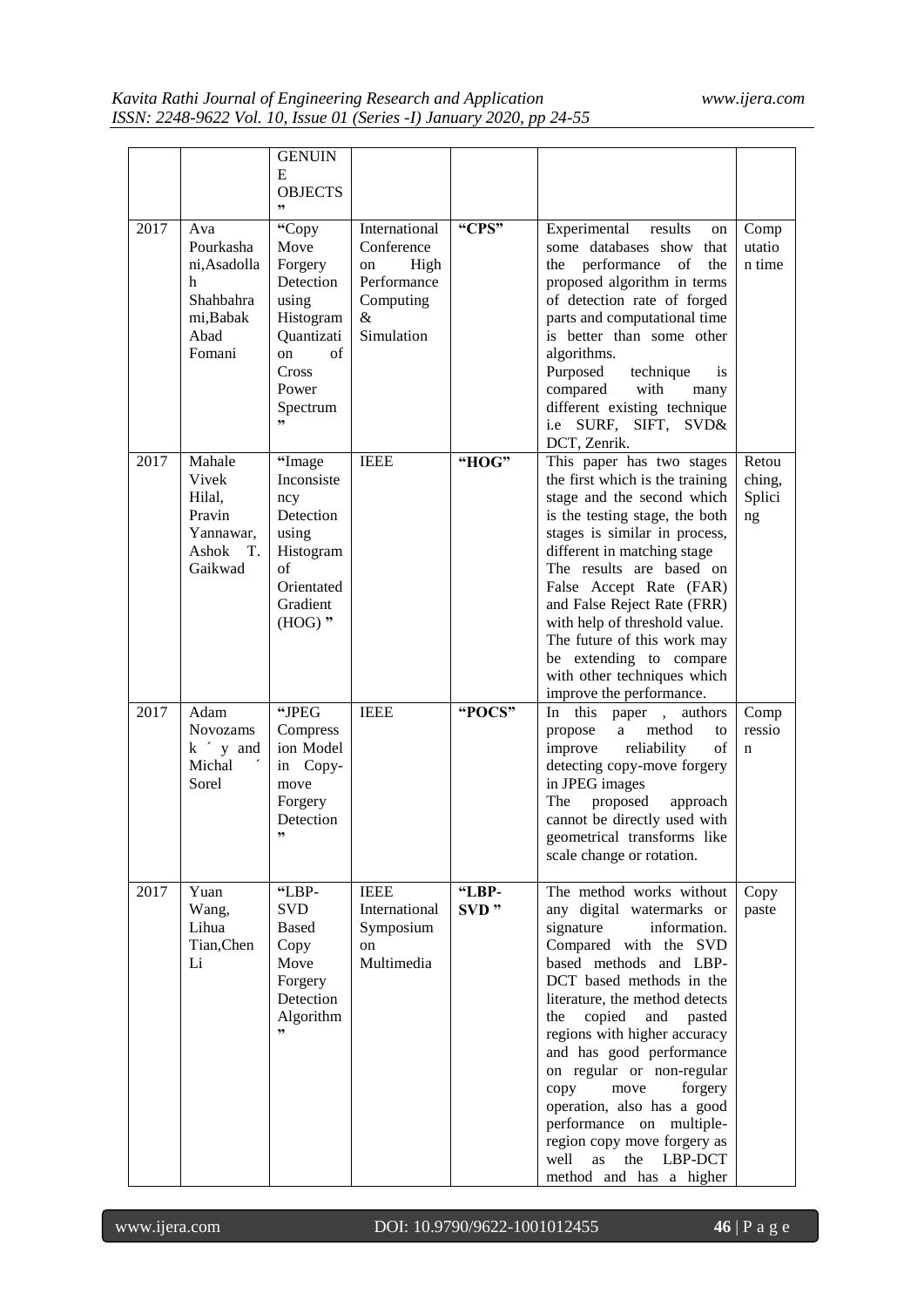|      |                                         |                       |                              |                    | accuracy even if the image<br>has undergone some post<br>processing operations. |                  |
|------|-----------------------------------------|-----------------------|------------------------------|--------------------|---------------------------------------------------------------------------------|------------------|
| 2017 | Tarman                                  | "M-<br>SIFT:A         | <b>IEEE</b><br>International | "M-SIFT"           | Accuracy of the proposed                                                        | Rotati           |
|      | and<br>Hardeep                          | Detection             | Conference                   |                    | system is calculated to as<br>92% which is better than                          | on,<br>Resizi    |
|      | Saini                                   | Algorithm             | Signal<br>on                 |                    | that of existing algorithms.                                                    | ng,              |
|      |                                         | for Copy<br>Move      | Processing<br>Coputing       |                    | Proposed system can detect<br>forgery if copied part is                         | Transf<br>ormati |
|      |                                         | Image                 | and Control                  |                    | rotated at 180 degree while                                                     | on               |
|      |                                         | Forgery"              |                              |                    | existing systems detect upto<br>40 degree.                                      |                  |
| 2017 | Lal                                     | "NO-                  | <b>IEEE</b><br>Uttar         | "SLIC              | Purposed software tool show                                                     | Geom             |
|      | Upendra                                 | SHAM:                 | Pradesh                      | and                | more accuracy irrespective                                                      | etric            |
|      | Pratap<br>Singh<br>$\ddot{\phantom{0}}$ | An<br>effective       | Section<br>International     | SIFT"              | of whether the image is<br>smooth<br>non-smooth<br><sub>or</sub>                | transf<br>ormati |
|      | Anupam                                  | tool based            | Conference                   |                    | strategy.                                                                       | on               |
|      | Agrawal                                 | on a novel            | on                           |                    |                                                                                 |                  |
|      |                                         | hybrid<br>approach    | Electrical,<br>Computer      |                    |                                                                                 |                  |
|      |                                         | to detect             | and                          |                    |                                                                                 |                  |
|      |                                         | copy-                 | Electronics                  |                    |                                                                                 |                  |
|      |                                         | move<br>forgery in    | (UPCON)<br><b>GLA</b>        |                    |                                                                                 |                  |
|      |                                         | images"               | University,                  |                    |                                                                                 |                  |
|      |                                         |                       | Mathura.                     |                    |                                                                                 |                  |
| 2017 | Resmi<br>M.R. and                       | "A Novel<br>Segmentat | International<br>Conference  | "Segment<br>ation" | The<br>proposed<br>method<br>involves<br>a double<br>stage                      | Rotati<br>on     |
|      | Vishnuku                                | ion Based             | on Networks                  |                    | detection mechanism with a                                                      |                  |
|      | mar S.                                  | Copy-                 | & Advances                   |                    | view<br>obtain<br>to<br>better                                                  |                  |
|      |                                         | Move<br>Forgery       | in<br>Computation            |                    | detection results.                                                              |                  |
|      |                                         | Detection             | al                           |                    |                                                                                 |                  |
|      |                                         | in Digital            | Technologie                  |                    |                                                                                 |                  |
| 2017 | Alaa                                    | Images"<br>"Copy-     | s (NetACT)<br><b>IEEE</b>    | "PCA and           | The false accept rate has                                                       | Resize           |
|      | Hilal, Tagh                             | Move                  |                              | DCT"               | decreased<br>been<br>by<br>the                                                  |                  |
|      | reed                                    | Forgery               |                              |                    | proposed method supporting                                                      | Rotati           |
|      | Hamzeh, Sa<br>mer                       | Detection<br>using    |                              |                    | its suitability for copy-move<br>forgery detection.                             | on               |
|      | Chantaf                                 | Principal             |                              |                    |                                                                                 |                  |
|      |                                         | Compone               |                              |                    |                                                                                 |                  |
|      |                                         | nt<br>Analysis        |                              |                    |                                                                                 |                  |
|      |                                         | and                   |                              |                    |                                                                                 |                  |
|      |                                         | Discrete              |                              |                    |                                                                                 |                  |
|      |                                         | Cosine<br>Transform   |                              |                    |                                                                                 |                  |
|      |                                         | ,,                    |                              |                    |                                                                                 |                  |
| 2017 | Gul                                     | "PSO and              | <b>IEEE</b>                  | "PSO and           | The proposed method not                                                         | Gaussi           |
|      | <b>MX</b> ]DIIH<br>U, Guzin             | <b>SURF</b><br>based  | International<br>Conference  | <b>SURF"</b>       | only<br>detects<br>duplicated<br>regions but also determines                    | an<br>noise,     |
|      | <b>UOXWDú</b>                           | Digital               | on Computer                  |                    | under rotation, scale changes                                                   | Blurri           |
|      | Eyup                                    | Image                 | Science and                  |                    | and<br>post<br>processing                                                       | ng,              |
|      | <b>GHGLNO</b><br>L                      | Forgery<br>Detection  | Engineering                  |                    | like<br>operations<br><b>JPEG</b><br>compression, blurring, noise               | Comp<br>ressio   |
|      |                                         | ,,                    |                              |                    | adding applied to the forged                                                    | n etc            |
|      |                                         |                       |                              |                    | images.                                                                         |                  |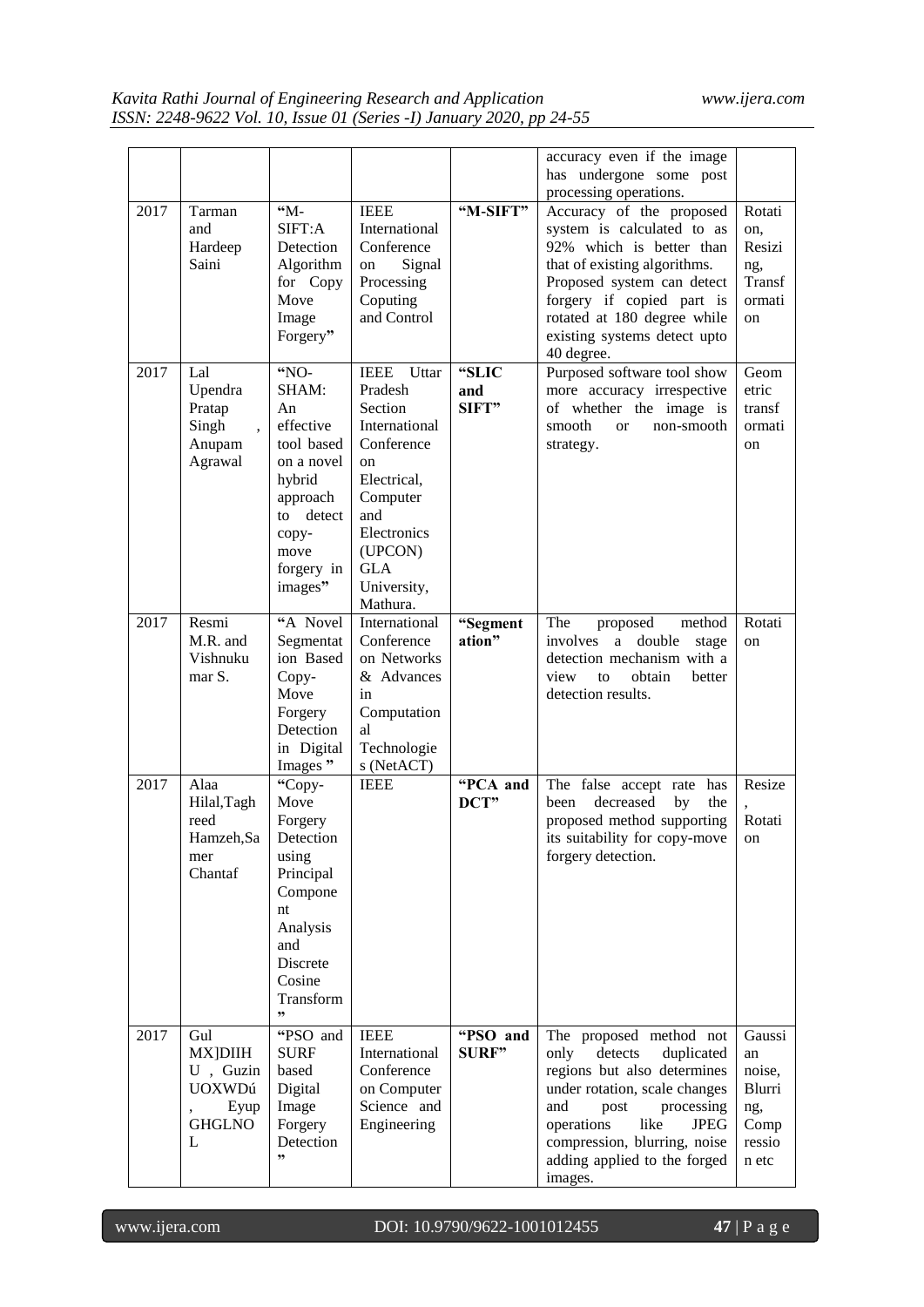| 2017<br>2017 | Gonapalli<br>Ramu and<br>S.B.G.<br>Thilak<br>Babu<br>Gul                                | "Image<br>forgery<br>detection<br>for high<br>resolution<br>images<br>using<br>SIFT and<br><b>RANSAC</b><br>algorithm<br>,,<br>"Recent                     | International<br>Conference<br>on<br>Communicat<br>ion<br>and<br>Electronics<br>Systems<br><b>IEEE</b>                      | "SIFT<br>and<br><b>RANSAC</b><br>,,<br>"Different | Purposed<br>technique<br>is<br>with<br>compared<br>existing<br>techniques<br>show<br>to<br>the<br>higher performance rate o<br>purposed method.<br>The further work, we would<br>implement<br>like<br>to<br>the<br>detection process with more<br>recall rates and also with<br>other<br>some<br>tampering<br>techniques like splicing.<br>this<br>authors                                                                                                                                                                                                                                                                                           | Geom<br>etric<br>Transf<br>ormati<br>on<br>Geom                        |
|--------------|-----------------------------------------------------------------------------------------|------------------------------------------------------------------------------------------------------------------------------------------------------------|-----------------------------------------------------------------------------------------------------------------------------|---------------------------------------------------|------------------------------------------------------------------------------------------------------------------------------------------------------------------------------------------------------------------------------------------------------------------------------------------------------------------------------------------------------------------------------------------------------------------------------------------------------------------------------------------------------------------------------------------------------------------------------------------------------------------------------------------------------|------------------------------------------------------------------------|
|              | <b>MUZAFF</b><br>ER,<br>Eda<br>Sena<br><b>KARAAG</b><br>ACLI,<br>Guzin<br><b>ULUTAS</b> | Keypoint<br><b>Based</b><br>Copy<br>Move<br>Forgery<br>Detection<br>Technique<br>$s$ "                                                                     |                                                                                                                             | <b>Passive</b><br>techniques                      | paper,<br>In.<br>proposed a different CMFD<br>passive<br>techniques<br>and<br>Computed which method is<br>better.<br>Also<br>described<br>limitations and advantages<br>of different techniques.                                                                                                                                                                                                                                                                                                                                                                                                                                                     | etric<br>Transf<br>ormati<br>on                                        |
| 2017         | Mahmoud<br>Emam, Qi<br>Han,<br>Qiong Li,<br>Hongli<br>Zhang, Ma<br>hmoud<br>Emam        | $44^{\circ}$<br>Robust<br>Detection<br>Algorithm<br>for Image<br>Copy-<br>Move<br>Forgery in<br>Smooth<br>Regions"                                         | International<br>Conference<br>on Circuits,<br>System and<br>Simulation                                                     | "DoG and<br><b>MROGH</b><br>descriptor<br>,,      | this<br>In<br>paper,<br>authors<br>propose a key point-based<br>method to detect region<br>duplication forgery based on<br>DoG operator and MROGH<br>descriptor. Compared with<br>state-of-the-art key point-<br>methods,<br>based<br>the<br>experimental results show<br>of<br>the<br>robustness<br>the<br>proposed method against<br>different manipulations such<br>as plain, rotation, scaling<br>and additive noise.<br>In future, they will try to<br>this problem<br>solve<br>by<br>investigating<br>some<br>post<br>processing techniques,<br>to<br>recover some mismatches<br>hence<br>decrease<br>the<br>and<br>number of false negatives. | Rotati<br>on,<br>Scalin<br>g,<br>Adapti<br>ve<br>Noise                 |
| 2017         | Remya<br>Revi K and<br>Dr.<br>M<br>Wilscy                                               | "Scale<br>Invariant<br>Feature<br>Transform<br>based<br>Copy-<br>Move<br>Forgery<br>Detection<br>Technique<br>S<br>on<br>Electronic<br>Images-A<br>Survey" | <b>IEEE</b><br>International<br>Conference<br>Power,<br>on<br>Control,<br>Signals and<br>Instrumentat<br>ion<br>Engineering | "SIFT"                                            | this<br>In<br>paper,<br>author<br>reviewed a SIFT method.<br>They found out that some<br>techniques<br>are<br>not<br>responsive<br>for<br>geometric<br>transformation<br>such<br>as<br>scaling and rotating. Also it<br>is seen that some methods<br>which give accuracy but<br>computational<br>high<br>have<br>complexity                                                                                                                                                                                                                                                                                                                          | Rotati<br>on,<br>blurrin<br>g,<br>scalin<br>g<br>additi<br>ve<br>noise |
| 2017         | Bhavya                                                                                  | "Copy-                                                                                                                                                     | International                                                                                                               | "segmenta                                         | The<br>proposed<br>method                                                                                                                                                                                                                                                                                                                                                                                                                                                                                                                                                                                                                            | Comp                                                                   |
|              | Bhanu MP                                                                                | Move                                                                                                                                                       | Conference                                                                                                                  | tion"                                             | reduces time required for                                                                                                                                                                                                                                                                                                                                                                                                                                                                                                                                                                                                                            | ressio                                                                 |
|              | and<br>Dr.                                                                              | Forgery                                                                                                                                                    | on                                                                                                                          |                                                   | detection.<br>The<br>forgery                                                                                                                                                                                                                                                                                                                                                                                                                                                                                                                                                                                                                         | n                                                                      |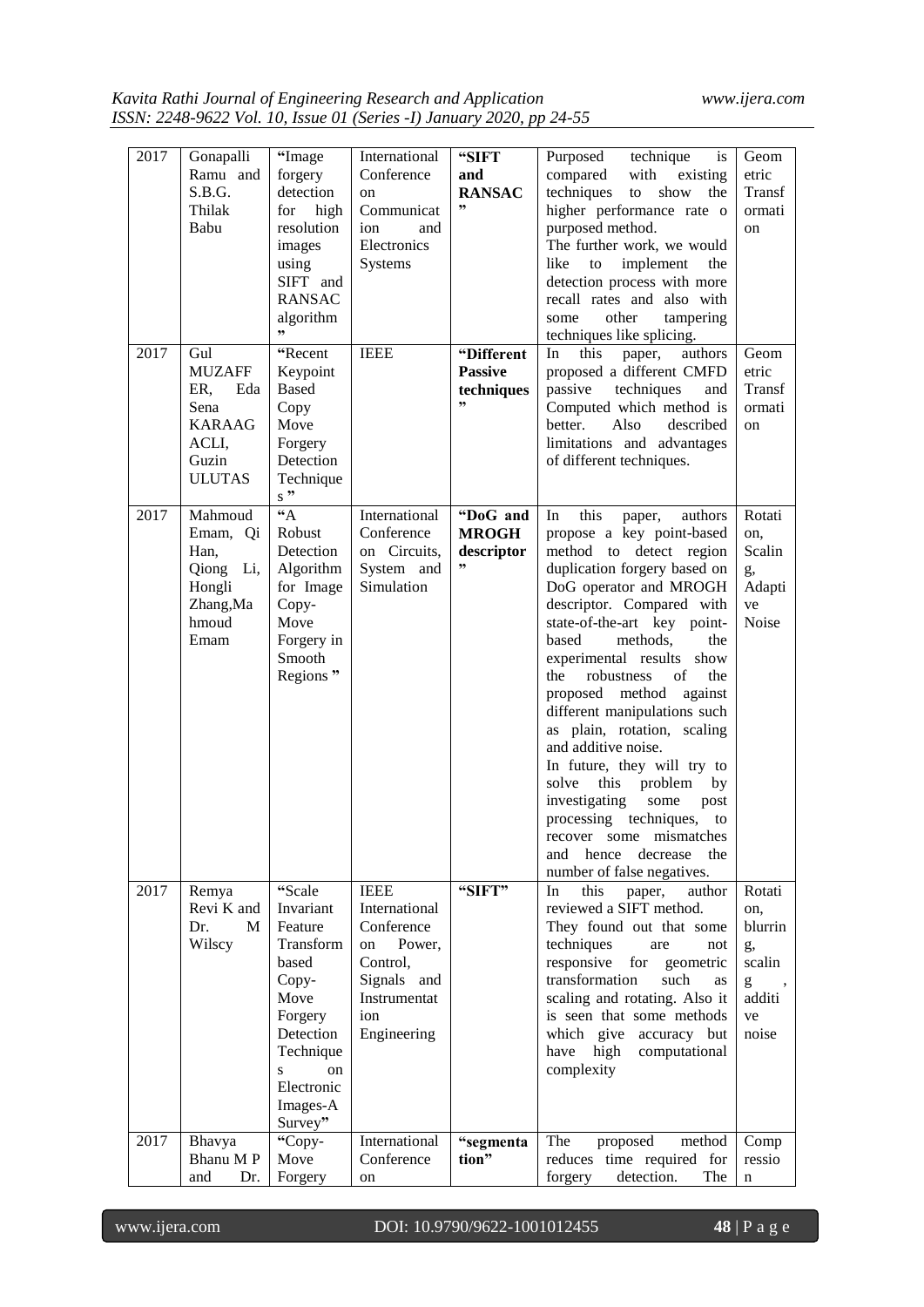|      | Arun            | Detection                                                                                                                                                                                                                                                                                                                                                                                                                      | Intelligent                 |                                   | method also reduces false                    |                  |
|------|-----------------|--------------------------------------------------------------------------------------------------------------------------------------------------------------------------------------------------------------------------------------------------------------------------------------------------------------------------------------------------------------------------------------------------------------------------------|-----------------------------|-----------------------------------|----------------------------------------------|------------------|
|      | Kumar M<br>N    | Using                                                                                                                                                                                                                                                                                                                                                                                                                          | Systems and<br>Control      |                                   | positive rate.                               |                  |
|      |                 | Segmentat                                                                                                                                                                                                                                                                                                                                                                                                                      |                             |                                   |                                              |                  |
| 2017 | Ranveer         | ion"<br>"SWT-                                                                                                                                                                                                                                                                                                                                                                                                                  | (ISCO)                      | "SWT                              | This method 128 elements                     | Scalin           |
|      |                 |                                                                                                                                                                                                                                                                                                                                                                                                                                |                             |                                   |                                              |                  |
|      | Singh and       | <b>SIFT</b>                                                                                                                                                                                                                                                                                                                                                                                                                    |                             | With                              | due to which comparatively                   | g<br>,Rotati     |
|      | Ravi<br>Prakash | based                                                                                                                                                                                                                                                                                                                                                                                                                          |                             | SIFT"                             | makes it slower is based on                  |                  |
|      |                 | copy-                                                                                                                                                                                                                                                                                                                                                                                                                          |                             |                                   | SWT-SIFT and analysis of<br>SWT-SIFT,        | on,              |
|      | Chaturvedi      | move<br>forgery                                                                                                                                                                                                                                                                                                                                                                                                                |                             |                                   | SIFT,<br>and<br>SURF algorithm including     | Comp<br>ressio   |
|      |                 | detection                                                                                                                                                                                                                                                                                                                                                                                                                      |                             |                                   | its comparison is done.                      |                  |
|      |                 | of digital                                                                                                                                                                                                                                                                                                                                                                                                                     |                             |                                   | Since with this approach we                  | n                |
|      |                 | images"                                                                                                                                                                                                                                                                                                                                                                                                                        |                             |                                   | can detect large number of                   |                  |
|      |                 |                                                                                                                                                                                                                                                                                                                                                                                                                                |                             |                                   | key points this makes the                    |                  |
|      |                 |                                                                                                                                                                                                                                                                                                                                                                                                                                |                             |                                   | matching<br>by<br>SWT-SIFT                   |                  |
|      |                 |                                                                                                                                                                                                                                                                                                                                                                                                                                |                             |                                   | more accurate.                               |                  |
| 2017 | Haodong         | "Image                                                                                                                                                                                                                                                                                                                                                                                                                         | <b>IEEE</b>                 | "Statistica                       | employed<br>They<br>and                      | Distor           |
|      | Li, Student     | Forgery                                                                                                                                                                                                                                                                                                                                                                                                                        | <b>TRANSACT</b>             | l feature,                        | improved<br>two<br>forensic                  | tion             |
|      | Member,         | Localizati                                                                                                                                                                                                                                                                                                                                                                                                                     | <b>IONS</b><br>ON           | Copy                              | approaches in the proposed                   |                  |
|      | IEEE,           | via<br>on                                                                                                                                                                                                                                                                                                                                                                                                                      | <b>INFORMAT</b>             | Move                              | framework, i.e., statistical                 |                  |
|      | Weiqi Luo,      | Integratin                                                                                                                                                                                                                                                                                                                                                                                                                     | <b>ION</b>                  | <b>Forgery</b>                    | feature<br>and<br>copy-move                  |                  |
|      | Senior          | $\mathbf{g}% _{T}=\mathbf{g}_{T}=\mathbf{g}_{T}=\mathbf{g}_{T}=\mathbf{g}_{T}=\mathbf{g}_{T}=\mathbf{g}_{T}=\mathbf{g}_{T}=\mathbf{g}_{T}=\mathbf{g}_{T}=\mathbf{g}_{T}=\mathbf{g}_{T}=\mathbf{g}_{T}=\mathbf{g}_{T}=\mathbf{g}_{T}=\mathbf{g}_{T}=\mathbf{g}_{T}=\mathbf{g}_{T}=\mathbf{g}_{T}=\mathbf{g}_{T}=\mathbf{g}_{T}=\mathbf{g}_{T}=\mathbf{g}_{T}=\mathbf{g}_{T}=\mathbf{g}_{T}=\mathbf{g}_{T}=\mathbf{g}_{T}=\math$ | <b>FORENSIC</b>             | Detection"                        | based approaches, to deal                    |                  |
|      | Member,         | Tamperin                                                                                                                                                                                                                                                                                                                                                                                                                       | S<br><b>AND</b>             |                                   | with the commonly used                       |                  |
|      | IEEE,           | g                                                                                                                                                                                                                                                                                                                                                                                                                              | <b>SECURITY</b>             |                                   | tampering<br>operations<br>in                |                  |
|      | Xiaoqing        | Possibility                                                                                                                                                                                                                                                                                                                                                                                                                    |                             |                                   | practice. The performance of                 |                  |
|      | Qiu,<br>and     | Maps "                                                                                                                                                                                                                                                                                                                                                                                                                         |                             |                                   | the<br>employed approaches                   |                  |
|      | Jiwu            |                                                                                                                                                                                                                                                                                                                                                                                                                                |                             |                                   | significantly<br>has<br>been                 |                  |
|      | Huang.          |                                                                                                                                                                                                                                                                                                                                                                                                                                |                             |                                   | improved<br>carefully<br>by                  |                  |
|      |                 |                                                                                                                                                                                                                                                                                                                                                                                                                                |                             |                                   | selecting features, designing                |                  |
|      |                 |                                                                                                                                                                                                                                                                                                                                                                                                                                |                             |                                   | the training samples, and                    |                  |
|      |                 |                                                                                                                                                                                                                                                                                                                                                                                                                                |                             |                                   | adjusting the algorithms and                 |                  |
|      |                 |                                                                                                                                                                                                                                                                                                                                                                                                                                |                             |                                   | parameters.                                  |                  |
|      |                 |                                                                                                                                                                                                                                                                                                                                                                                                                                |                             |                                   | In order to design a new                     |                  |
|      |                 |                                                                                                                                                                                                                                                                                                                                                                                                                                |                             |                                   | fusion strategy to integrate                 |                  |
|      |                 |                                                                                                                                                                                                                                                                                                                                                                                                                                |                             |                                   | the tampering possibility                    |                  |
|      |                 |                                                                                                                                                                                                                                                                                                                                                                                                                                |                             |                                   | maps, we have analyzed the                   |                  |
|      |                 |                                                                                                                                                                                                                                                                                                                                                                                                                                |                             |                                   | distributions of values in                   |                  |
|      |                 |                                                                                                                                                                                                                                                                                                                                                                                                                                |                             |                                   | tampering possibility maps                   |                  |
|      |                 |                                                                                                                                                                                                                                                                                                                                                                                                                                |                             |                                   | for pristine and fake pixels,                |                  |
|      |                 |                                                                                                                                                                                                                                                                                                                                                                                                                                |                             |                                   | and worked out an effective                  |                  |
|      |                 |                                                                                                                                                                                                                                                                                                                                                                                                                                |                             |                                   | decision curve.                              |                  |
| 2018 | Badal<br>Soni,  | "Image<br>Forensic                                                                                                                                                                                                                                                                                                                                                                                                             | International<br>Conference | "SIFT<br>$\overline{\phantom{a}}$ | In<br>this<br>authors<br>paper,<br>different | Rotati<br>on and |
|      | Debalina        | using                                                                                                                                                                                                                                                                                                                                                                                                                          | Signal<br>on                | <b>SURF</b><br><b>Harris</b>      | analyze<br>many<br>techniques of block based | scalin           |
|      | Biswas.         | Block-                                                                                                                                                                                                                                                                                                                                                                                                                         | Processing                  | Detector"                         | according<br>to<br>their                     |                  |
|      |                 | based                                                                                                                                                                                                                                                                                                                                                                                                                          | and                         |                                   | performance.                                 | g                |
|      |                 | Copy-                                                                                                                                                                                                                                                                                                                                                                                                                          | Integrated                  |                                   | They analyze that block                      |                  |
|      |                 | move                                                                                                                                                                                                                                                                                                                                                                                                                           | Networks                    |                                   | based technique are only                     |                  |
|      |                 | Forgery                                                                                                                                                                                                                                                                                                                                                                                                                        | (SPIN)                      |                                   | robust<br>against<br>geometric               |                  |
|      |                 | Detection                                                                                                                                                                                                                                                                                                                                                                                                                      |                             |                                   | transformation.                              |                  |
|      |                 | ,,                                                                                                                                                                                                                                                                                                                                                                                                                             |                             |                                   |                                              |                  |
| 2018 | Neema           | "IMPLE                                                                                                                                                                                                                                                                                                                                                                                                                         | International               | "brute-                           | this<br>In<br>author<br>paper,               | Comp             |
|      | Antony          | <b>MENTAT</b>                                                                                                                                                                                                                                                                                                                                                                                                                  | Conference                  | force                             | compares DWT, SIFT with                      | utatio           |
|      | and Binet       | ION OF                                                                                                                                                                                                                                                                                                                                                                                                                         | on Trends in                | matching"                         | purposed technique.                          | nal              |
|      | Rose            | IMAGE/                                                                                                                                                                                                                                                                                                                                                                                                                         | Electronics                 |                                   | As a future study,<br>this                   | time             |
|      | Devassy         | <b>VIDEO</b>                                                                                                                                                                                                                                                                                                                                                                                                                   | and                         |                                   | proposed method can be                       |                  |
|      |                 | COPY-                                                                                                                                                                                                                                                                                                                                                                                                                          | Informatics                 |                                   | applied to other types of                    |                  |
|      |                 | <b>MOVE</b>                                                                                                                                                                                                                                                                                                                                                                                                                    |                             |                                   | forgery such as image/video                  |                  |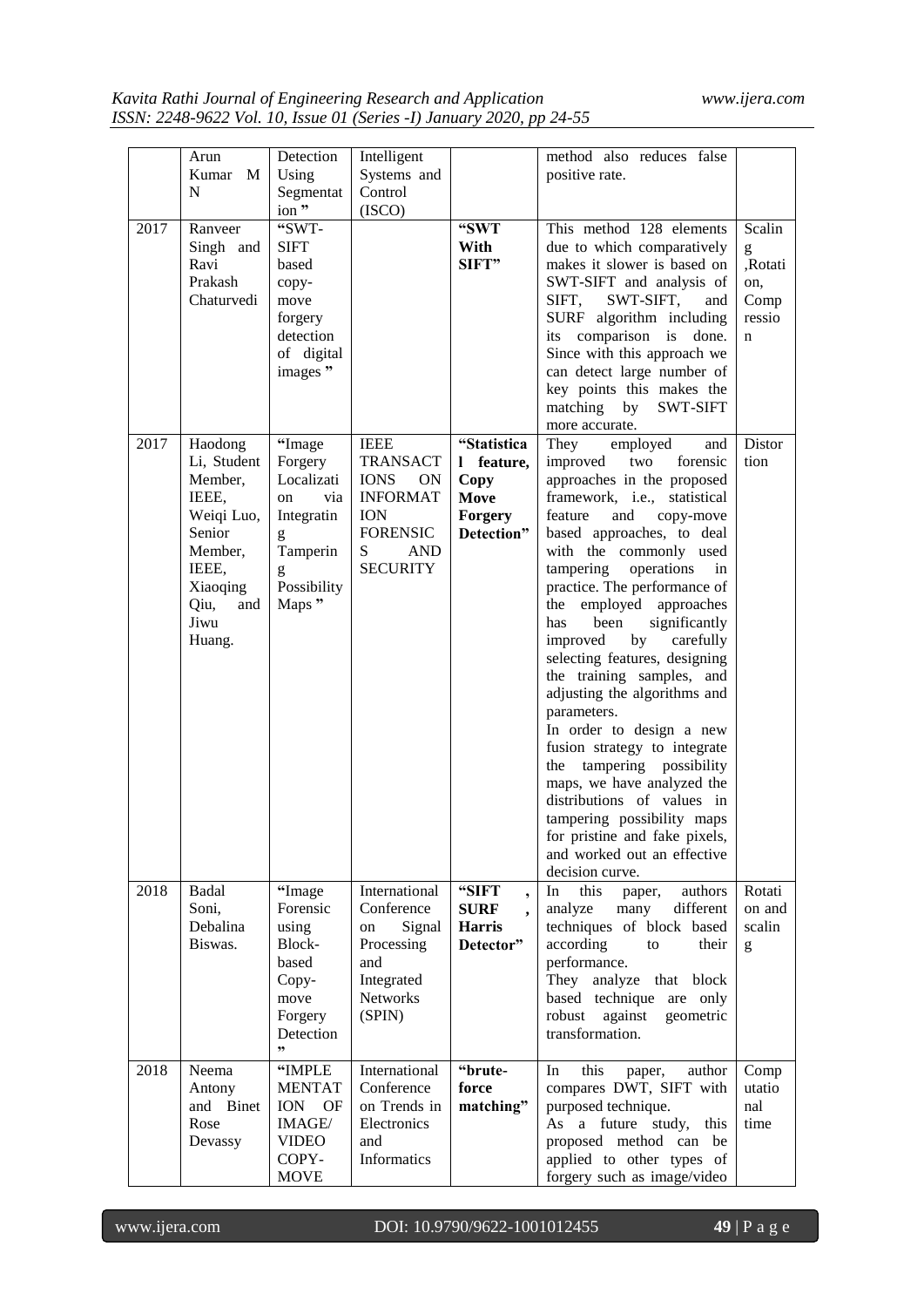|      |                                                                                                                                                                                                                         | <b>FORGER</b><br>Y                                                                                                  |                                                                                         |                                       | image/video<br>splicing,<br>enhancement.                                                                                                                                                                                                                                                                                                                                                                                                                                                                                                                                   |                                               |
|------|-------------------------------------------------------------------------------------------------------------------------------------------------------------------------------------------------------------------------|---------------------------------------------------------------------------------------------------------------------|-----------------------------------------------------------------------------------------|---------------------------------------|----------------------------------------------------------------------------------------------------------------------------------------------------------------------------------------------------------------------------------------------------------------------------------------------------------------------------------------------------------------------------------------------------------------------------------------------------------------------------------------------------------------------------------------------------------------------------|-----------------------------------------------|
|      |                                                                                                                                                                                                                         | <b>DETECTI</b><br><b>ON</b><br><b>USING</b><br>BRUTE-<br><b>FORCE</b><br><b>MATCHI</b><br>NG"                       |                                                                                         |                                       |                                                                                                                                                                                                                                                                                                                                                                                                                                                                                                                                                                            |                                               |
| 2018 | Omar<br>Ismae Al-<br>Sanjary,<br>Ahmed<br>Abdullah<br>Ahmed<br>Hawar<br>Bahzad<br>Ahmad<br>Musab A.<br>M Ali1<br>$\overline{\phantom{a}}$<br>M.<br>N.<br>Mohamme<br>d.<br>Muhamma<br>Irsyad<br>d<br>Abdullah,<br>Zurida | "Deleting<br>Object in<br>Video<br>Copy-<br>Move<br>Forgery<br>Detection<br>Based on<br>Optical<br>Flow<br>Concept" | <b>IEEE</b><br>Conference<br>on Systems,<br>Process and<br>Control                      | "Optical<br>flow"                     | The suggested technique not<br>only detects copied areas<br>however also to get the<br>optimal threshold values, the<br>identification<br>of<br>the<br>association<br>among<br>the<br>minimum motion in each<br>S <sub>2F</sub> frame and the clone<br>object<br>fake<br>motion<br><i>is</i><br>Investigational<br>essential.<br>results established that the<br>method<br>could<br>suggested<br>identify<br>replicated<br>even<br>the<br>discovery<br>areas.<br>accuracy is independent to<br>threshold<br>any<br>rate<br>to<br>expedite<br>block<br>corresponding stage. | Accur<br>acy                                  |
| 2018 | Binti Ishak<br>Mohamma<br>d.<br>Manzurul<br>Islam1,<br>Gour<br>Karmakar1<br>Joarder<br>Kamruzza<br>man1,<br>Manzur<br>Murshed1,<br>Gayan<br>Kahandaw<br>a1<br>and<br>Nahida<br>Parvin                                   | "Detectin<br>g Splicing<br>and Copy-<br>Move<br>Attacks in<br>Color<br>Images"                                      | <b>IEEE</b>                                                                             | "DCT and<br>LBP"                      | In this paper, author used<br>combination of DCT, LBP<br>and SVM to improve the<br>performance of technique.<br>The detection results show<br>that the proposed method is<br>superior to the<br>existing<br>different<br>methods<br>across<br>well<br>publicly<br>known<br>available<br>benchmark<br>datasets for image forgery<br>detection.                                                                                                                                                                                                                              | Splici<br>ng                                  |
| 2018 | Khushkara<br>n kaur                                                                                                                                                                                                     | "Efficient<br>Fast<br>and<br>Copy<br>Move<br>Image<br>Forgery<br>Detection<br>Technique<br>$\bullet$                | International<br>Conference<br>on<br>Intelligent<br>Computing<br>and Control<br>Systems | "KPCA"                                | If the image block size is<br>increase then the accuracy of<br>image is decrease but in<br>KPCA the accuracy is not<br>change.<br>Computation time will be<br>tackle in future.                                                                                                                                                                                                                                                                                                                                                                                            | Comp<br>utatio<br>n time<br>,<br>accura<br>cy |
| 2018 | Theja<br>J<br>Jayan<br>and<br>Sajith<br>Sethu P                                                                                                                                                                         | "Estimati<br>Of<br>on<br>Spliced<br>Images In<br>Photograp                                                          | International<br>Conference<br>on Trends in<br>Electronics<br>and                       | "Naïve<br><b>Bayes</b><br>classifier" | In this technique First, it<br>detects all the faces present<br>in the image by using Viola<br>Jones algorithm. Then it is<br>transformed<br>different<br>to                                                                                                                                                                                                                                                                                                                                                                                                               | Splici<br>ng                                  |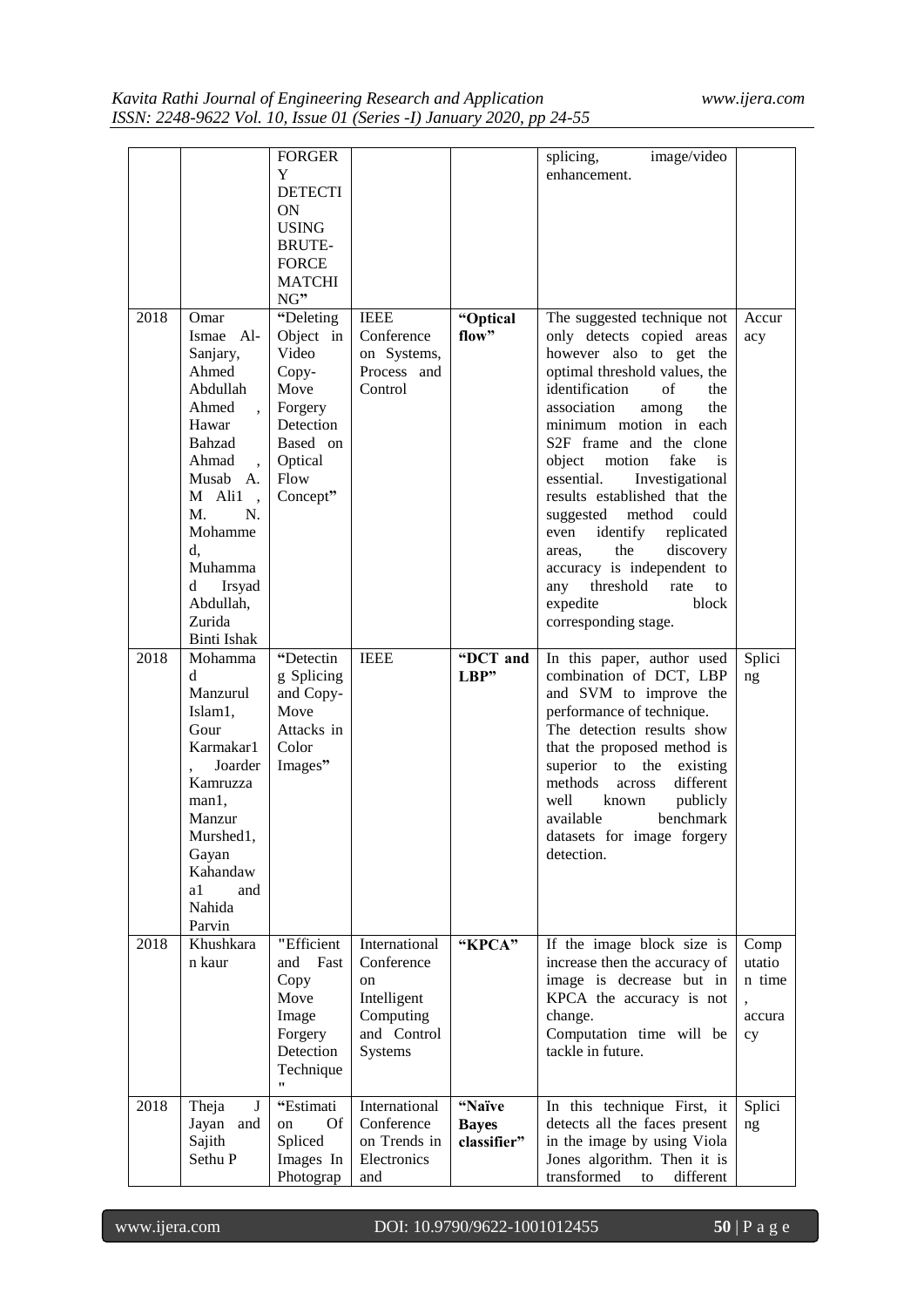| 2018 | <b>BEIJING</b><br>CHEN,<br><b>MING YU</b><br>QINGTAN<br>SU<br>G.<br><b>HIUK JAE</b><br>SHIM1<br><b>AND</b><br>YUN-<br>QING SHI             | $\mathsf{hs}$ "<br>"Fraction<br>al<br>Quaternio<br>n Zernike<br><b>Moments</b><br>for<br>Robust<br>Color<br>Image<br>Copy-<br>Move<br>Forgery<br>Detection<br>, | Informatics<br><b>IEEE</b>                                                                  | "fractiona<br>1 Zernike<br>moments<br>(FrZMs)<br>and<br>PatchMat<br>ch<br>algorithm<br>,, | color<br><b>Next</b><br>spaces.<br>illuminant map is obtained<br>for different color spaces.<br>Gray<br>world<br>estimation<br>algorithm is used to obtain<br>illuminant map. From the<br>illuminant map we extract<br>texture, color feature and<br>also some of the image<br>quality measures such as<br>mean square error (MSE),<br>peak signal to noise ratio<br>(PSNR), signal to noise ratio<br>(SNR), maximum difference<br>(MD) and average difference<br>(AD). Finally the Naive<br>Bayes classifier is used to<br>identify whether the image is<br>real or fake<br>The<br>proposed<br>FrQZMs-<br>based algorithm is superior<br>to some existing algorithms<br>in o. The main reasons are as<br>follows: (a) the FrQZMs<br>considers<br>feature<br>color<br>information<br>and is<br>also<br>based on quaternions; (b) the<br>FrQZMs feature considers<br>both magnitude and phase<br>information;<br>(c)<br>the<br>improved<br>PatchMatch<br>algorithm is used to match<br>the<br>extracted<br>FrQZMs | Comp<br>ressio<br>n<br>rotatio<br>n,<br>scalin<br>g      |
|------|--------------------------------------------------------------------------------------------------------------------------------------------|-----------------------------------------------------------------------------------------------------------------------------------------------------------------|---------------------------------------------------------------------------------------------|-------------------------------------------------------------------------------------------|------------------------------------------------------------------------------------------------------------------------------------------------------------------------------------------------------------------------------------------------------------------------------------------------------------------------------------------------------------------------------------------------------------------------------------------------------------------------------------------------------------------------------------------------------------------------------------------------------------------------------------------------------------------------------------------------------------------------------------------------------------------------------------------------------------------------------------------------------------------------------------------------------------------------------------------------------------------------------------------------------------------|----------------------------------------------------------|
| 2018 | H<br>M<br>Shahriar<br>Parvez, Ha<br>mid<br>А.<br>Jalab, Ala'a<br>R.<br>$Al-$<br>Shamasneh<br>,Somayeh<br>Sadeghi, Di<br>M.<br>aa<br>Uliyan | "Copy-<br>move<br>Image<br>Forgery<br>Detection<br>Based on<br>Gabor<br>Descriptor<br>s and K-<br>Means<br>Clustering<br>,,                                     | International<br>Conference<br>Smart<br>on<br>Computing<br>and<br>Electronic<br>Enterprise. | "Gabor<br><b>Descriptor</b><br>s and K-<br><b>Means</b><br><b>Clustering</b><br>,,        | feature.<br>of<br>Comparison<br>purposed<br>with segmentation, surf and<br>sift method to analyse the<br>TPR and FPR.<br>It is to believe that this<br>proposed<br>novel<br>method<br>would be beneficial to some<br>extent in various areas of<br>forensic science.                                                                                                                                                                                                                                                                                                                                                                                                                                                                                                                                                                                                                                                                                                                                             | Comp<br>ressio<br>n,<br>scalin<br>g,<br>rotatio<br>n     |
| 2018 | Songpon<br><b>TEERAK</b><br>ANOK and<br>Tetsutaro<br><b>UEHARA</b>                                                                         | "Copy-<br>move<br>Forgery<br>Detection<br>using<br>GLCM-<br>based<br>Rotation-<br>invariant<br>Feature:<br>A<br>Preliminar                                      | <b>IEEE</b><br>International<br>Conference<br>on Computer<br>Software &<br>Applications     | "GLCM-<br>based<br><b>Rotation-</b><br>invariant<br><b>Feature</b><br>and<br>SVM"         | this<br>In<br>author<br>paper,<br>purposed<br><b>GLCM</b><br>method<br>with SURF.<br>In purposed method there is<br>some threshold value which<br>still need further analysis to<br>improve accuracy for this<br>purpose SVM is used.                                                                                                                                                                                                                                                                                                                                                                                                                                                                                                                                                                                                                                                                                                                                                                            | <b>Bright</b><br>ness,<br>rotatio<br>n<br>invari<br>ants |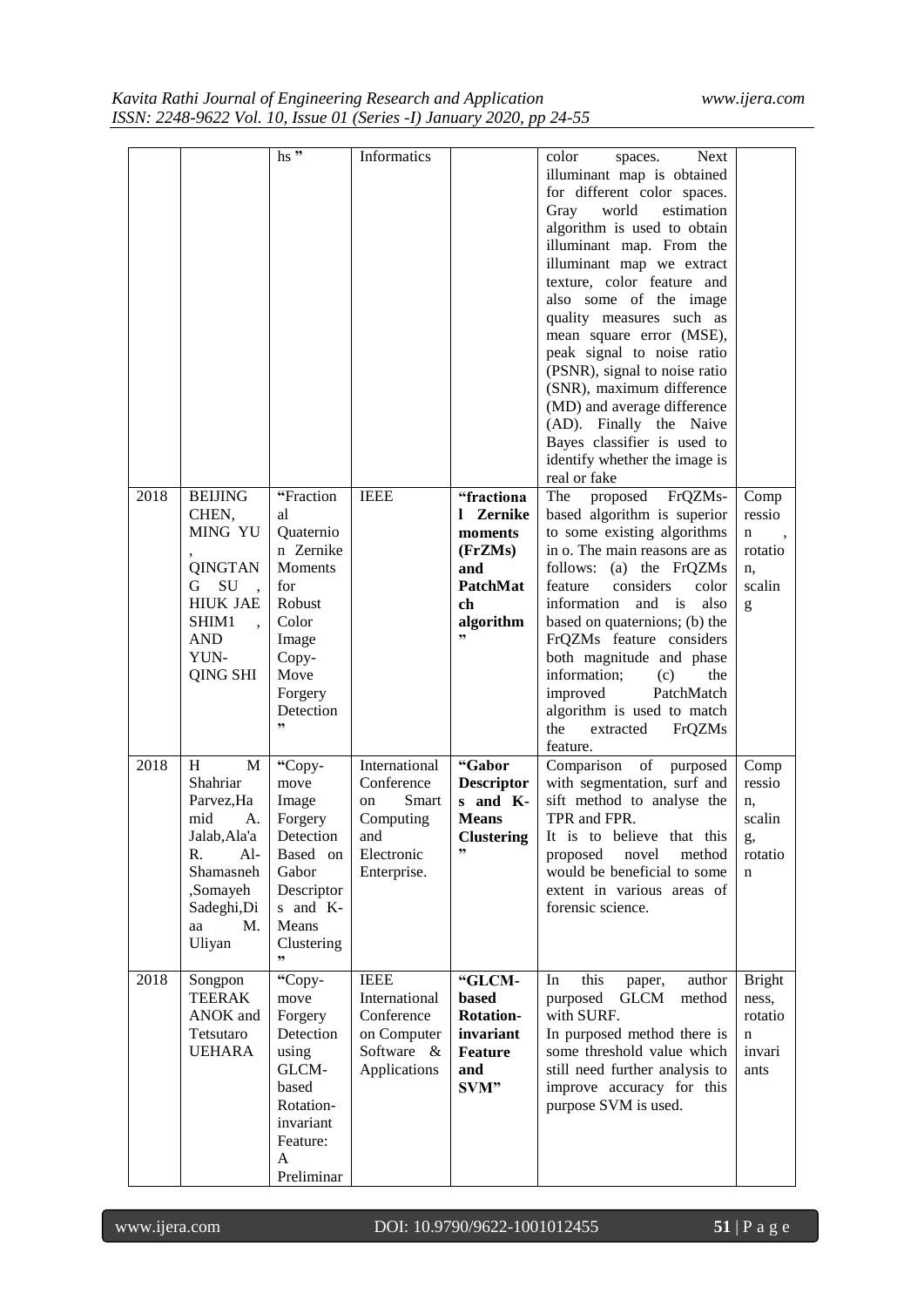|      |                                                                                       | у                                                                                                                                                            |                                                                                                                                               |                                                                     |                                                                                                                                                                                                                                                                                                                                                                                                                                                |                                             |
|------|---------------------------------------------------------------------------------------|--------------------------------------------------------------------------------------------------------------------------------------------------------------|-----------------------------------------------------------------------------------------------------------------------------------------------|---------------------------------------------------------------------|------------------------------------------------------------------------------------------------------------------------------------------------------------------------------------------------------------------------------------------------------------------------------------------------------------------------------------------------------------------------------------------------------------------------------------------------|---------------------------------------------|
|      |                                                                                       | Research"                                                                                                                                                    |                                                                                                                                               |                                                                     |                                                                                                                                                                                                                                                                                                                                                                                                                                                |                                             |
| 2018 | Yuanman<br>Li<br>and<br>Jiantao<br>Zhou                                               | "Fast and<br>Effective<br>Image<br>Copy-<br>Move<br>Forgery<br>Detection<br>via<br>Hierarchic<br>al Feature<br>Point<br>Matching<br>,,                       | <b>IEEE</b><br><b>TRANSACT</b><br><b>IONS</b><br>ON<br><b>INFORMAT</b><br><b>ION</b><br><b>FORENSIC</b><br>S<br><b>AND</b><br><b>SECURITY</b> | "SIFT<br>with<br><b>COLOR</b><br>informatio<br>n"                   | In this paper, author fully<br>exploiting<br>the<br>robustness<br>of<br>the<br><b>SIFT</b><br>properties<br>algorithm<br><i>(including)</i><br>the<br>dominant orientation and the<br>scale information) and the<br>color information of each<br>key<br>point,<br>proposed<br>technique achieves very high<br>detection accuracy                                                                                                               | Resizi<br>ng                                |
| 2018 | Umair<br>А.<br>Khan<br>Mumtaz A.<br>Kaloi<br>Zuhaib A.<br>Shaikh<br>Adnan A.<br>Arain | A<br>Hybrid<br>Technique<br>for Copy-<br>Move<br>Image<br>Forgery<br>Detection<br>,,                                                                         | International<br>Conference<br>on Computer<br>and<br>Communicat<br>ion Systems                                                                | "SIFT,<br>SURF,<br>MSER,<br>MinEigen,<br><b>FAST</b> and<br>Harris" | In this paper, author use<br>combination<br>of<br>existing<br>algorithm<br>SURF,<br>SIFT.<br>MSER, Harris, FAST and<br>MinEigen.<br>Proposed<br>technique is further able to<br>detect multiple instances of<br>copy-move forgeries in a<br>given image.<br>In future, their aim to extend<br>the scope of our proposed<br>technique to detect other<br>types of image forgeries<br>such<br>splicing<br>as<br>and<br>geometry-based forgeries. | Accur<br>acy,<br>compu<br>tationa<br>1 time |
| 2018 | Yong Yew<br>Yeap,<br>U.<br>U.<br>Sheikh, Ab<br>Al-Hadi<br>Ab<br>Rahman                | "Image<br>Forensic<br>for Digital<br>Image<br>Copy<br>Move<br>Forgery<br>Detection                                                                           | <b>IEEE</b><br>International<br>Colloquium<br>Signal<br>on<br>Processing<br>&<br>its<br>Applications<br>(CSPA<br>2018)                        | "Oriented<br><b>FAST</b> and<br>rotated<br><b>BRIEF</b><br>and 2NN" |                                                                                                                                                                                                                                                                                                                                                                                                                                                |                                             |
| 2018 | Badal<br>Soni,<br>Pradip<br>К.<br>Das<br>and<br>Dalton<br>Meitei<br>Thounaoja<br>m    | "Improve<br>Block-<br>d<br>based<br>Technique<br>using<br>SURF and<br><b>FAST</b><br>Keypoints<br>Matching<br>for Copy-<br>Move<br>Attack<br>Detection<br>,, | International<br>Conference<br>Signal<br>on<br>Processing<br>and<br>Integrated<br><b>Networks</b><br>(SPIN)                                   | "SURF<br>FAST,<br><b>SURF</b> and<br>2NN"                           | In this paper, authors have<br>proposed an improved block<br>based<br>copy-move<br>attack<br>detection technique using<br>SURF and FAST features<br>matching. The formation of<br>the large block is contributes<br>to the increase of the true<br>positive rate of the proposed<br>technique.<br>The purposed technique is<br>compared with SIFT to show<br>the<br>accuracy<br>and<br>performance is better than<br>existing methods.         | Rotati<br>on<br>scalin<br>g                 |
| 2018 | Nisha Fule<br>and Vanita<br>Mane                                                      | "Improve<br>d<br>Matching<br>Technique                                                                                                                       | International<br>conference<br>on<br>Electronics,                                                                                             | "SIFT"                                                              | In this paper, author made<br>comparison<br>between<br>method<br>purposed<br>with<br>existing<br>methods(DWT,                                                                                                                                                                                                                                                                                                                                  | accura<br>cy                                |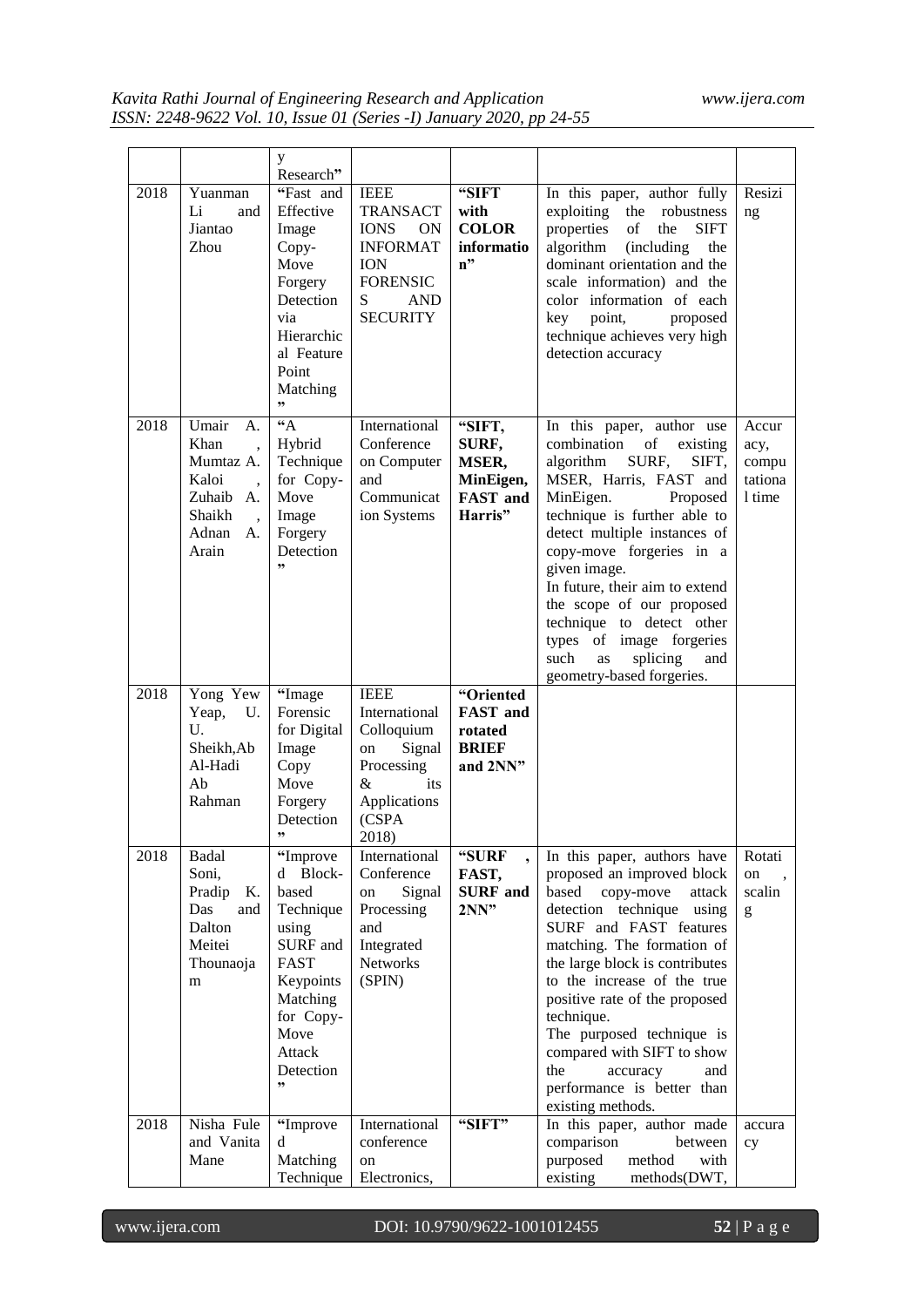|      |                   | in Digital               | Communicat          |               | DCT,<br>PCA).And<br>the                                       |                                                                                                                                                                                                                                                                                                                                                                                                                                           |
|------|-------------------|--------------------------|---------------------|---------------|---------------------------------------------------------------|-------------------------------------------------------------------------------------------------------------------------------------------------------------------------------------------------------------------------------------------------------------------------------------------------------------------------------------------------------------------------------------------------------------------------------------------|
|      |                   | Image                    | and<br>ion          |               | performance of match rate<br>and miss match rate<br><i>is</i> |                                                                                                                                                                                                                                                                                                                                                                                                                                           |
|      |                   | Region                   | Aerospace           |               | efficient<br>than                                             |                                                                                                                                                                                                                                                                                                                                                                                                                                           |
|      |                   | Duplicatio<br>$n$ "      | Technology          |               | slightly<br>existing methods.                                 |                                                                                                                                                                                                                                                                                                                                                                                                                                           |
| 2018 | Badal Soni        |                          | IET                 | "SIFT         | It is clear that the proposed                                 | Scalin                                                                                                                                                                                                                                                                                                                                                                                                                                    |
|      |                   | "Keypoint<br>based       | Image<br>Processing | and 2NN"      | system is able to detect                                      |                                                                                                                                                                                                                                                                                                                                                                                                                                           |
|      | , PradipK.<br>Das | S.<br>enhanced           |                     |               |                                                               | $\mathbf{g}% _{T}=\mathbf{g}_{T}=\mathbf{g}_{T}=\mathbf{g}_{T}=\mathbf{g}_{T}=\mathbf{g}_{T}=\mathbf{g}_{T}=\mathbf{g}_{T}=\mathbf{g}_{T}=\mathbf{g}_{T}=\mathbf{g}_{T}=\mathbf{g}_{T}=\mathbf{g}_{T}=\mathbf{g}_{T}=\mathbf{g}_{T}=\mathbf{g}_{T}=\mathbf{g}_{T}=\mathbf{g}_{T}=\mathbf{g}_{T}=\mathbf{g}_{T}=\mathbf{g}_{T}=\mathbf{g}_{T}=\mathbf{g}_{T}=\mathbf{g}_{T}=\mathbf{g}_{T}=\mathbf{g}_{T}=\mathbf{g}_{T}=\math$<br>rotatio |
|      | Dalton            |                          |                     |               | accurately multiple forgeries                                 |                                                                                                                                                                                                                                                                                                                                                                                                                                           |
|      | Meitei            | multiple                 |                     |               | present in images with very                                   | n                                                                                                                                                                                                                                                                                                                                                                                                                                         |
|      |                   | copymove<br>forgeries    |                     |               | few false points' detection.<br>In addition to that, the      |                                                                                                                                                                                                                                                                                                                                                                                                                                           |
|      | Thounaoja         | detection                |                     |               | performance comparison of                                     |                                                                                                                                                                                                                                                                                                                                                                                                                                           |
|      | m                 |                          |                     |               | the proposed method with                                      |                                                                                                                                                                                                                                                                                                                                                                                                                                           |
|      |                   | system                   |                     |               | the eight existing methods                                    |                                                                                                                                                                                                                                                                                                                                                                                                                                           |
|      |                   | using                    |                     |               |                                                               |                                                                                                                                                                                                                                                                                                                                                                                                                                           |
|      |                   | density-<br>based        |                     |               | shows that this proposed<br>method outperformed the           |                                                                                                                                                                                                                                                                                                                                                                                                                                           |
|      |                   | spatial                  |                     |               | existing methods.                                             |                                                                                                                                                                                                                                                                                                                                                                                                                                           |
|      |                   |                          |                     |               | It is also observed that very                                 |                                                                                                                                                                                                                                                                                                                                                                                                                                           |
|      |                   | clustering<br>$\sigma$ f |                     |               | few papers have used soft                                     |                                                                                                                                                                                                                                                                                                                                                                                                                                           |
|      |                   | applicatio               |                     |               | computing techniques<br>in                                    |                                                                                                                                                                                                                                                                                                                                                                                                                                           |
|      |                   | with<br>n                |                     |               | CMFD.<br>The<br>decision-                                     |                                                                                                                                                                                                                                                                                                                                                                                                                                           |
|      |                   | noise                    |                     |               | making phase is generally                                     |                                                                                                                                                                                                                                                                                                                                                                                                                                           |
|      |                   | clustering               |                     |               | based on determining the                                      |                                                                                                                                                                                                                                                                                                                                                                                                                                           |
|      |                   | algorithm                |                     |               | of<br>values<br>decision                                      |                                                                                                                                                                                                                                                                                                                                                                                                                                           |
|      |                   | ,,                       |                     |               | parameters by experience or                                   |                                                                                                                                                                                                                                                                                                                                                                                                                                           |
|      |                   |                          |                     |               | a result of experiments on a                                  |                                                                                                                                                                                                                                                                                                                                                                                                                                           |
|      |                   |                          |                     |               | number of forged images.                                      |                                                                                                                                                                                                                                                                                                                                                                                                                                           |
| 2018 | Yue<br>Wu,        | "Image                   | <b>IEEE Winter</b>  | "Deep         | Compared<br>classic<br>to                                     | Accur                                                                                                                                                                                                                                                                                                                                                                                                                                     |
|      | Wael Abd-         | Copy-                    | Conference          | <b>Neural</b> | approaches<br>composed<br>of                                  | acy                                                                                                                                                                                                                                                                                                                                                                                                                                       |
|      | Almageed,         | Move                     | <sub>on</sub>       | Network"      | multiple<br>with<br>stages                                    |                                                                                                                                                                                                                                                                                                                                                                                                                                           |
|      | and Prem          | Forgery                  | Applications        |               | parameter<br>tuning<br>and                                    |                                                                                                                                                                                                                                                                                                                                                                                                                                           |
|      | Natarajan         | Detection                | of Computer         |               | training, this new approach                                   |                                                                                                                                                                                                                                                                                                                                                                                                                                           |
|      |                   | via<br>an                | Vision              |               | is fully trainable. Due to this                               |                                                                                                                                                                                                                                                                                                                                                                                                                                           |
|      |                   | End-to-                  |                     |               | nature,<br>all<br>modules<br>are                              |                                                                                                                                                                                                                                                                                                                                                                                                                                           |
|      |                   | End Deep                 |                     |               | optimized jointly for the                                     |                                                                                                                                                                                                                                                                                                                                                                                                                                           |
|      |                   | Neural                   |                     |               | forgery mask reconstruction                                   |                                                                                                                                                                                                                                                                                                                                                                                                                                           |
|      |                   | Network"                 |                     |               | loss.                                                         |                                                                                                                                                                                                                                                                                                                                                                                                                                           |
|      |                   |                          |                     |               | They also showed that this                                    |                                                                                                                                                                                                                                                                                                                                                                                                                                           |
|      |                   |                          |                     |               | model can be trained with                                     |                                                                                                                                                                                                                                                                                                                                                                                                                                           |
|      |                   |                          |                     |               | purely synthesized training                                   |                                                                                                                                                                                                                                                                                                                                                                                                                                           |
|      |                   |                          |                     |               | data, while achieving much                                    |                                                                                                                                                                                                                                                                                                                                                                                                                                           |
|      |                   |                          |                     |               | better performance than the                                   |                                                                                                                                                                                                                                                                                                                                                                                                                                           |
|      |                   |                          |                     |               | classic methods.                                              |                                                                                                                                                                                                                                                                                                                                                                                                                                           |
|      |                   |                          |                     |               | Drawbacks of the proposed                                     |                                                                                                                                                                                                                                                                                                                                                                                                                                           |
|      |                   |                          |                     |               | DNN method 1) tends to                                        |                                                                                                                                                                                                                                                                                                                                                                                                                                           |
|      |                   |                          |                     |               | predict "blob"-like regions;                                  |                                                                                                                                                                                                                                                                                                                                                                                                                                           |
|      |                   |                          |                     |               | 2) makes mistakes in pure                                     |                                                                                                                                                                                                                                                                                                                                                                                                                                           |
|      |                   |                          |                     |               | texture<br>images;<br>3)                                      |                                                                                                                                                                                                                                                                                                                                                                                                                                           |
|      |                   |                          |                     |               | sometimes<br>erroneously                                      |                                                                                                                                                                                                                                                                                                                                                                                                                                           |
|      |                   |                          |                     |               | predicts the genuine but                                      |                                                                                                                                                                                                                                                                                                                                                                                                                                           |
|      |                   |                          |                     |               | visually similar regions as                                   |                                                                                                                                                                                                                                                                                                                                                                                                                                           |
|      |                   |                          |                     |               | forged regions.                                               |                                                                                                                                                                                                                                                                                                                                                                                                                                           |
| 2018 | Dr.T.Sride        | "A Novel                 | International       | "SWT          | In this paper authors develop                                 | Blurri                                                                                                                                                                                                                                                                                                                                                                                                                                    |
|      | and<br>vi.        | Approach                 | Conference          | and SVD"      | a forensic technique for blur                                 | ng                                                                                                                                                                                                                                                                                                                                                                                                                                        |
|      | B.Ramya           | for                      | on Inventive        |               | invariant select-shift replica                                |                                                                                                                                                                                                                                                                                                                                                                                                                                           |
|      | Krishna           | Detection                | Communicat          |               | detection. An Electric point                                  |                                                                                                                                                                                                                                                                                                                                                                                                                                           |
|      |                   | of Copy-                 | ion<br>and          |               | fixing is used to reduce the                                  |                                                                                                                                                                                                                                                                                                                                                                                                                                           |
|      |                   | Move                     | Computation         |               | physical effect. SWT and                                      |                                                                                                                                                                                                                                                                                                                                                                                                                                           |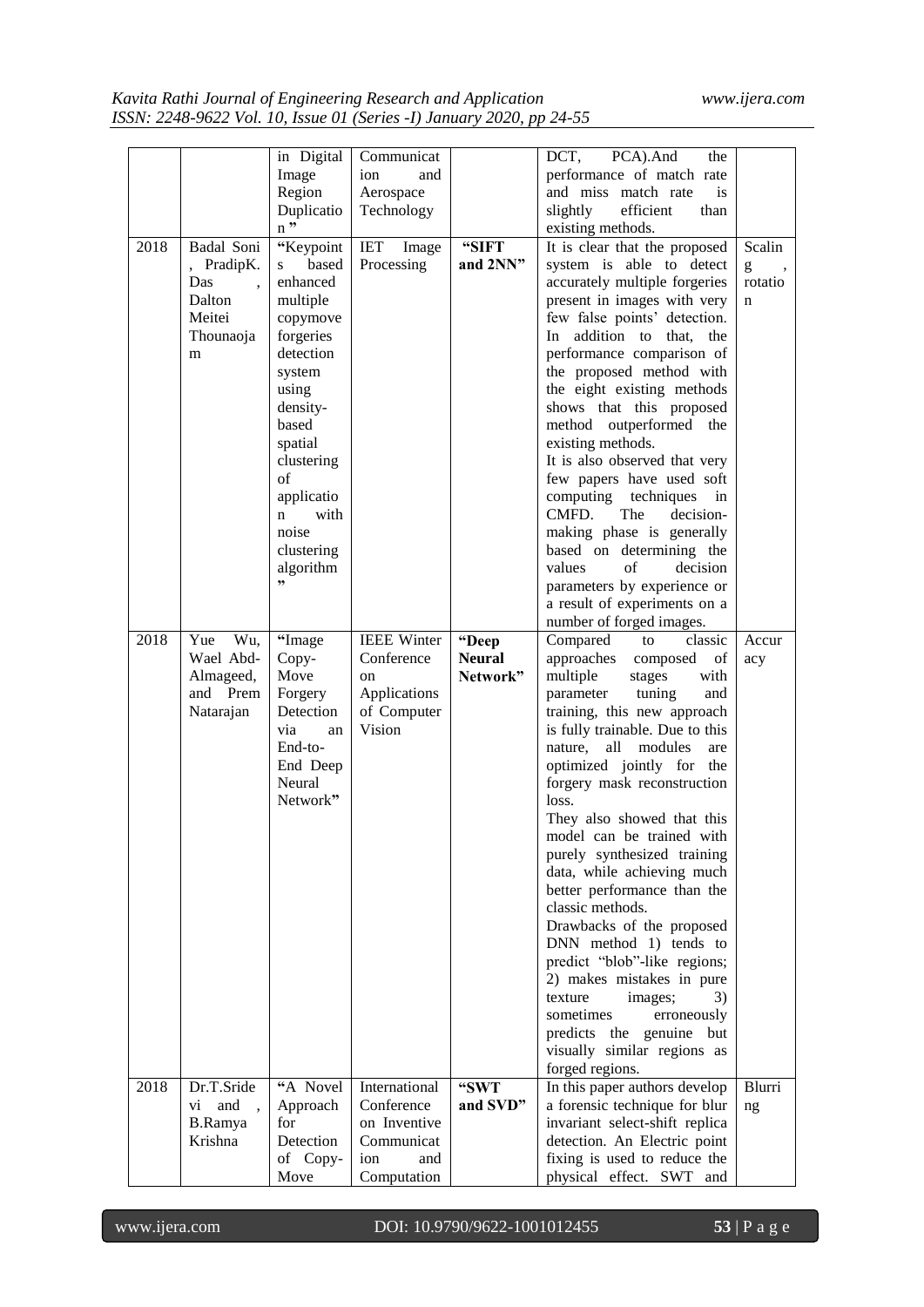|      |                                                                                           | Forgery<br>Detection<br>using<br>Transform<br>Domain"                                                                                                | al<br>Technologie<br>S                                                                                                                |                                                                                                                                        | SVD techniques are used<br>which are robust in finding<br>out the accuracy with 8-<br>neighborhood<br>connected<br>checker.                                                                                                                                                                                                                                                                                                                                      |                                                 |
|------|-------------------------------------------------------------------------------------------|------------------------------------------------------------------------------------------------------------------------------------------------------|---------------------------------------------------------------------------------------------------------------------------------------|----------------------------------------------------------------------------------------------------------------------------------------|------------------------------------------------------------------------------------------------------------------------------------------------------------------------------------------------------------------------------------------------------------------------------------------------------------------------------------------------------------------------------------------------------------------------------------------------------------------|-------------------------------------------------|
| 2018 | Luca<br>D'Amiano,<br>Davide<br>Cozzolino,<br>Giovanni<br>Poggi, and<br>Luisa<br>Verdoliva | $44^{\circ}$<br>PatchMat<br>ch-based<br>Dense-<br>field<br>Algorithm<br>for Video<br>Copy-<br>Move<br>Detection<br>and<br>Localizati<br>on"          |                                                                                                                                       | "PatchMat<br>ch-based<br>Dense-<br>field<br>Algorithm<br>,,                                                                            | In this paper, author made<br>comparison<br>purposed<br>technique<br>with<br>existing<br>technique<br>(HoG)<br>for<br>showing which have better<br>result against forgery.<br>The proposed method cannot<br>used<br>for<br>real-time<br>be<br>analysis or mass screening<br>of<br>video<br>repositories.<br>Therefore, there is much<br>room for future research on<br>that<br>tools.<br>solve<br>these<br>problems, even at the price<br>of reduced reliability | Perfor<br>mance<br>, time                       |
| 2018 | Tianyang<br>Du, Lihua<br>Tian, Chen<br>Li                                                 | "Image<br>Copy-<br>Move<br>Forgery<br>Detection<br>based on<br>SIFT-<br>BRISK"                                                                       | International<br>Conference<br>On Control<br>Automation<br>$\mathcal{R}_{\mathcal{I}}$<br>Information<br>Sciences<br>(ICCAIS<br>2018) | "SIFT-<br><b>BRISK</b> "                                                                                                               | Comparison of purposed<br>method<br>with<br>existing<br>(DCT,<br>SIFT,<br>methods<br>SURF).<br>proposed method performs a<br>particularly<br>higher<br>robustness than the method<br>in and Due to that we use<br>the binary descriptor BRISK<br>in our method, its low<br>dimension and fast matching<br>speed not only reduce the<br>space complexity but also<br>largely shorten the detection<br>time for copy-move forgery.                                 | Rotati<br>on,<br>bright<br>ness,<br>scalin<br>g |
| 2019 | Gul<br>Muzaffer<br>and Guzin<br><b>Ulutas</b>                                             | $A^*A$<br>new<br>deep<br>learning-<br>based<br>method to<br>detection<br>of<br>$copy-$<br>move<br>forgery in<br>digital<br>images"                   | <b>IEEE</b>                                                                                                                           | $\mathbf{A}$<br>new<br>deep<br>learning-<br>based and<br><b>AlexNet</b><br>feature<br>extractor"                                       | Comparison of deep learning<br>method with DCT and SIFT<br>and the f-pixel value is<br>existing<br>greater<br>than<br>methods<br>of<br>purposed<br>method.                                                                                                                                                                                                                                                                                                       | Robus<br>and<br>t<br>perfor<br>mance            |
| 2019 | G.Nirmala<br>and<br>K.K.Thyag<br>harajan                                                  | $\mathbf{A}$<br>Modern<br>Approach<br>for Image<br>Forgery<br>Detection<br>using<br><b>BRICH</b><br>Clustering<br>based on<br>Normalise<br>Mean<br>d | International<br>Conference<br>on<br>Communicat<br>ion<br>and<br>Signal<br>Processing                                                 | "BRICH<br><b>Clustering</b><br>based<br>on<br><b>Normalise</b><br>d<br><b>Mean</b><br>and<br><b>Standard</b><br><b>Deviation</b><br>,, | The<br>proposed<br>method<br>appears to provide the good<br>performance which aids for<br>clustering a group as forged<br>based on adjustments made<br>from the original one can be<br>detected.<br>This technique is also can<br>used in computer vision and<br>videos.                                                                                                                                                                                         | Scalin<br>g and<br>rotatio<br>$\mathbf n$       |